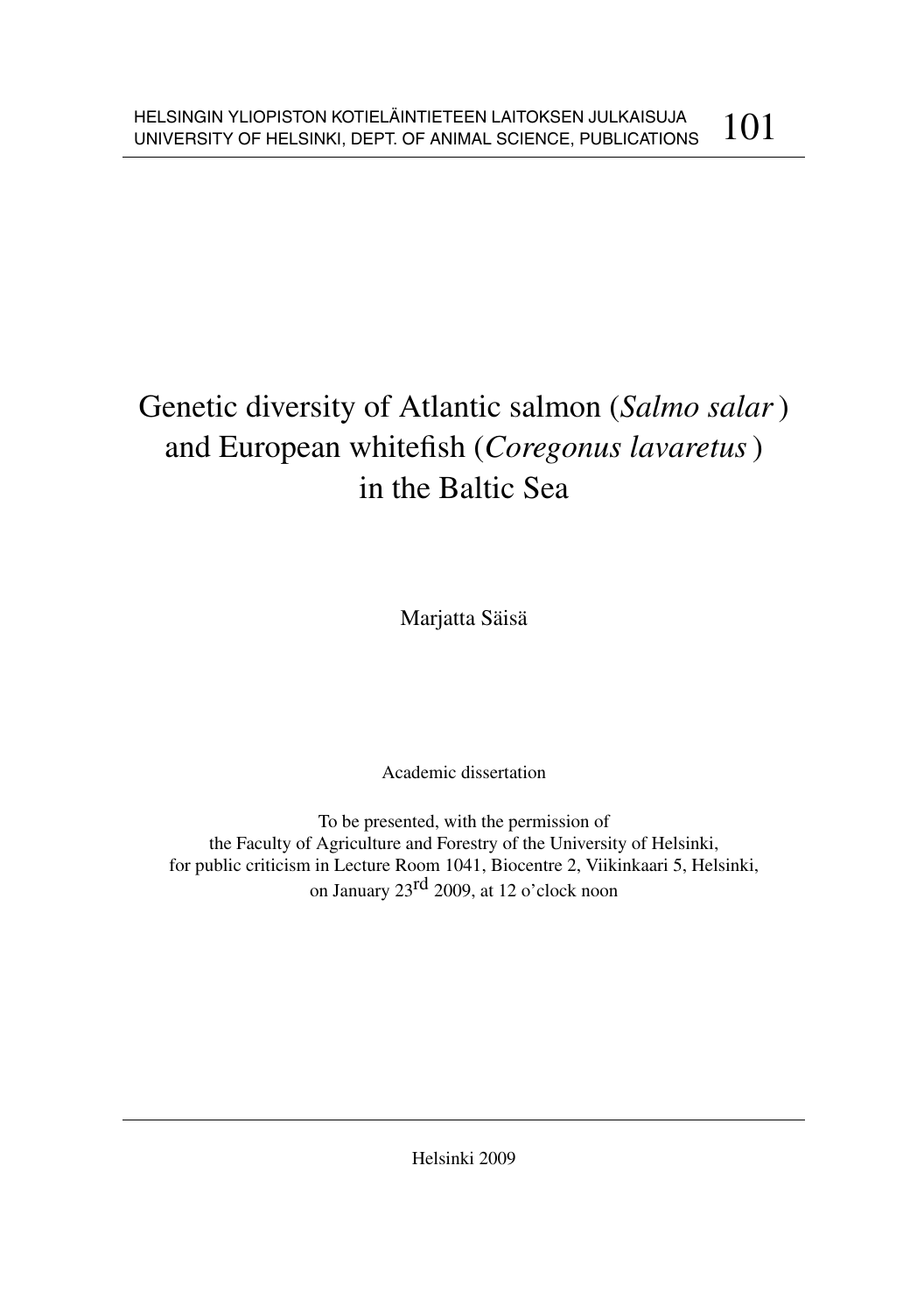*Custos* Professor Jarmo Juga Department of Animal Science University of Helsinki, Finland

*Supervisors* Dr. Marja-Liisa Koljonen Finnish Game and Fisheries Research Institute, Finland

Professor Matti Ojala Department of Animal Science University of Helsinki, Finland

*Reviewers* Dr. Juha Kantanen MTT Agrifood Research Finland, Finland

Dr. Jukka Vuorinen University of Joensuu, Finland

*Opponent* Dr. Einar Eg Nielsen National Institute of Aquatic Resources Technical University of Denmark, Denmark

> **ISBN 978-952-10-3700-9** (paperback) **ISBN 978-952-10-3701-6** (PDF, http://ethesis.helsinki.fi) **ISSN 1236-9837** Helsinki 2009 Yliopistopaino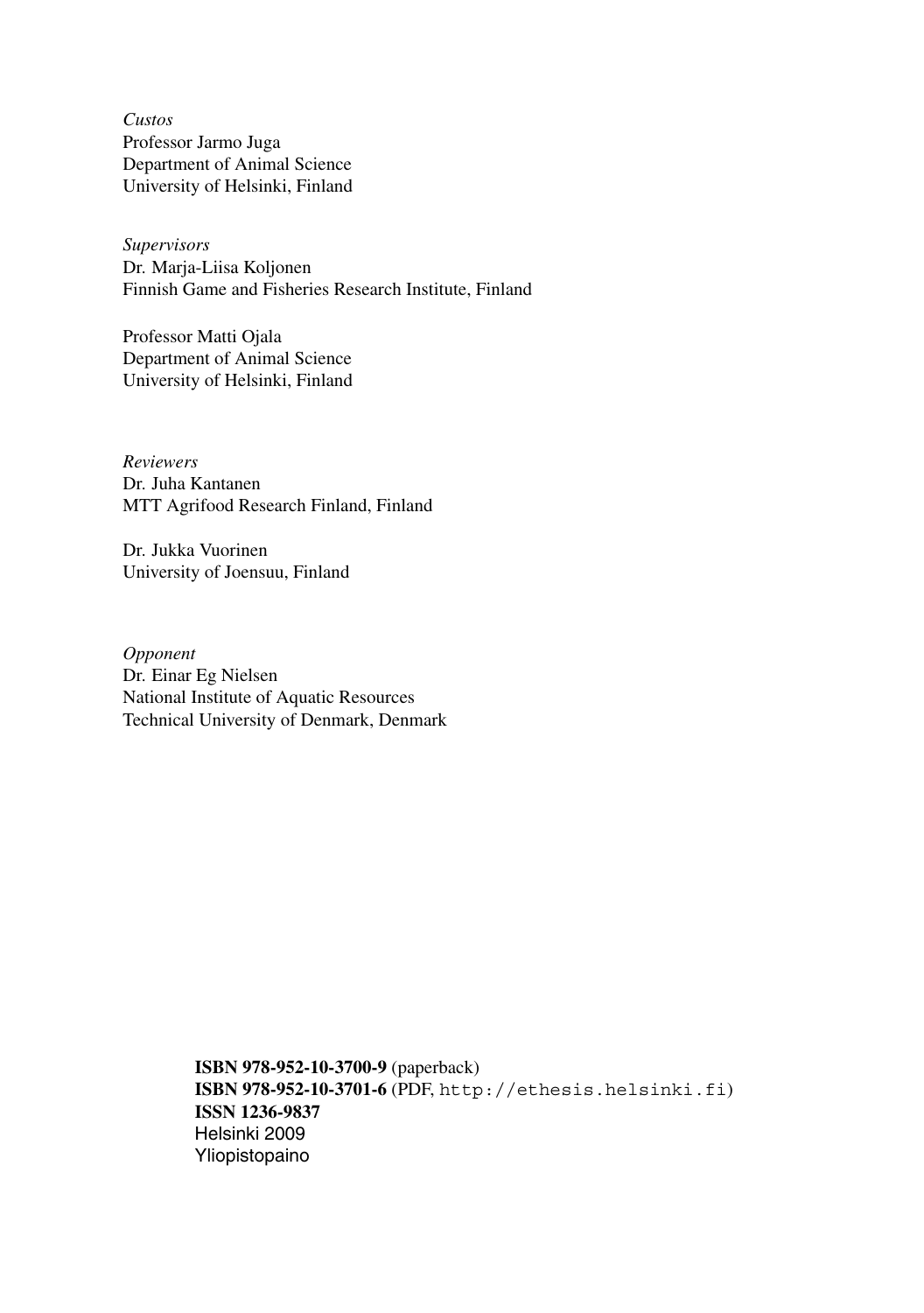## **Abstract**

We described the patterns and extent of microsatellite DNA variation in historical and present-day Atlantic salmon (*Salmo salar* L.) stocks in the Baltic Sea and neighbouring areas, and in European whitefish (*Coregonus lavaretus*) ecotypes, populations and run-timing types in Finland. Moreover, the amount and pattern of genetic diversity in historical salmon populations before human impact were described, and the proportion of diversity maintained in the present hatchery stocks evaluated.

Salmon populations in the Baltic Sea were, on average, significantly less variable than eastern Atlantic populations, and the diversity of landlocked populations (Lakes Vänern, Saimaa, Onega and Ladoga) was in turn significantly lower than that of anadromous salmon populations in the Baltic Sea populations. Within the Baltic Sea, the anadromous populations of Atlantic salmon formed three clear groups, corresponding to the northern (Gulf of Bothnia), eastern (Gulf of Finland and eastern Baltic Main Basin) and southern (western Baltic Main Basin) regions. The genetic differences among these three groups were clearly greater  $(G_{GB} 5.6\%; G_{GB} 6.6\%; G_{GB} 6.6\%; G_{GB} 6.6\%; G_{GB} 6.6\%; G_{GB} 6.6\%; G_{GB} 6.6\%; G_{GB} 6.6\%; G_{GB} 6.6\%; G_{GB} 6.6\%; G_{GB} 6.6\%; G_{GB} 6.6\%; G_{GB} 6.6\%; G_{GB} 6.6\%; G_{GB} 6.6\%;$ the proportion of diversity components between regions within basins) than those among population groups in the eastern Atlantic Ocean (GGB 2.2%) from Ireland to the White Sea. The isolation-by-distance model explained part of the differentiation within, but not between, the regions. Based on microsatellite data, three salmon population groups in the Baltic Sea were considered potentially different colonization lineages and were supported by relatively high bootstrap values.

In short-term breeding programmes of Atlantic salmon, the average observed rate of loss of alleles was 4.9% per generation and the average rate of loss of heterozygosity was 1.4% per generation. The corresponding figures for long-term breeding programmes were 2.0% and <1%. When comparing the genetic parameters of stocks before and after hatchery breeding of several successive generations (Rivers Iijoki and Oulujoki), statistically significant changes in allele frequencies were common. The changes were also compared with those observed over 56 years in a large wild Atlantic salmon stock in the Teno River, a stock that remained temporally very stable. Despite the observed losses of genetic diversity in broodstock breeding, a large proportion of the genetic resources of the extirpated stocks are still conserved in the broodstocks.

Genetic differentiation among European whitefish ecotypes was generally low, thus giving support to the hypothesis of one native European whitefish species in Fennoscandia. Among the ecotypes, the northern, large sparsely rakered, bottom-dwelling whitefish was the most unique. The known genetic differences in quantitative traits have thus either developed independently of potential phylogenetic lineages, or the lineages have mixed and the quantitative traits of the ecotypes, like gill-raker number, have later changed according to environment and selection pressures. Overall, genetic distances between the anadromous whitefish populations along the Finnish coast, especially in the Bothnian Bay area, were small. Wild whitefish populations studied had slightly higher allelic diversity than hatcheryreared populations in corresponding rivers.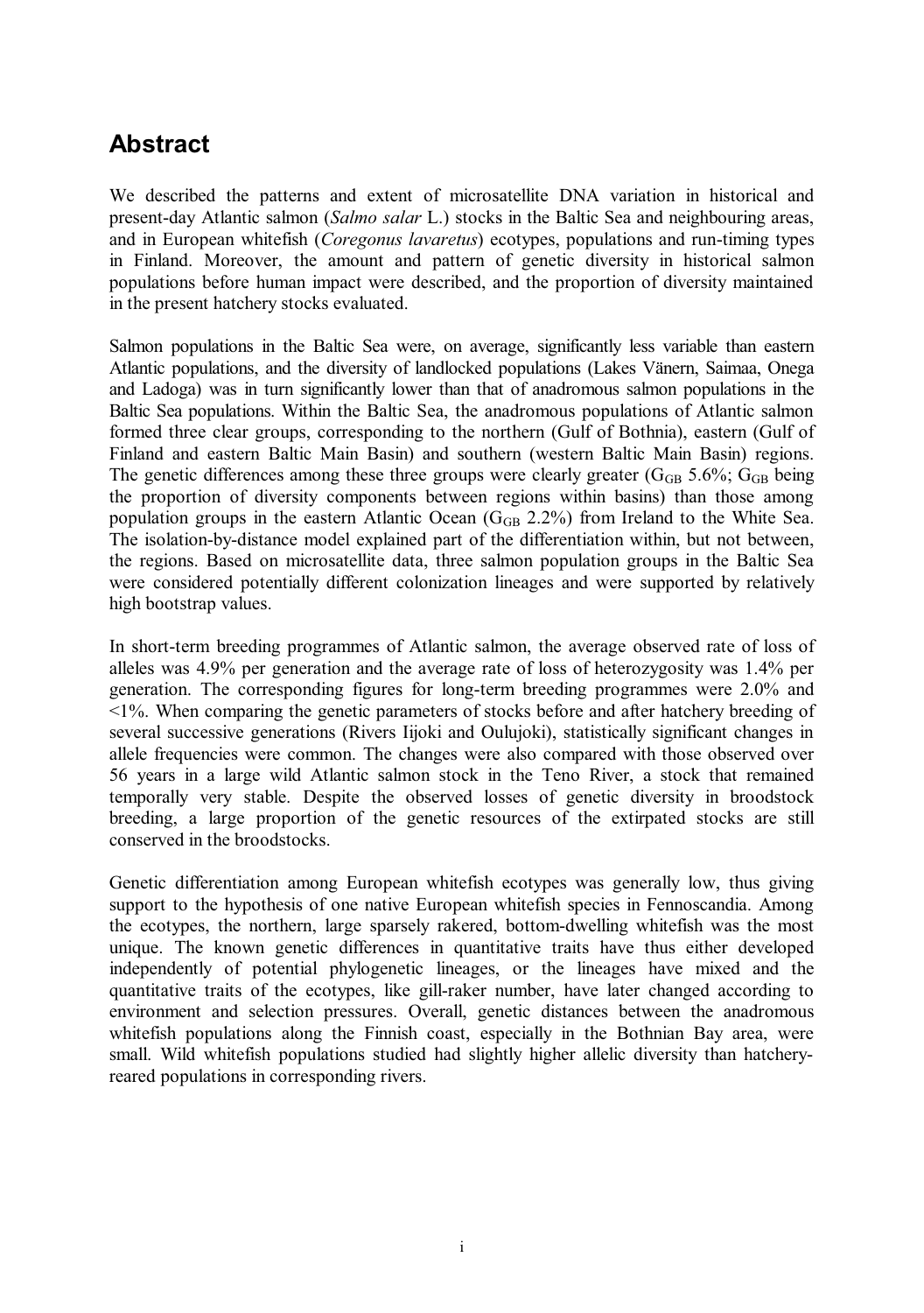## **Contents**

| 1.1. Atlantic salmon (Salmo salar L.) and European whitefish (Coregonus lavaretus) |  |
|------------------------------------------------------------------------------------|--|
|                                                                                    |  |
|                                                                                    |  |
|                                                                                    |  |
|                                                                                    |  |
|                                                                                    |  |
|                                                                                    |  |
|                                                                                    |  |
|                                                                                    |  |
|                                                                                    |  |
|                                                                                    |  |
|                                                                                    |  |
|                                                                                    |  |
|                                                                                    |  |
|                                                                                    |  |
|                                                                                    |  |
|                                                                                    |  |
|                                                                                    |  |
|                                                                                    |  |
|                                                                                    |  |
|                                                                                    |  |
|                                                                                    |  |
|                                                                                    |  |
|                                                                                    |  |
|                                                                                    |  |
|                                                                                    |  |
| <b>Publications I-IV</b>                                                           |  |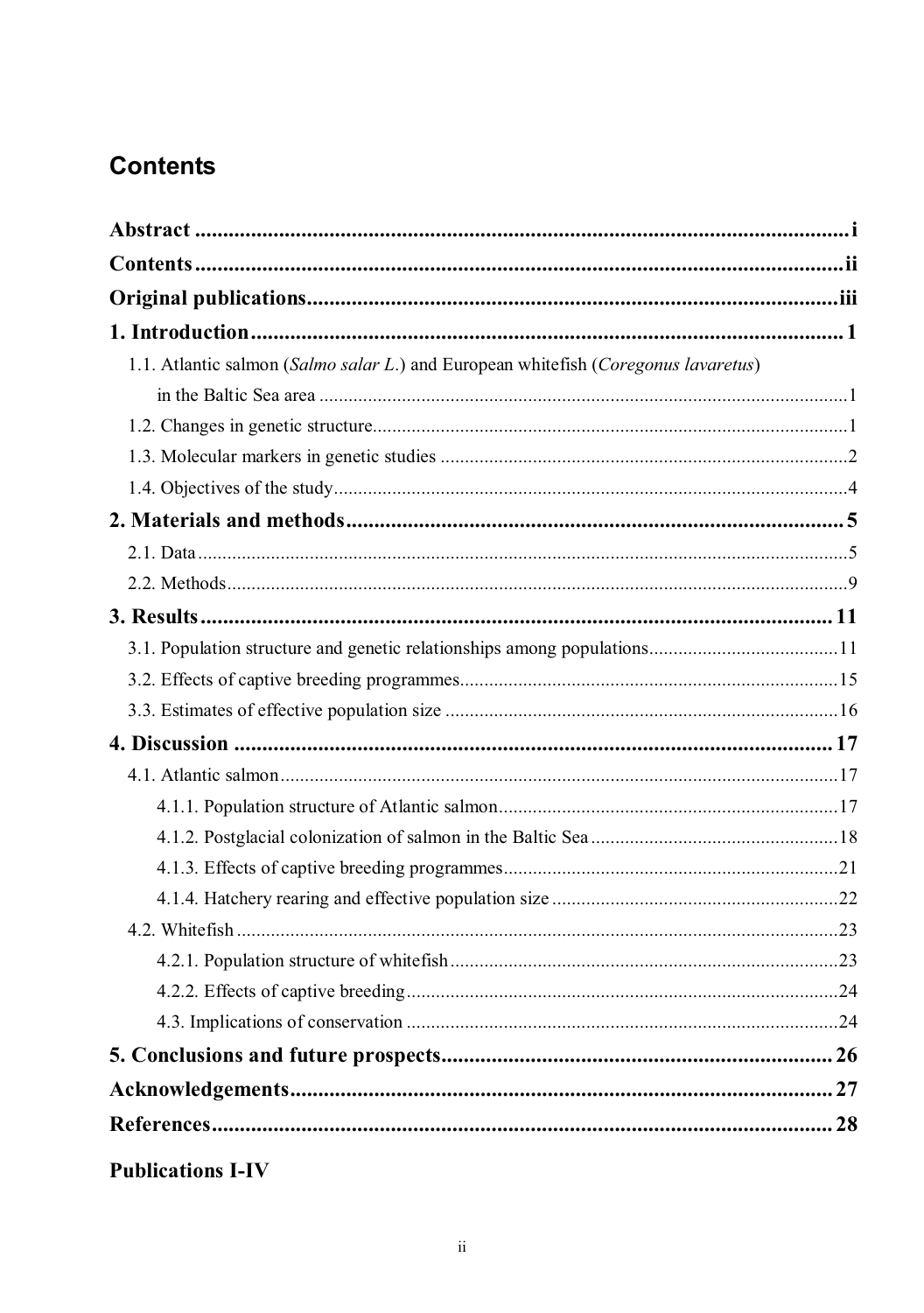## **Original publications**

This thesis is based on the following original papers, which are referred to in the text by their Roman numerals:

- I Koljonen, M.-L., Tähtinen, J., Säisä, M., and Koskiniemi, J. 2002. Maintenance of genetic diversity of Atlantic salmon (*Salmo salar*) by captive breeding programmes and the geographic distribution of microsatellite variation. Aquaculture 212: 69-92.
- II Säisä, M., Rönn, J., Aho, T., Björklund, M., Pasanen, P., and Koljonen, M.-L. 2008. Genetic differentiation among European whitefish ecotypes based on microsatellite data. Hereditas 145: 69–83.
- III Säisä, M., Koljonen, M.-L., and Tähtinen, J. 2003. Genetic changes in Atlantic salmon stocks since historical times and the effective population size of a long-term captive breeding programme. Conservation Genetics 4: 613-627.
- IV Säisä, M., Koljonen, M.-L., Gross, R., Nilsson, J., Tähtinen, J., Koskiniemi, J., and Vasemägi, A. 2005. Population genetic structure and postglacial colonization of Atlantic salmon (*Salmo salar*) in the Baltic Sea area based on microsatellite DNA variation. Canadian Journal of Fisheries and Aquatic Sciences 62: 1887-1904.

The above papers were reprinted with the permission of their copyright holders.

The author participated in the laboratory analyses of Papers I, III and IV, and in statistical analyses and writing of all papers.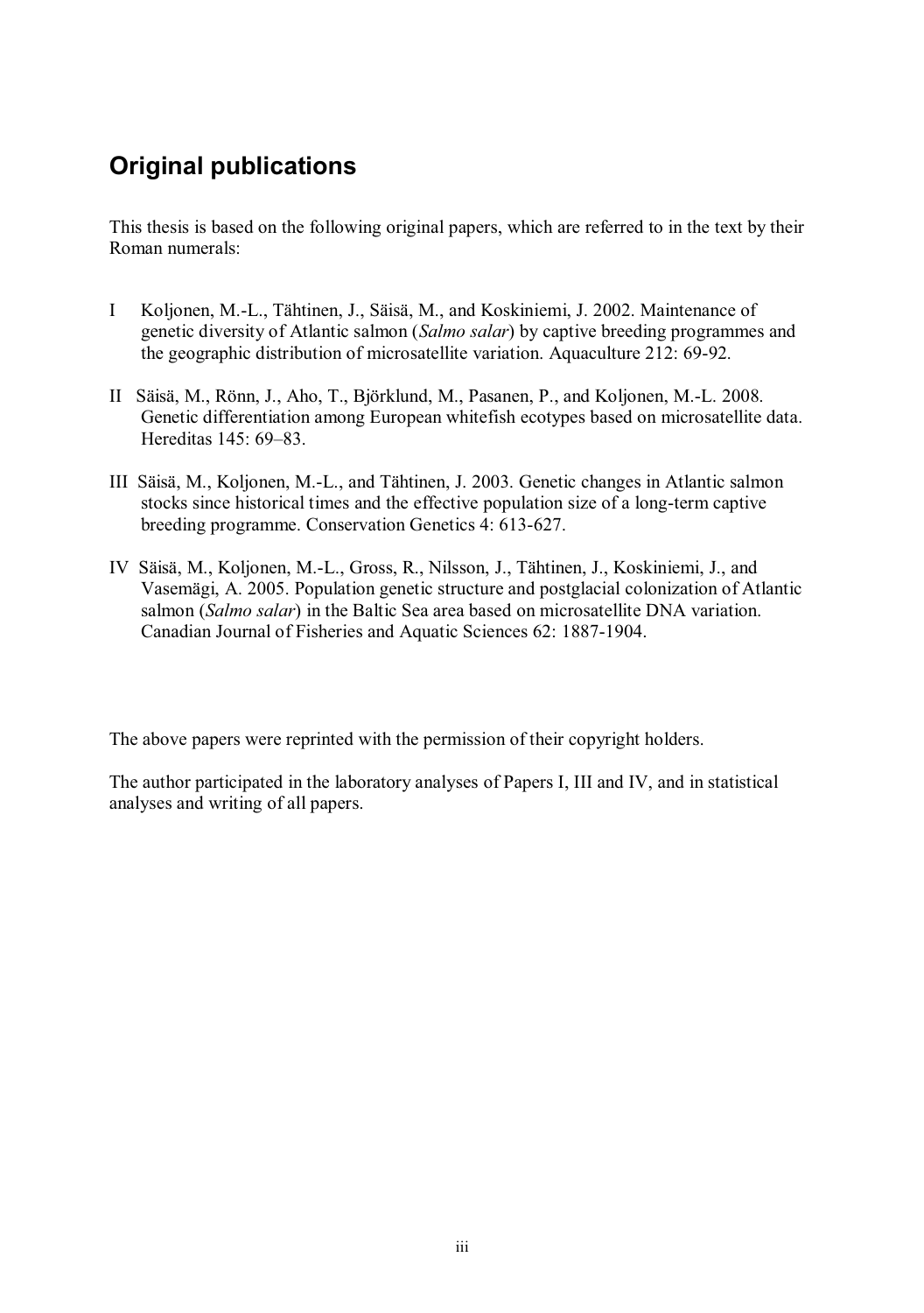## **1. Introduction**

### **1.1. Atlantic salmon (***Salmo salar L***.) and European whitefish (***Coregonus lavaretus***) in the Baltic Sea area**

Families Salmonidae and Coregonidae belong to the order of Salmoniformes. They are distributed throughout the Northern Hemisphere and are highly valuable in both sport and commercial fisheries. The value of the commercial catch of Atlantic salmon and whitefish from the Baltic Sea was about 1.2 and 2 million euros, respectively, and the catches totalled 309 000 and 690 000 kilos in 2006.

Atlantic salmon (*Salmo salar L*) lives in the Western Atlantic at coast drainages from Northern Quebec, Canada, to Connecticut, USA, and in the Eastern Atlantic at drainages north of the Arctic Circle and Baltic Sea drainage to Portugal. Landlocked Atlantic salmon stocks are present in Russia, Finland, Sweden, Norway and North America. Atlantic salmon of the Baltic Sea area, called Baltic salmon, is known to be somewhat genetically distinctive. As a result of a diverse life history and strict homing behaviour from feeding migrations to their original home river, differentiated populations have evolved (e.g., McConnell *et al.* 1995, Sanchez *et al.* 1996, Koljonen *et al.* 1999, Verspoor *et al.* 1999).

Due to the morphological and ecological diversity, taxonomic classification of whitefish (*Coregonus lavaretus*) has been especially complicated. Classification of different whitefish ecotypes has usually been based on the gill-raker number of the populations, which is an inherited quantitative trait (Svärdson 1970, Hermida *et al.* 2002), and thus, less sensitive to environmental effects. When gill-raker number (varying from 18 to 56) and spawning habitat (river versus lake or sea) are used as classifying criteria for whitefish in Finland, six forms or ecotypes can be defined for practical purposes (Kallio-Nyberg and Koljonen 1988, Kaukoranta *et al.* 2000; Paper II). The forms differ clearly from each other in their geographical distribution, spawning environment, migration behaviour, growth rate, morphological traits and diet, and also in the number of gill-rakers. However, crossing between all of these forms is possible, and the resulting offspring are fertile. Current general opinion is that all native whitefishes in Fennoscandia belong to the *C. lavaretus* species (Himberg and Lehtonen 1994). The only other native Coregonid species in Finland is vendace (*Coregonus albula*). A third Coregonus species, *Coregonus peled*, has been introduced to Finland from a Russian Lake Endyr, in Siberia.

### **1.2. Changes in genetic structure**

Differences among the Atlantic salmon and whitefish populations in Baltic Sea area have arisen by postglacial colonization and potentially by already differentiated lineages from distinct glacial refugia during the last glaciation (12 000 years before present (BP)). After postglacial colonization, drift, selection, mutation, migration and genetic bottlenecks may have further changed the genetic structure of both the Atlantic salmon and European whitefish stocks.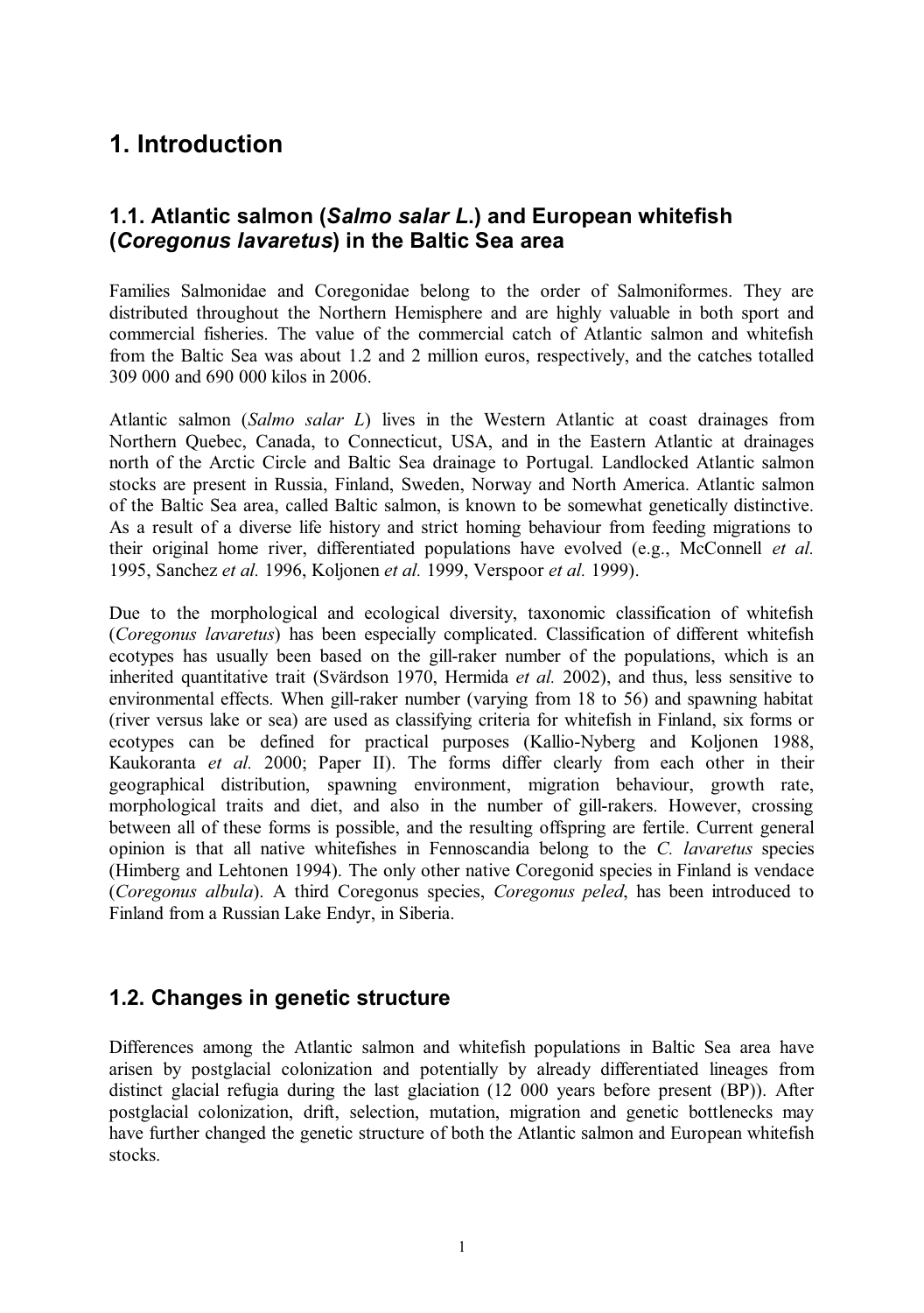During the last century, human impacts have been the most powerful cause of changes for both species. Due to characteristic phases of life history in freshwater rivers and in the sea, salmon and anadromous whitefish stocks are especially vulnerable to environmental changes in both environments. In the Baltic Sea region, the potential of natural populations of both species to reproduce has been heavily affected by intensive fishing and habitat destruction. The loss of populations is mainly due to the construction of hydroelectric power plants and dams since the 1940s. As a result, only about 25 of the 90 original river stocks of Atlantic salmon remain within the Baltic Sea, and the numbers of many whitefish populations have also declined drastically. Loss of genetic diversity reduces adaptive capacity of the species and increases risk of extinction (e.g., Frankel and Soulé 1981, Frankham 1995). To compensate for the lost production and to maintain the genetic diversity of the salmon and whitefish in the Baltic Sea, several Baltic Sea countries have established captive breeding programmes with hatchery broodstocks. At the beginning of the 21st century, over 80% of all salmon smolts in the Baltic Sea were produced by hatchery rearing (Anon. 2002), either in long-term breeding programmes using long-lived hatchery broodstocks or in short-term breeding programmes using spawners from the wild.

Broodstocks are needed to produce smolts for compensation releases, to maintain the genetic material of stocks when reproduction habitats are lost, and to serve as gene banks for the remaining wild stocks as an insurance against risks such as variation in harvest escape, environmental factors and diseases. One of the main problems to be tackled by conservation programmes is the maintenance of genetic variation in broodstocks. There is always a risk that genetic diversity may be lost in hatchery rearing because of the accelerated rate of genetic drift in potentially small broodstocks (e.g., Allendorf and Phelps 1980, Cross and King 1983, Allendorf and Ryman 1987, Ryman *et al.* 1995). Changes may also occur in adaptive traits as a result of changed selective factors (Fleming and Einum 1997, Kallio-Nyberg and Koljonen 1997). Moreover, supportive releases as such may cause a decrease in genetic diversity (Ryman and Laikre 1991, Waples and Do 1994, Ryman *et al.* 1995, Tessier *et al.* 1997, Cross *et al.* 1998). These risks are well-recognized (Hillborn 1992), yet their level is seldom evaluated.

#### **1.3. Molecular markers in genetic studies**

Phenotypic traits typical for particular fish populations can be used as population identifiers; an example of such traits are the number of gill-rakers. Allozyme polymorphism, a simple and cheap method for revealing genetic variation, has provided an enormous amount of data for population genetic studies of fish (Utter 1991). Allozyme markers have also been used in studies of genetic diversity, phylogeography and genetic stock identification of Atlantic salmon and European whitefish stocks (Koljonen and Pella 1997, Koljonen *et al.* 1999, Næsje *et al.* 2004). The relatively low number of polymorphic loci and also the low number of alleles in allozyme loci (e.g., Bourke *et al.* 1997) restrict, however, the use of allozyme data for fine-scale studies of Atlantic salmon and European whitefish populations. Moreover, the neutrality of variation cannot always be assumed, as demonstrated at the mMEP-2\* locus (Verspoor and Jordan 1989, Jordan and Youngson 1991).

Efficient use of direct DNA level markers became possible since polymerase chain reaction (PCR) was invented (Saiki *et al.* 1985). DNA-level markers provide tools for population genetic studies to evaluate the amount of genetic diversity and compare population structures,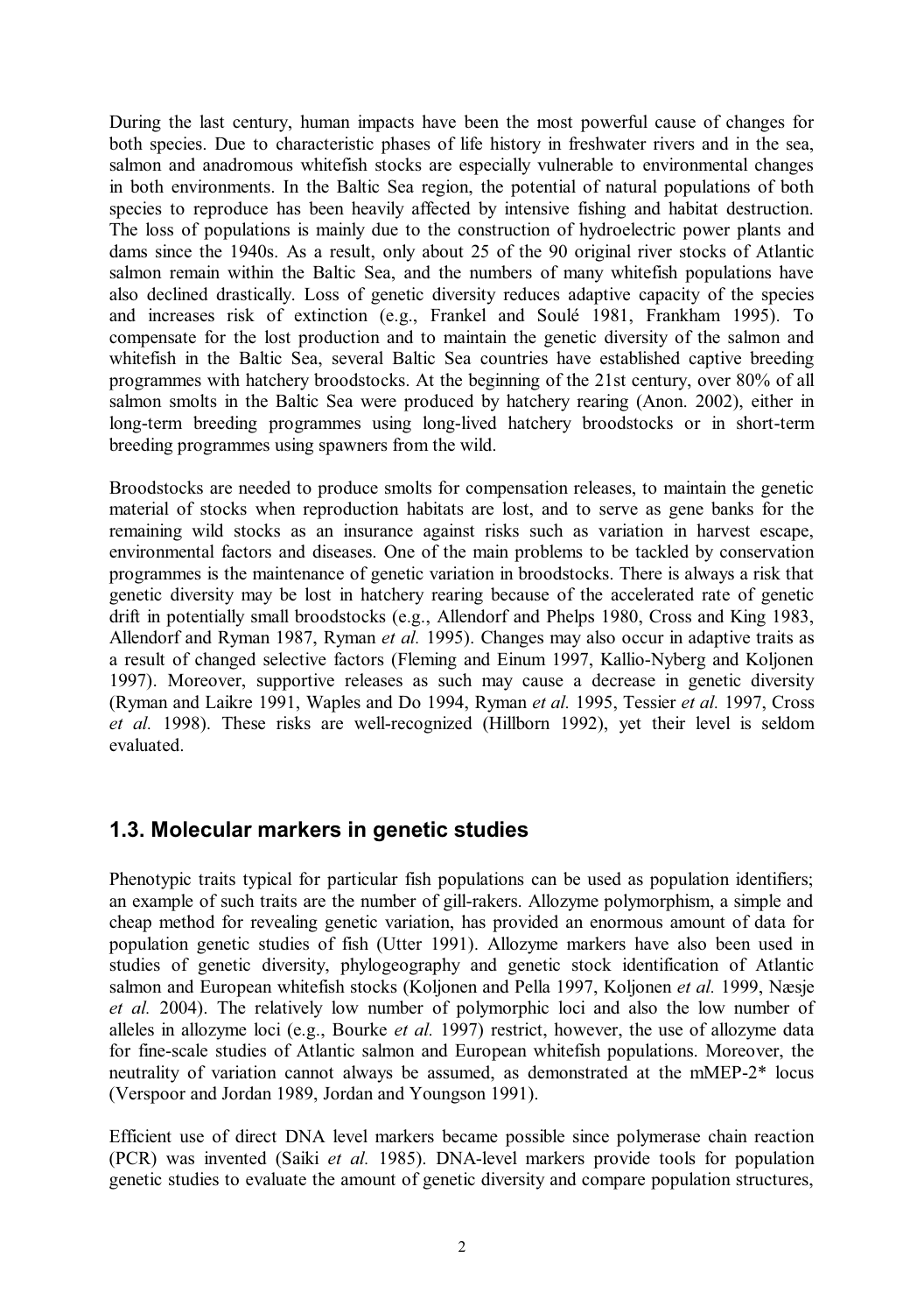phylogenetic studies, gene mapping and investigation of individual identity and relatedness. Different marker approaches provide complementary information. Among direct DNA-level information, DNA sequencing provides detailed information about the actual order of DNA bases. Mitochondrial DNA (mtDNA), mini- and microsatellites and single-nucleotide polymorphism (SNP) are commonly used markers in population genetic studies: they have also been used in genetic studies of Atlantic salmon and whitefish. Microsatellites, tandemly repeated short nucleotide motifs, provide an efficient approach for genetic research. Because they are usually located in non-coding regions, they are less subject to selection than functional markers (Queller *et al.* 1993), and thus, could serve as test data for the neutrality of allozyme information when linking to quantitative loci does not occur. The study of evolutionary history on small temporal scales may benefit from the use of more rapidly evolving genetic markers, like microsatellites, which have the potential for finer resolution of phylogenetic signals among recently diverged groups of organisms (Bowcock *et al.* 1994, Angers and Bernatchez 1998). Allelic variation of microsatellites has been used successfully to determine genetic variation in Atlantic salmon and whitefish stocks. It has been utilized to assess genetic structure of Atlantic salmon populations in different geographical areas in North America (e.g., O'Reilly *et al.* 1996, McConnell *et al.* 1997, Tessier and Bernatchez 1999) and in Europe (e.g., Sánchez *et al.* 1996, Nielsen *et al.* 1997, Nilsson 1997, Norris *et al.* 1999, Wennevik *et al.* 2004, Tonteri *et al*. 2005, Primmer *et al.* 2006., Vähä *et al.* 2007, 2008) and in both areas simultaneously (King *et al.* 2001), and to monitor temporal changes in Atlantic salmon stocks (Nielsen *et al.* 1997, Saura *et al.* 2006). In whitefishes, the extent of morphological and genetic differentiation has also been compared with the aid of microsatellites (e.g., Bernatchez *et al.* 1999, Lu and Bernatchez 1999, Lu *et al*. 2001, Østbye *et al.* 2006, Hansen *et al.* 2008).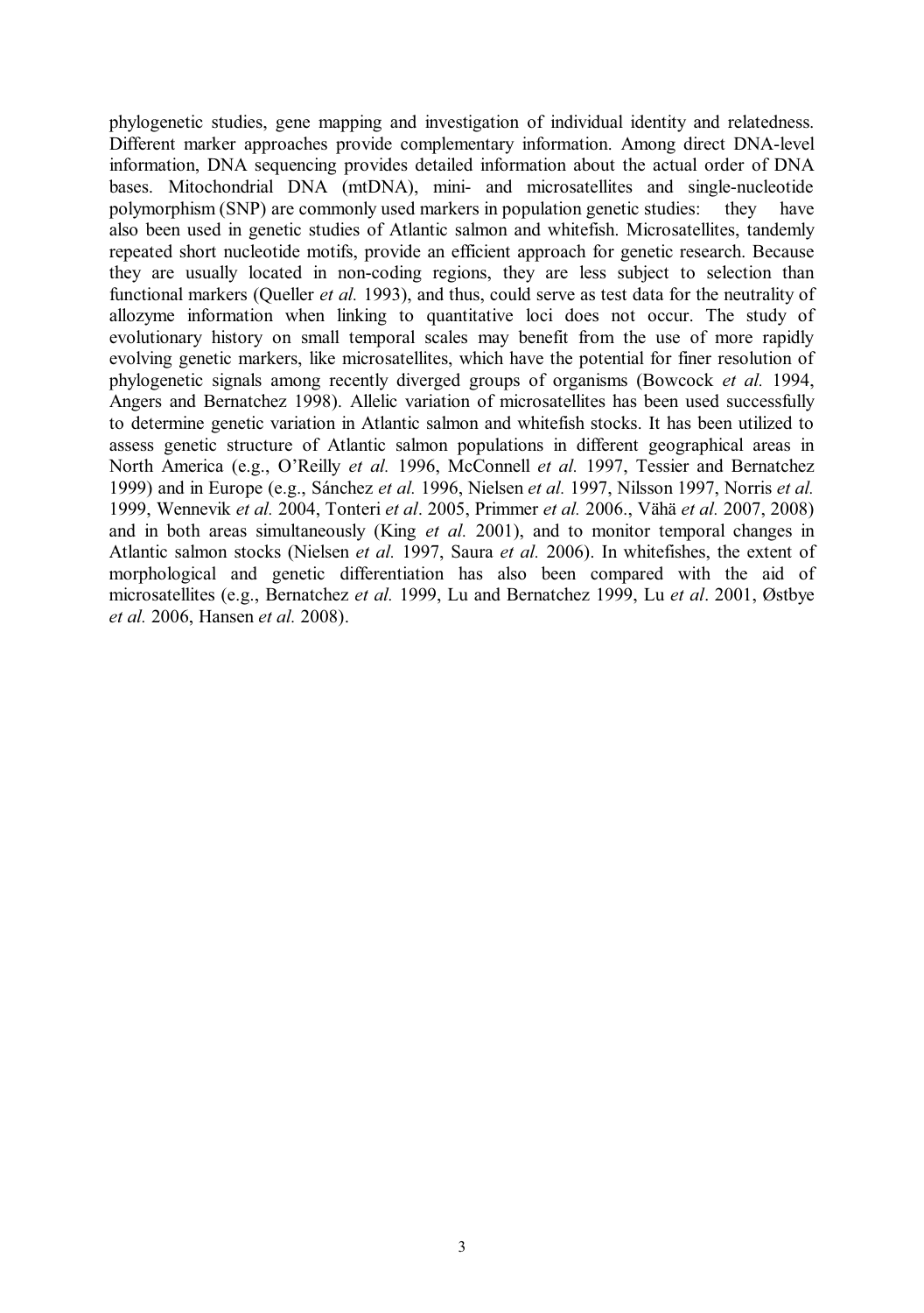### **1.4. Objectives of the study**

The objectives of the study were as follows:

- To describe the extent and patterns of genetic variation in historical and present-day Atlantic salmon stocks in the Baltic Sea and neighbouring areas with the aid of microsatellite markers (Papers I, III and IV). Further, to define the relation of Atlantic salmon stocks in the Baltic Sea with other genetically differentiated groups of the species in Northern Europe and Northern America (east and west coasts of Atlantic Ocean, Barents Sea and White Sea; Papers I and IV). In addition, to assess the amount of genetic differentiation at DNA microsatellite loci in European whitefish stocks in Finland among a range of hierarchical levels and substructures (Paper II).
- To provide information on the evolutionary and postglacial colonization history of Baltic Sea basin salmon stocks. Extending the scope of salmon stock sampling outside the Baltic Sea was done to gain understanding of the global structure of Atlantic salmon stocks and their relation to the history of Atlantic salmon in the Baltic Sea (Paper IV).
- To describe the amount and pattern of genetic diversity in historical salmon populations before human impact (Paper III), and to evaluate the proportion of diversity maintained in present-day hatchery stocks of Atlantic salmon and European whitefish (Papers I-III).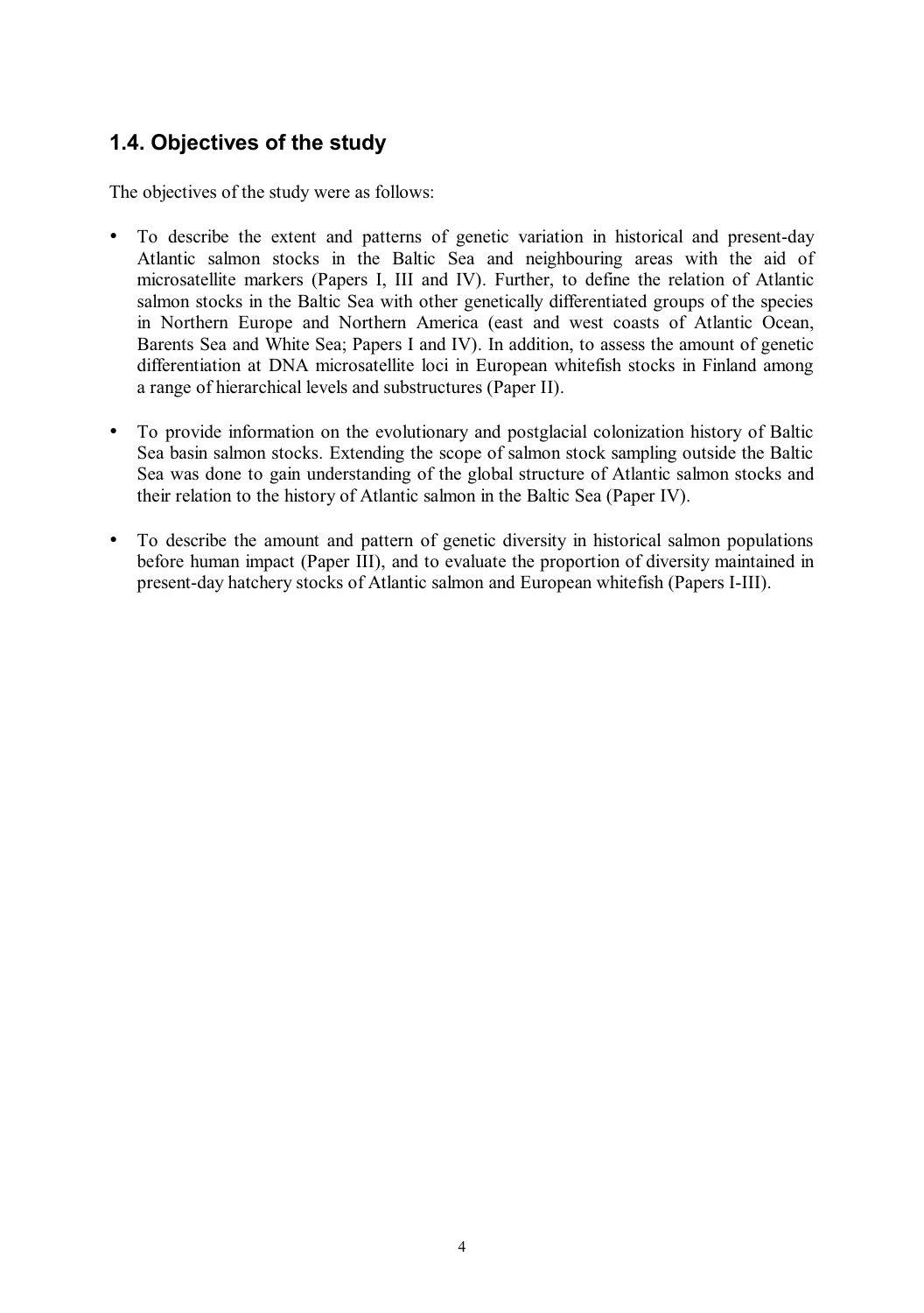## **2. Materials and methods**

#### **2.1. Data**

The number of samples (sampled stocks) in Papers I-IV varied from 11 to 38 and the number of individuals from 665 to 2180 (Table 1).

| Paper | <b>Species</b> | No. of  | No. of      | Objectives                                                 |
|-------|----------------|---------|-------------|------------------------------------------------------------|
|       |                | samples | individuals |                                                            |
|       | Atlantic       | 12      | 665         | To describe the extent and patterns of genetic variation   |
|       | salmon         |         |             | in 9 microsatellite loci.                                  |
|       |                |         |             | To evaluate effects of broodstocks breeding.               |
|       |                |         |             | To evaluate discrimination power of microsatellite         |
|       |                |         |             | analysis compared with allozyme data.                      |
| Н     | Whitefish      | 35      | 1788        | To describe the levels of genetic diversity and            |
|       |                |         |             | differentiation among Finnish European whitefish           |
|       |                |         |             | populations, hierarchical levels and substructures in five |
|       |                |         |             | microsatellite loci.                                       |
|       |                |         |             | To evaluate effects of broodstock breeding.                |
| Ш     | Atlantic       | 11      | 749         | To assess human-caused changes in two Atlantic             |
|       | salmon         |         |             | salmon stocks in the Baltic Sea with the aid of historical |
|       |                |         |             | scale samples.                                             |
| IV    | Atlantic       | 38      | 2180        | To study the genetic structure of Atlantic salmon across   |
|       | salmon         |         |             | the Baltic Sea basin and neighbouring areas.               |
|       |                |         |             | To clarify the relationships between the main reasons      |
|       |                |         |             | for the observed genetic structure.                        |

|  |  | Table 1. Basic information of Studies I-IV |
|--|--|--------------------------------------------|
|--|--|--------------------------------------------|

#### **2.1.1. Atlantic salmon**

#### *Stocks of Baltic Sea drainage and surrounding areas*

Scale, adipose fin or muscular samples of anadromous Atlantic salmon populations were collected from the rivers draining into the Baltic Sea, Barents Sea, White Sea, North Sea and the East Coast of Atlantic Ocean (Figure 1; Papers I, III and IV). In addition, five samples of landlocked Atlantic salmon populations from the Baltic Sea drainage area were analysed (Paper IV). Two samples from North America, from the West Coast of Atlantic Ocean, were available to assess the relation to Europe (Baltic Sea and Northeast Atlantic), one sample from Big Brook (Michaels River, Labrador, Canada) and the other from Narraguagus River (Maine, USA).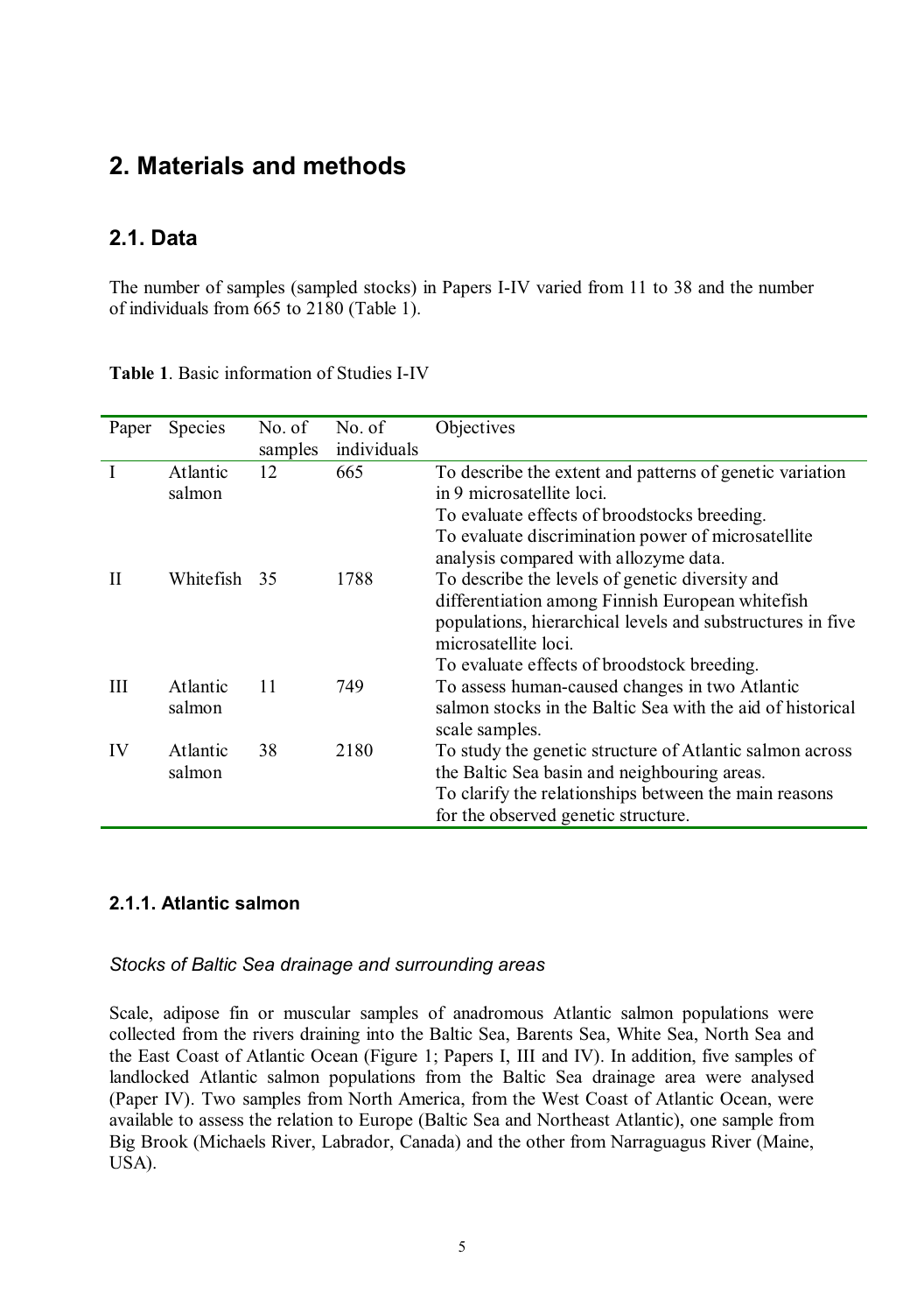#### *Historical samples*

Historical samples of rivers Iijoki, Oulujoki and Teno (Figure 1; Paper III) were collected from scale archives. Iijoki and Oulujoki are now closed by power plants and long-term captive breeding and releasing programmes have been established to sustain catches and to conserve the genetic resources of these two otherwise lost salmon stocks. The oldest samples from the two hatchery stocks predated the closing of the rivers and were from the original salmon stocks before major changes due to human intervention are expected to have occurred. The damming of Iijoki began in 1961 and of Oulujoki in 1941. Oulujoki was entirely closed in 1951, when the first power plant, Pyhäkoski, was completed 43 km from the mouth of the river. The present Iijoki broodstock is based on wild catches of the spawners from the river. In the stock of Oulujoki, genetic material from at least six other stocks in the Bothnian Bay area (Tornionjoki, Kemijoki and Iijoki in Finland and Indalsälven, Skellefteälven and Umeälven in Sweden) were included, to increase the diversity of the broodstock and to satisfy the need for eggs.

Teno River is the largest European river supporting Atlantic salmon stock: the average annual catch is estimated to have been 134 tonnes in 1973-1995 (Niemelä *et al.* 1999). Teno salmon served as an example of a wild population, in which the magnitude of historical changes is expected to be small. A hatchery sample of the Teno stock was also available from one year class of a newly founded broodstock; this serves as a gene bank to ensure the maintenance of genetic resources should the ectoparasite *Gyrodactylus salaris* infect the river and cause the death of the wild stock, as has happened to at least 30 Norwegian salmon stocks (Hindar *et al.* 1991). No releases of hatchery fish are currently allowed into the Teno watershed.

#### **2.1.2. European whitefish**

A total of 29 whitefish populations belonging to the species *Coregonus lavaretus* were sampled from Finnish waters, and two samples from northern Sweden, rivers Kalixälven and Råne, were collected (Figure 2; Paper II). Five of the six different whitefish ecotypes in Finland were represented in the samples (Paper II, Table 2). In addition, hatchery broodstocks of the main whitefish stocks were analysed and, if possible, compared with the respective wild populations. Moreover, one broodstock and one stocked, naturally reproducing population of Peled whitefish (*C. peled*) were also included.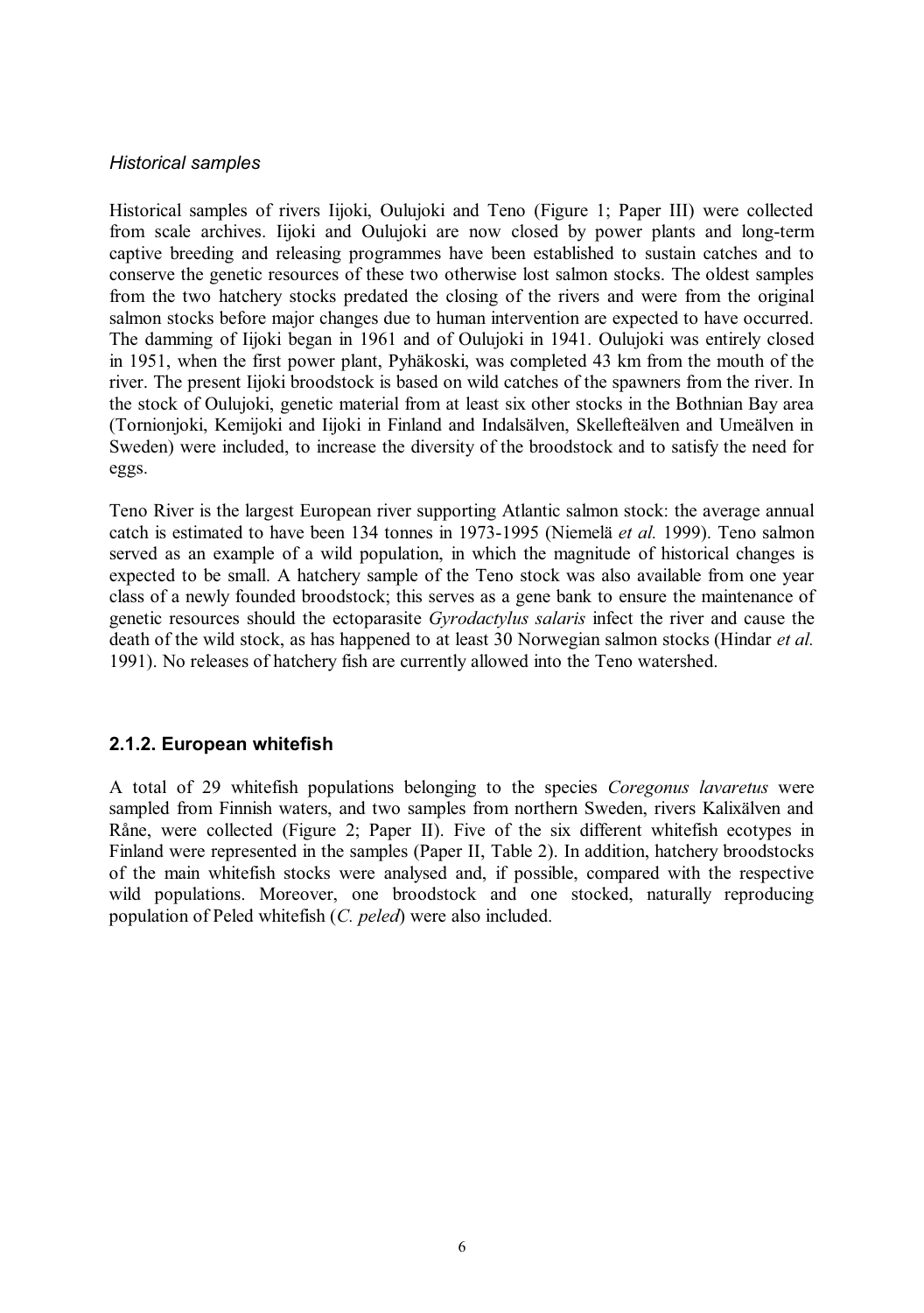

**Figure 1**. Studied home rivers of Atlantic salmon (*Salmo salar* L.) stocks of the Baltic Sea Basin and surrounding areas.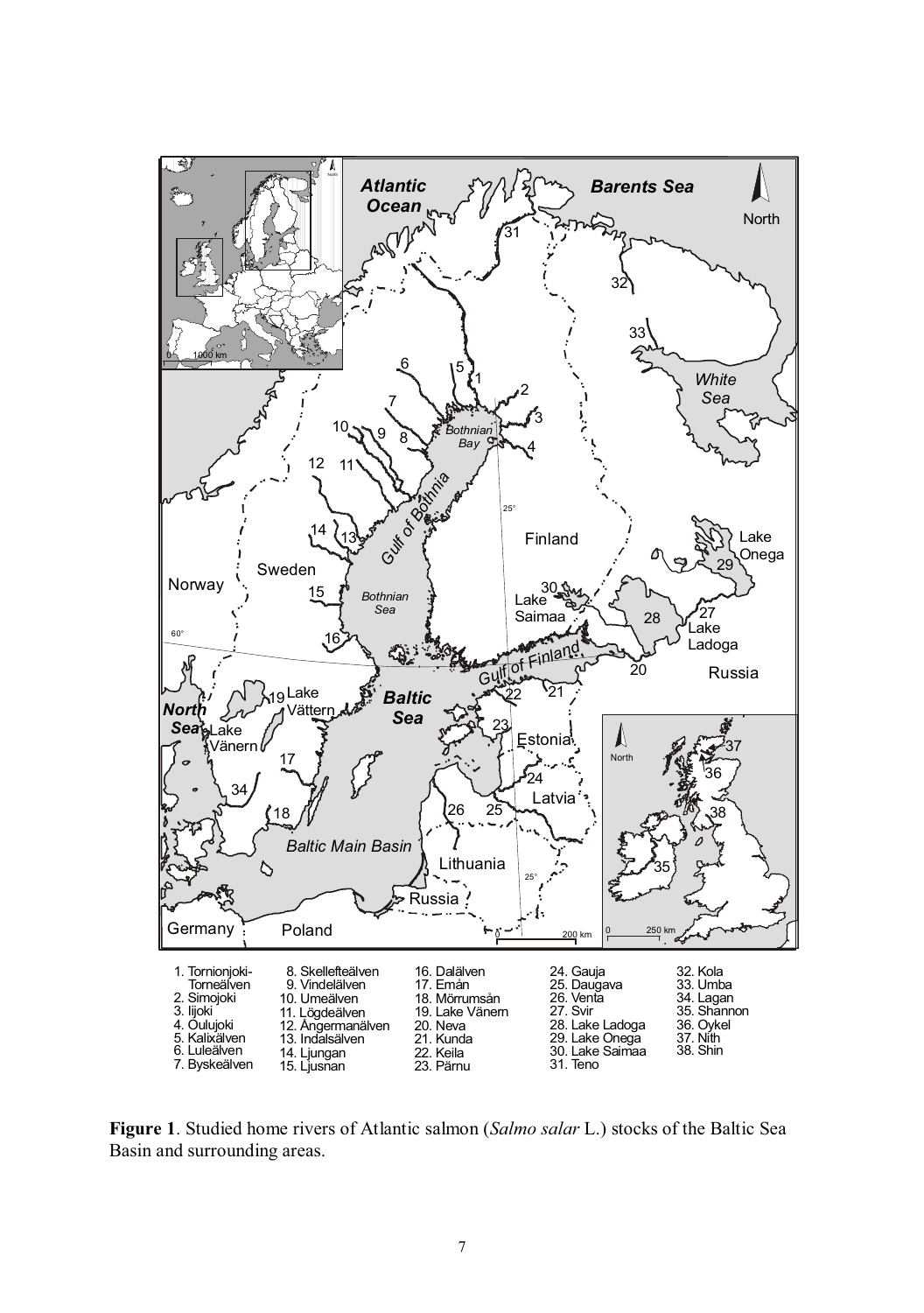

**Figure 2**. Origin of the Finnish and Swedish stocks of European whitefish (*Coregonus lavaretus)* studied. Boundaries of main watersheds in Finland and their flow directions are shown.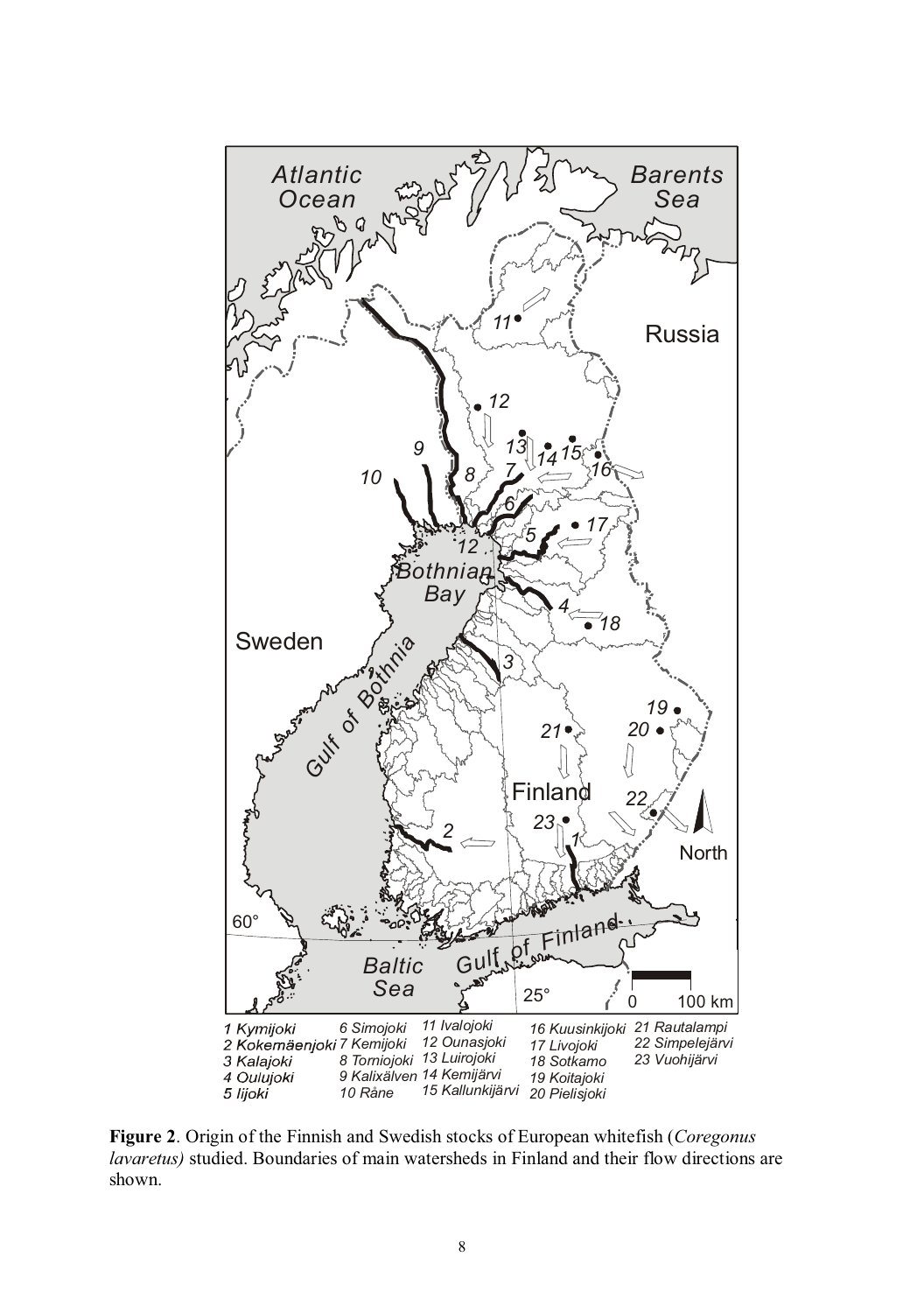### **2.2. Methods**

#### **2.2.1. Laboratory analyses**

Microsatellite variation in Atlantic salmon was studied at nine polymorphic loci in Papers I and IV, and at seven polymorphic loci in historical samples of Paper III. In European whitefish, five polymorphic microsatellite loci were used for the analyses (Paper II). More detailed descriptions of analyses are presented in the original papers.

#### **2.2.2. Statistical analyses**

#### *Genetic diversity within populations*

The genetic diversity for each population at each locus was measured as the number of alleles and the unbiased expected heterozygosity  $(H_e)$  (Nei 1978). Levene's (1949) correction for small sample size was used in  $H<sub>e</sub>$  estimation. Exact tests for Hardy-Weinberg  $(H-W)$ equilibrium (Guo and Thompson 1992) were performed by the Markov chain method using the GENEPOP 3.1d and 3.2 software packages (Raymond and Rousset 1995) with Markov chain parameters 300 batches and 3000 iterations. Probabilities of Hardy-Weinberg equilibrium tests for populations were adjusted over loci using the sequential Bonferroni procedure for multiple tests (Rice 1989). Differences in mean heterozygosity between populations were evaluated by using the *t*-test for paired observations; differences in heterozygosity of individual loci were also tested according to Nei (1987). In the test for population differentiation, a total probability value over loci was obtained using Fisher's method of combining independent *p*-values.

To compare the number of alleles in samples and to obtain estimates for allelic diversity, bootstrap resampling was conducted (Paper I). The genotype distribution of each locus was resampled 1000 times with replacement for the analysed sample size. The received bootstrapped means, their standard deviations and resampling distributions were used for comparing allelelic diversity in different samples. In Papers II-IV, the number of alleles in samples was compared by allelic richness (El Mousadik and Petit 1996, Petit *et al.* 1998). To compare allelic richness between samples of unequal size, adjusted estimates were calculated by rarefaction approach using FSTAT (version 2.9.3.) software (Goudet 2001). Comparisons of allelic richness between groups of samples in Paper III were analysed using permutation test (1000 permutations) with FSTAT. The significance of differences in allelic richness in Paper III was tested by the Wilcoxon signed-rank test for paired observations (Luikart *et al.* 1998). Loss of genetic diversity during hatchery breeding was evaluated as the rate of loss of mean heterozygosity and as the rate of loss of alleles.

In Papers II and IV, the populations were tested for recent reduction of effective population size  $(N_e)$  by using Wilcoxon signed-rank test as implemented in the BOTTLENECK version 1.2.02 computer program (Cornuet and Luikart 1996), assuming the two-phase model of mutation (with 5% multi-step changes and variance of 12) for microsatellite loci (Piry *et al.* 1999).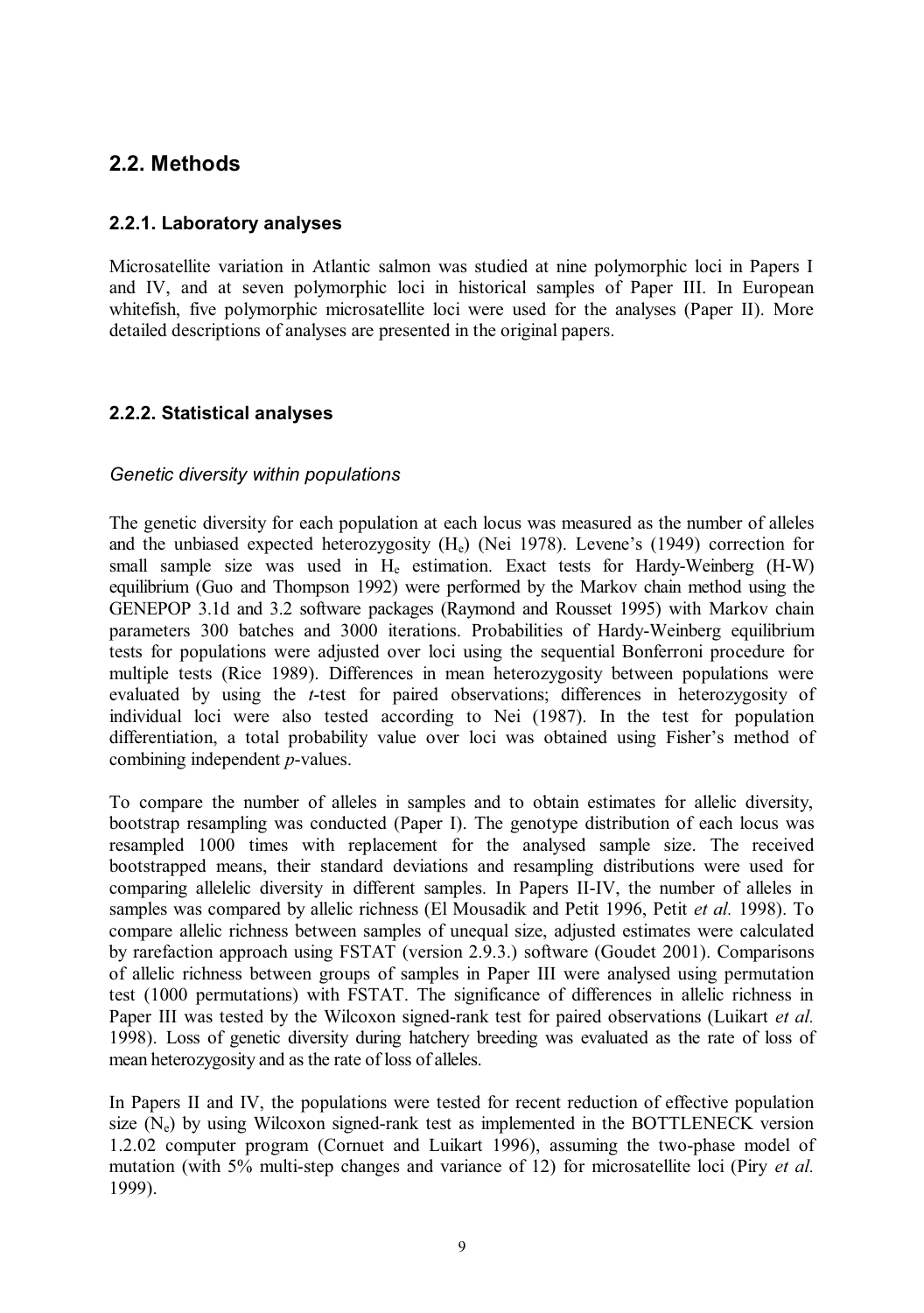#### *Genetic differentiation*

Population differentiation was tested by the Markov chain method using the GENEPOP 3.1d and 3.2 software packages (Raymond and Rousset 1995) with Markov chain parameters 300 batches and 3000 iterations. Genetic differentiation between stocks and samples was calculated according to  $D_{\lambda}$  distance based on Nei *et al.* (1983) (Papers I-IV). This method has, according to simulation studies, proved to give the most correct topology regardless of the expected mutation model (Takezaki and Nei 1996). Dendrograms were constructed by the neighbour-joining method (Saitou and Nei 1987) in Papers II-IV, and by the UPGMA method in Paper I. The neighbour-joining method does not assume a constant rate of mutations and is therefore estimated to be more appropriate than other clustering algorithms. The bootstrap test for the topology of the tree was conducted with 1000 recalculating runs using the DISPAN program package (Ota 1993). FSTAT version 2.9.3 (Goudet 2001) was used to calculate the FST values (Weir and Cockerham 1984). Standard deviation and 95% confidence limits associated with F<sub>ST</sub> were assessed through bootstrapping. Hierarchical diversity analysis based on genetic diversity of European Atlantic salmon populations (Paper IV), was conducted according to Nei (1973, 1977). Isolation by distance (IBD) hypothesis of salmon stocks within Baltic Sea area in Paper IV was tested with the aid of the GENEPOP 3.2a program package (Raymond and Rousset 1995). Patterns of allele frequency variation of present-day Atlantic salmon populations were examined with multidimensional scaling (MDS) in Paper IV.

#### *Estimates of effective population size (Ne)*

Atlantic salmon is very near to semelparous as a species in the wild, as they reproduce in practice only once in a lifetime. Several year-classes contribute to the annual reproduction, and thus, the life history pattern of the species is more similar to Pacific salmonids (*Oncorhynchus spp*.) than to the brown trout (*Salmo trutta* L.); estimation of effective population size with a temporal method have been earlier applied to both (Waples and Teel 1990, Jorde and Ryman 1996). In hatcheries, however, reproduction of broodstocks occurs for several years, but generations are usually discrete, as renewal of a broodstock is not annual, and in our studies only one broodstock generation was founded and only one year-class of the offspring was analysed. The assumptions required by the model are that the generations be discrete and that selection, migration and mutation are unimportant in relation to the magnitude of drift. These assumptions were presumably met for the two salmon stocks (Iijoki and Teno) of Paper III and the two populations (Teno and Tornionjoki) of Paper I. Thus, the effective population size,  $N_e$ , was estimated with the direct model for discrete generations (Pollak 1983, Waples 1989), which in this case was assumed to be robust enough to give rough estimates of the magnitude of the effective population size (see Waples 1990).  $N_e$  was estimated in Papers I and III by the temporal method from allele frequency changes (Pollak 1983, Waples 1989, 1990a, 1990b). The maximum-likelihood based estimates of  $N_e$  in Paper II were calculated with the MLNE program (Wang 2001, Wang and Whitlock 2002).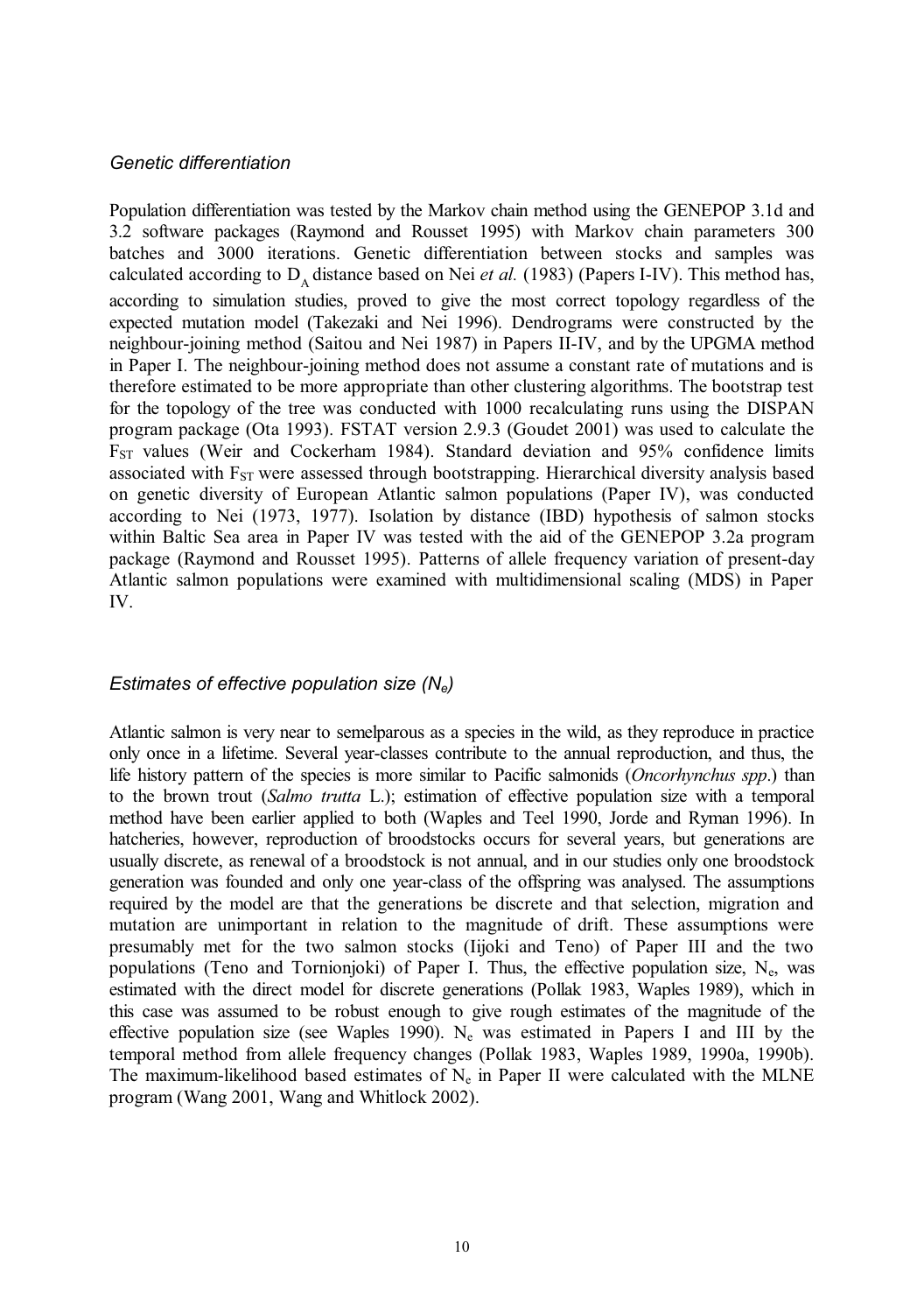## **3. Results**

### **3.1. Population structure and genetic relationships among populations**

#### *Atlantic salmon*

Allele frequencies between Atlantic salmon populations varied substantially (Paper I, Figure 2; Paper III, Figure 2; Paper IV, Figure 2). Diversity estimates based on allelic richness or mean heterozygosity were, in general, lower in the Baltic Sea salmon populations than in the Atlantic salmon populations (Paper III, Table 2; Paper IV, Table 2). Within the Baltic Sea, no significant differences in mean heterozygosity or allelic richness among populations could be observed.

All landlocked salmon populations studied (River Svir and Lakes Vänern, Saimaa, Onega and Ladoga) had lower allelic richness and mean heterozygosity estimates than anadromous populations (Paper IV). The most distinct stock was the landlocked Saimaa salmon, which is understandable considering its very small effective population size, probably fewer than 10 individuals (Kallio 1986), and the 10 000-year history of post-glacial isolation. It had the smallest number of observed alleles of all salmon populations studied, microsatellite locus *Ssa85* was even fixed for allele *\*134* (Paper I, Figure 2a), and it had a distinctive pattern in several other loci. In addition, the allele frequencies of landlocked population of Lake Vänern and River Neva were unique (Paper IV, Figure 2).

Microsatellite data showed a clear grouping of salmon populations. The difference between European and North American Atlantic salmon populations was quite distinct. A difference as clear as that in *SSOSL311* (single diagnostic allele with a frequency of 0.96 to 0.98) has not earlier been found in the microsatellite loci between these two continents (Paper I, Figure 2g). The genetic distance between North American (Michaels River – Big Brook, Labrador) and European salmon samples was high (average  $D_A = 0.71$ ; Paper I, Figure 3). Within Europe, the greatest distances were observed between population pairs that included Lake Saimaa (average  $D_A = 0.50$ ), and the shortest distances between geographically proximate Baltic Sea populations within the Eastern Main Basin ( $D_A = 0.06 - 0.08$ ) and within the Bothnian Sea  $(D_A = 0.08 - 0.11)$ . Atlantic salmon in the Baltic Sea differed clearly from Eastern Atlantic salmon and Barents Sea and White Sea populations (Figure 3 and multidimensional scaling analysis of  $D_A$  distance matrix; Paper IV, Figure 4). The present analysis also revealed the divergence of three main population groups of anadromous salmon within Baltic Sea; East Baltic Sea (Gulf of Finland and Eastern Main Basin), North Baltic Sea (Gulf of Bothnia) and South Baltic Sea (South-Western Main Basin) salmon. The East and North Baltic Sea groups were evident already in allozyme (Koljonen *et al*. 1999) and mtDNA (Nilsson *et al.* 2000) data. In contrast, allozyme and mtDNA data grouped South Baltic Sea salmon with East Baltic populations and with the proposed Ice Lake Lineage.

Hierarchical diversity analysis of European anadromous salmon populations revealed that only 1.9% of variation occurred between Atlantic and Baltic basins, 9.4% was due to differentiation among populations within the basins and 88.6% was due to variation within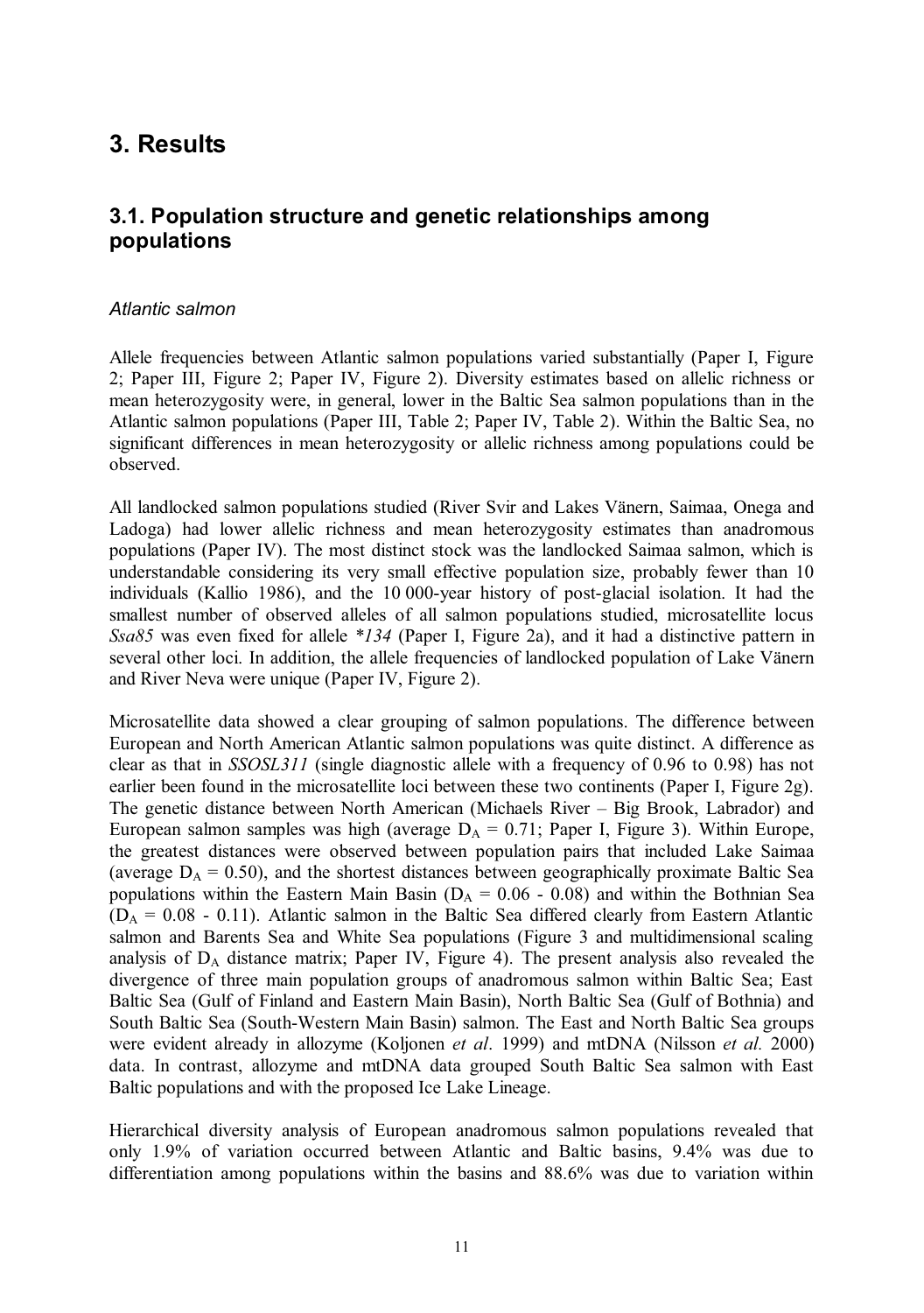populations (Paper IV, Table 4). Within the Baltic basin, the percentage of variation due to differences between regions was 5.6% and within regions 5.2%, leaving 89.2% of the variation to originate within populations.

#### *Whitefish*

Genetic diversity estimates for whitefish populations were high (Paper II, Table 3). *C. lavaretus* populations were clearly more polymorphic in all loci than the two *C. peled* populations. The naturally reproducing *C. peled* population studied was fixed for allele \**197* in locus *BWF-1*. Among *C. lavaretus* populations, most diverse was the large population of River Kalixälven, and the lowest polymorphism was observed in the wild bottom dwelling (*C. l. fera*) population of Lake Kallunkijärvi.

In whitefish populations, the average genetic distances  $(D_A)$  between the ecotypes of *C*. *lavaretus* and the species *C. peled* was high, 0.86, varying between 0.82 and 0.90 among *C. lavaretus* ecotypes (Paper II, Table 4, and Figures 2 and 3). The genetic distances (D<sub>A</sub>) among the five analysed ecotypes of *C. lavaretus* were in general clearly less than among the two species, being on average 0.15, with a range of 0.06 to 0.26 (Paper II, Table 4 and Figure 2). The average distance among ecotypes was only about 17% of that between species *C. peled* and *C. lavaretus*. However, the genetic distances between *C. l. fera* and other ecotypes were about twice as great (on average 0.22, range 0.19-0.26) as among the other four ecotypes (on average 0.10, range 0.06-0.14, for *C. l. lavaretus*, *C. l. widegreni*, *C. l. pallasi* and *C. l. nilssoni*), corresponding to 26% and 12% of the species-level differentiation.

Genetic differentiation among whitefish populations was not always strong, and in many cases no significant differences could be observed. Overall, genetic distances  $(D_A)$  among all *C. lavaretus* whitefish populations were small  $(D_A=0.24)$  and varied from 0.07 (wild Kemijoki autumn sample to wild Simojoki sample) to 0.55 (Rautalampi sample to Livojoki sample). The F<sub>ST</sub> estimate for all *C. lavaretus* populations was 0.05, varying from 0.01 (several population pairs within the Bothnian Bay area) to 0.21 (Kallunkijärvi sample to Sotkamo sample). In a dendrogram based on  $D_A$  distances, populations from the Bothnian Bay area mainly group on the same branch, with a few exceptions (Figure 4). Populations from the same ecotype did not always cluster together.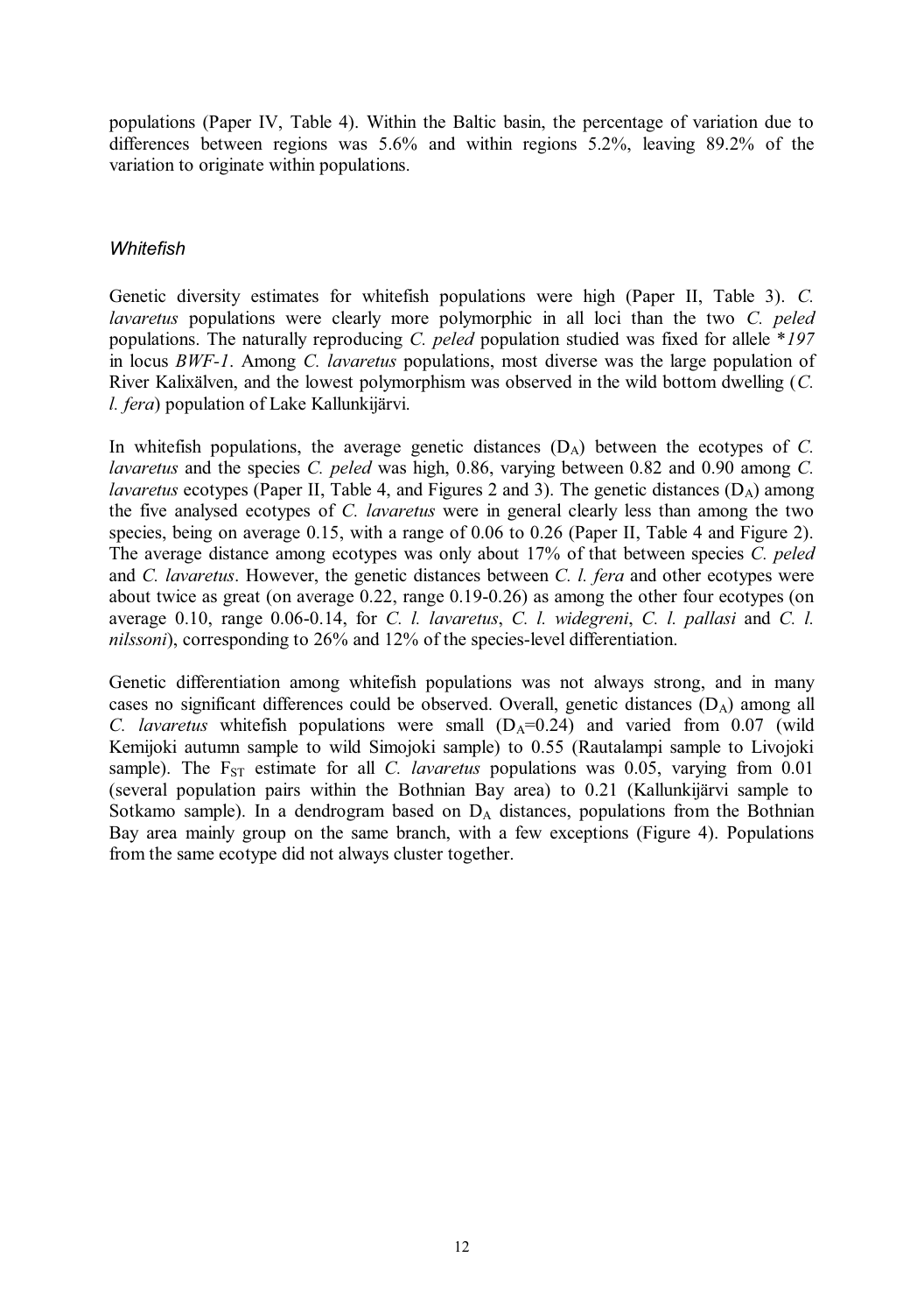

**Figure 3**. Unrooted neighbour-joining dendrogram of the European Atlantic salmon (*Salmo salar*) populations based on D<sub>A</sub> distances from Nei *et al.* (1983). Major geographical groupings of populations are indicated by dotted circles. Numbers indicate branches with bootstrap support above 50% in 1000 replicates.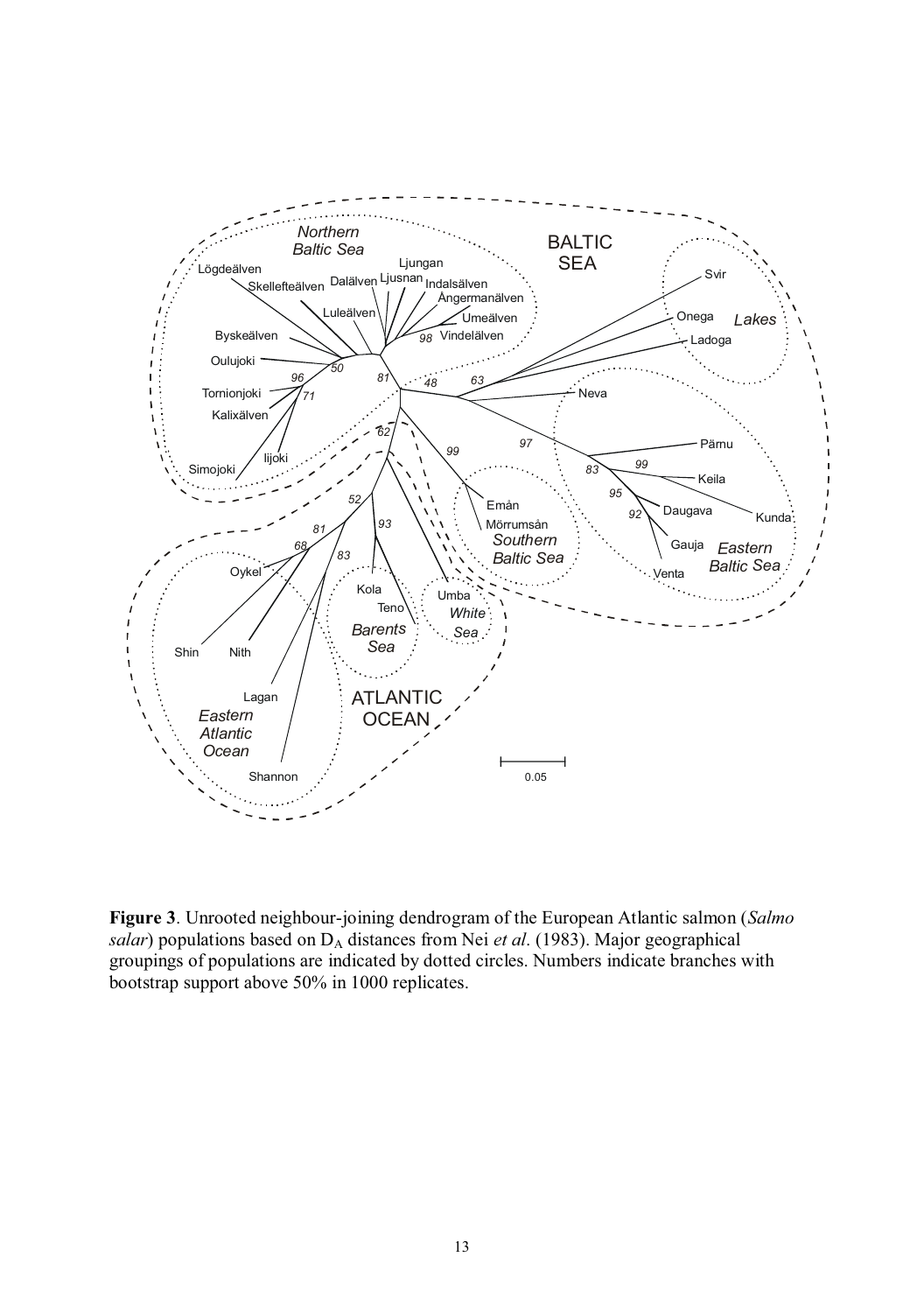0.1 C.peled Kokemäenjoki, C.l.lavaretus - Sotkamo, C.l.pallasi 8 Oulujoki Autumn,C.l.lavaretus Rautalampi, C.l.pallasi Simpeleenjärvi, C.l.nilssoni 26 3 Kemijärvi, C.l.lavaretus Ounasjoki , C .l.lavaretus <sup>79</sup> Ivalojoki, C.l.fera 63 23 41 Kymijoki , C .l.lavaretus - Råne, C.I.Lavaretus Tornionjoki Summer C.l.lavaretus , Iijoki Summer, C.l.lavaretus as<br>Bothnian Bay, C.l.widegreni 18 G ulf of Finland,C.l.widegreni Tornionjoki Autumn C.I.lavaretus Simojoki, C.I.lavaretus Kemijoki Autumn, C.I.lavaretus 49 18 Kemjoki Summer, C.I.lavaretus A<sub>1</sub><br>Kalajoki, C.l.lavaretus 18 9 Kuusinkijoki C.l.lavaretus , Vuohijärvi,C.l.nilssoni Luirojoki C.l.lavaretus , Pielisjoki C.l.pallasi Kallunkijärvi, C.l.fera <sub>43</sub><br>Koitajoki, C.l.pallasi — 78 38 6 - Livojoki, C.I.lavaretus Kemjoki upper part C.l.lavaretus , 70<br>Kemjoki upper part C.l.lavaretus 34  $\sim$ 5  $12$ Kalixälven, C.l.lavaretus <sup>-</sup> Iijoki Autumn, C.I.lavaretus 35 45  $\overline{a}$ 

**Figure 4**. Neighbour-joining dendrogram (Saitou and Nei 1987) of the whitefish populations based on  $D_A$  distances. Percent support from 1000 bootstrap replications is given above each branch.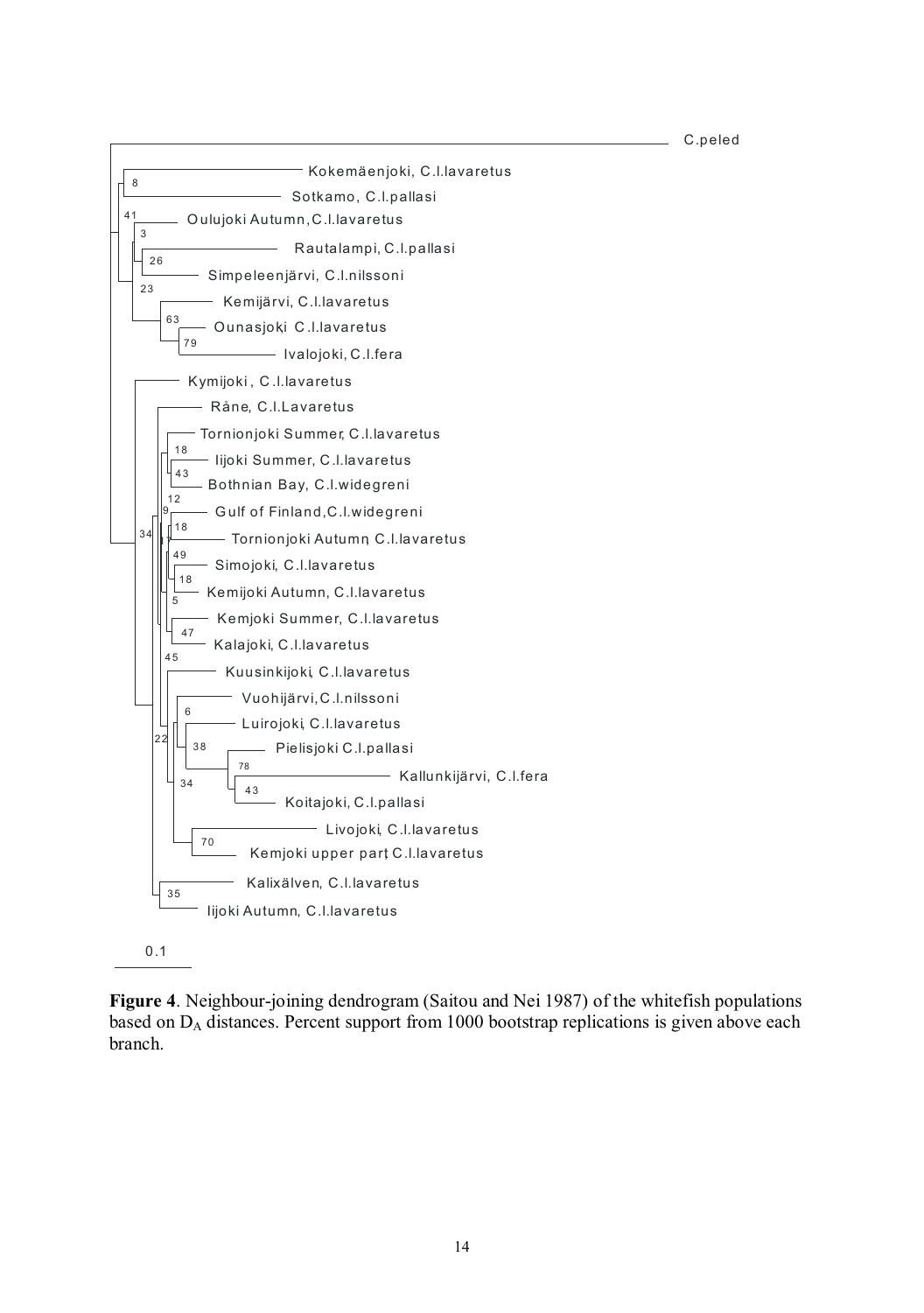### **3.2. Effects of captive breeding programmes**

#### *Atlantic salmon*

In short-term breeding, each broodstock generation is renewed, at least partly, with individuals from the wild population, and only second-generation hatchery offspring are released. In Paper I, samples from Teno, Tornionjoki and Simojoki hatchery stocks represented short-term breeding. Stocks of Iijoki and Oulujoki in Papers I and III represent long-term captive breeding programmes since several generations of broodstock breeding has occurred in both cases (4.5 generations in River Iijoki and 10 generations in River Oulujoki stock).

In pair-wise population differentiation tests in Papers I and III, allele frequencies in all hatchery samples differed highly significantly from the corresponding original wild populations, and in Paper III in Iijoki also between different broodstock generations. The only exception to this was the difference between the last samples of the Iijoki stock (1992-1995), a period representing only half of a generation (Paper III, Table 5). In contrast to hatchery stocks, no significant difference was observed between the oldest and more recent wild samples of the wild Teno salmon, which was temporally very stable.

Loss of allelic diversity could be observed in all broodstocks studied. The broodstock samples of salmon in Paper III had on average 9.7 (15.7%) fewer alleles than the corresponding historical samples. When comparing short- and long-term captive breeding, the average allelic diversity was somewhat higher (7%) for short-term breeding (72.8 alleles) than for long-term breeding (65.8 alleles) programmes in the Bothnian Bay area (Paper I). In the short-term broodstock breeding of the Teno and Tornionjoki stocks, the observed average rate of loss of alleles was 4.9% of the original amount (Paper I, Table 5). There was, however, a difference between the broodstocks, as the loss of alleles had occurred mainly in the Teno stock. The average loss of alleles per generation in long-term broodstock breeding of Atlantic salmon varied from 1.5% to 2.5% (Paper III, Table 3).

Comparison of wild stocks of Rivers Teno and Tornionjoki with those of their newly founded short-term broodstocks showed only a 1.7% decrease in heterozygosity (Paper I). In Bothnian Bay, the mean heterozygosity was 2%-units higher  $(H_e = 70.1\%)$  in the broodstocks in the short-term breeding programme (Tornionjoki and Simojoki) than in the long-term breeding programme (Iijoki and Oulujoki;  $H_e = 68.1\%$ ) (Paper I). The observed average rate of loss of heterozygosity per generation was in short-term broodstock breeding 1.4%-units (Paper I) and in long-term broodstock breeding of 0.1 to 0.9%-units (Paper III) of the total heterozygosity, indicating that marked loss occurred in the first generation, which during continued breeding levelled down, with losses being much lower in subsequent generations.

#### *Whitefish*

Although the whitefish populations of the Bothnian Bay area were genetically very similar, the comparison of wild and hatchery-reared populations of the corresponding rivers revealed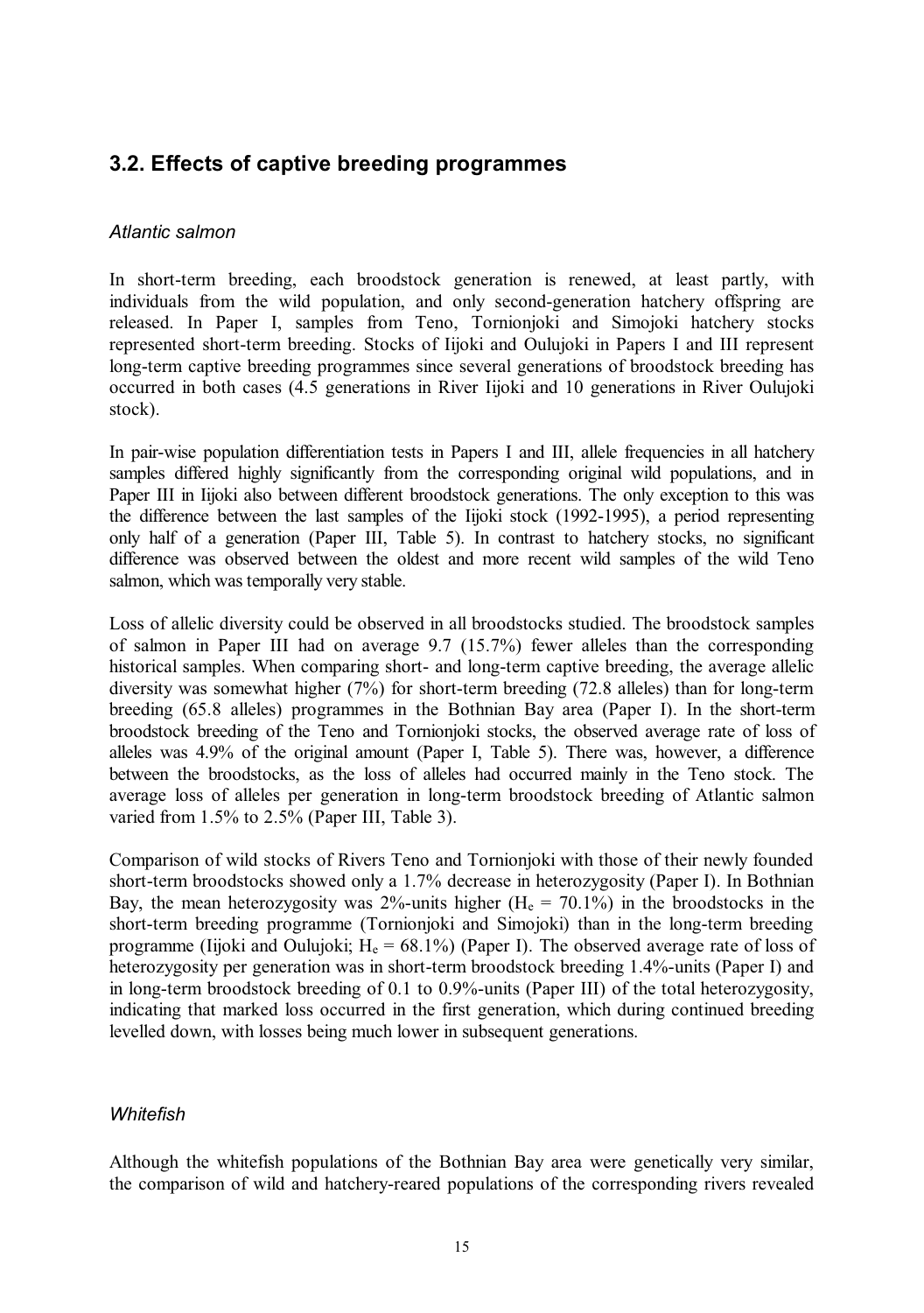highly significant differences in allelic frequencies (Paper II). The wild whitefish populations had on average one allele more per locus than the hatchery-reared populations (mean allelic richness 9.81 and 8.80, respectively; *C. peled* populations excluded). However, the mean heterozygosity between wild and hatchery-reared populations did not differ as much  $(H_e =$ 0.84 and 0.81, respectively; *C. peled* populations excluded), the loss of heterozygosity being 1.7% (Paper II).

### **3.3. Estimates of effective population size**

#### *Atlantic salmon*

Estimates of effective population size  $(N_e)$  based on the temporal method were calculated for Atlantic salmon broodstocks in Tornionjoki ( $N_e$  = 238, calculated with 9 loci; Paper I) and for different time intervals of the Iijoki broodstock ( $N_e$  varying from 13 to 79, calculated with 7 loci; Paper III). Estimates of  $N_e$  were also calculated for the vigorous wild stock of Teno ( $N_e$ exceeding 900, calculated with 7 loci; Paper III) and the corresponding broodstock (N<sub>e</sub> = 32 and 44, corresponding loci used in calculations 9 and 7; Papers I and III).

#### *Whitefish*

Estimates of  $N_e$  based on the maximum likelihood method for hatchery populations of anadromous European whitefish in Rivers Oulujoki, Kymijoki and Kalajoki were less than 50 fish (33-46 fish; Paper II, Table 5). The estimate of  $N_e$  for the Iijoki hatchery population was the largest, 122 fish. The 95% confidence intervals were also greater in Iijoki than in the other two cases.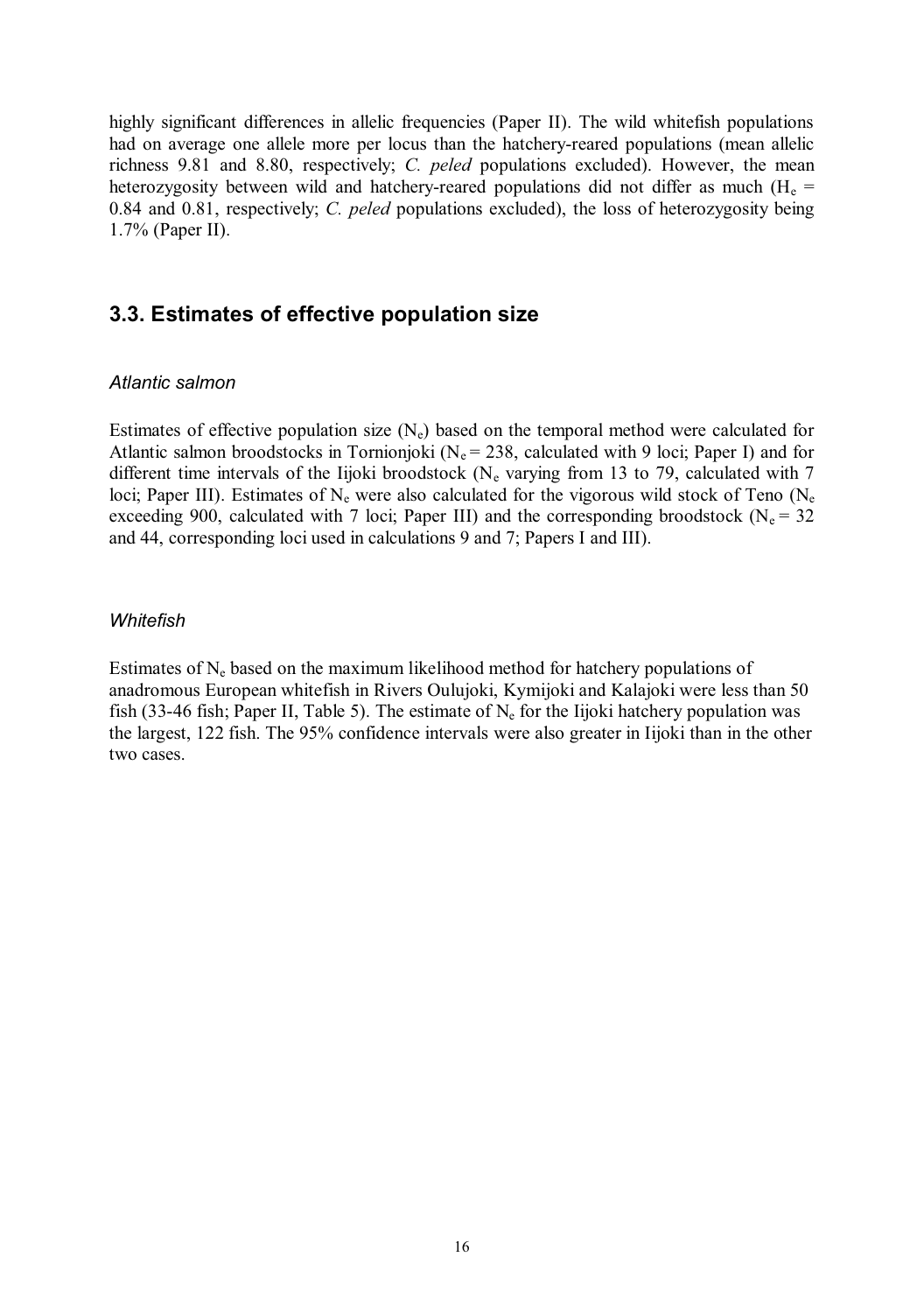## **4. Discussion**

### **4.1. Atlantic salmon**

#### **4.1.1. Population structure of Atlantic salmon**

The difference between European and North American Atlantic salmon populations was clear, as expected in light of the wide geographical distance separating them and the findings of earlier studies on the topic (Reddin 1986, Ståhl 1987, Bermingham *et al.* 1991, McConnell *et al.* 1995, Taggart *et al.* 1995). Our finding of a difference as clear as that in microsatellite loci *SSOSL311* between continents (Paper I) was new. In previous microsatellite comparisons (McConnell *et al.* 1995, Norris *et al.* 1999), this locus was not studied. McConnell *et al.* (1995) had observed a difference between continents in the *Ssa289* locus. The information obtained here is useful for the analysis of stock proportions for the ocean fishery of Atlantic salmon, for example, in the waters of West Greenland to which stocks from both continents migrate to feed.

By combining the likelihood of the occurrence of alleles in several loci, it will be possible to assign with precision individual fish in catches at least to their continent of origin and possibly to their watershed of origin (Paetkau *et al.* 1995, Rannala and Mountain 1997, Beacham *et al.* 2000, Koljonen 2006). A marked differentiation was also observed among European Atlantic salmon stocks (Papers I and IV). The Atlantic salmon populations in the Baltic Sea were, on average, significantly less variable than eastern Atlantic populations, and the diversity of landlocked populations (Lakes Vänern, Saimaa, Onega and Ladoga) was in turn significantly lower than that of anadromous salmon populations in the Baltic Sea. This is in concordance with earlier studies of allozyme (Ståhl 1987) and mtDNA (Nilsson *et al.* 2001) markers and is most probably due to past population size bottlenecks and postglacial founder effects. Consuegra *et al.* (2002) noted that in European salmon the highest mtDNA nucleotide diversity was in the British Isles and proposed colonization from multiple refugia to explain this.

The large-scale genetic structure obtained for salmon (Paper IV) revealed a clear grouping of populations according to their geographical location, i.e. the eastern Atlantic (including Barents Sea and the White Sea) and the Baltic Sea basins. This is consistent with earlier findings of allozyme (Ståhl 1987, Bourke *et al.* 1997, Koljonen *et al.* 1999) and mtDNA (Verspoor *et al.* 1999, Nilsson *et al.* 2001) studies and supports the concept of effective isolation of Baltic Sea salmon populations from their Atlantic counterparts. The anadromous salmon populations within the Baltic Sea formed three distinct clusters corresponding to the northern (Gulf of Bothnia), eastern (Gulf of Finland and eastern Baltic Sea) and southern (western Main Basin) regions. The northern and eastern Baltic population clusters were also revealed by allozyme (Koljonen *et al.* 1999) and mtDNA (Nilsson *et al.* 2001) markers, but in the previous studies the southern Baltic populations (Rivers Mörrumsån and Emån) clustered with the eastern Baltic Sea populations. Differences between the three geographical groups were considerable and explained 5.6% of the total microsatellite variation or approximately half of the interpopulation variation in the Baltic Sea, magnitudes similar to those based on allozyme markers (Koljonen *et al.* 1999).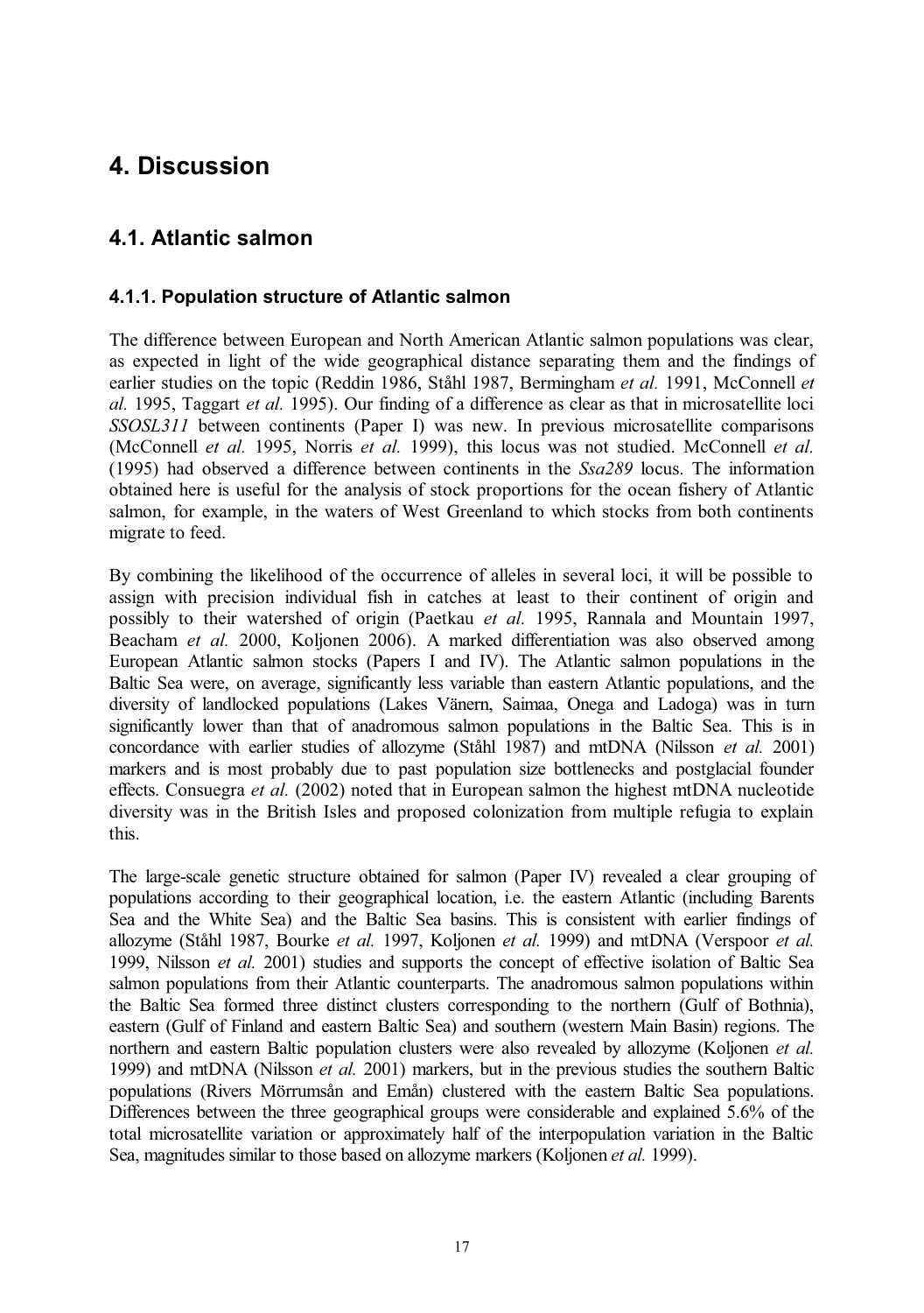#### **4.1.2. Postglacial colonization of salmon in the Baltic Sea**

The whole Baltic Sea area was either totally or partly covered with an ice layer during the last Weichselian (Wisconsian) glaciation (from about 100 000 to 13 000 years BP), and colonization from refugial areas was not possible until the ice cover melted. The ice sheet covered also the two largest lakes in Europe, Lakes Onega and Ladoga in Russia, although the outer margin of the glacier was less than 100 km southeast of Lake Onega (Saarnisto *et al.* 1995). Postglacial colonization dynamics of several species at Baltic Sea area has been studied with brown trout (*Salmo trutta*) (Bernatchez and Osinov 1995, García-Marín *et al.* 1999), ringed seal (*Phoca hispida*) (Forstén and Alhonen 1975, Ukkonen 1993), perch (*Perca fluviatilis*) (Nesbø *et al.* 1999), bullhead (*Cottus gobio)* (Kontula and Väinölä 2001) and grayling (*Thymallus thymallus)* (Koskinen *et al.* 2000). For the Atlantic salmon in the Baltic Sea, three hypotheses of their origin have previously been proposed: eastern refugia in preglacial lakes before the Yoldia stage (Kazakov and Titov 1991, Nilsson *et al.* 2001, Tonteri *et al*. 2005), western origin from Atlantic populations via Närke Strait at the beginning of the Yoldia stage (Verspoor *et al.* 1999) and origin from both directions (Koljonen *et al.* 1999). The hypothesis of plane western colonization of all Baltic Sea populations (Verspoor *et al.* 1999) was based on mitochondrial ND1 gene variation in European salmon populations. In that study, however, only the northern Baltic Sea populations were represented (Rivers Tornionjoki, Simojoki, Luleälven, and Dalälven); those of the eastern or southern groups were not sampled. The similarity of the northern Baltic Sea group to the Atlantic populations is in any case fully compatible with results from all markers, allozymes, mtDNA and microsatellites (Koljonen *et al.* 1999, Nilsson *et al.* 2001).

The anadromous eastern Baltic Sea group (Gulf of Finland and Eastern Main Basin) and the landlocked populations in the two Russian lakes, Onega and Ladoga, have been proposed to belong to the Ice Lake Lineage, which colonized the Baltic Sea area from an eastern refugium during the Baltic Ice Lake stage (Koljonen *et al.* 1999, Nilsson *et al.* 2001, Gross *et al.* 2003, Tonteri *et al*. 2005). Current microsatellite data fully support the close relatedness of these subgroups and also their clear divergence from the other groups. Some differentiation between the eastern lake and anadromous populations occurred and can be explained by random genetic drift. However, the possibility remains that the eastern Baltic Sea salmon originates from more than one eastern freshwater refugium.

Koljonen *et al.* (1999) proposed invasion of salmon from the Atlantic through the Närke Strait, across southern Sweden to the Northern Baltic Sea during the Yoldia stage (Figure 5). Nilsson *et al.* (2001), however, noted that one mtDNA haplotype common in the Atlantic was missing from the Baltic Sea. Moreover, the population in Lake Vänern, which once formed part of the Närke Strait, was fixed for a typical eastern Baltic haplotype. Some similarity between Lake Vänern salmon and the eastern Baltic populations was also seen in microsatellite data (Paper IV). These discrepancies might, however, be explained by the known bottleneck event. In contrast, the composition of GH-1 gene haplotypes in Lake Vänern was more similar to Atlantic than to Baltic Sea salmon populations (Gross *et al.* 2003). In all, several mitochondrial haplotypes absent from southern and eastern Baltic populations are shared with the northern Baltic Sea group and Atlantic populations (Nilsson *et al.* 2001), and the similarity of the northern Baltic Sea group and Atlantic populations is also shown by both allozyme (Koljonen *et al.* 1999) and current microsatellite data (Paper IV). Thus, entry from the Atlantic via the Närke Strait route about 11 500 years BP remains the most likely colonization hypothesis for the northern Baltic Sea group, although the original colonization lineage may later have admixed to some extent with other lineages.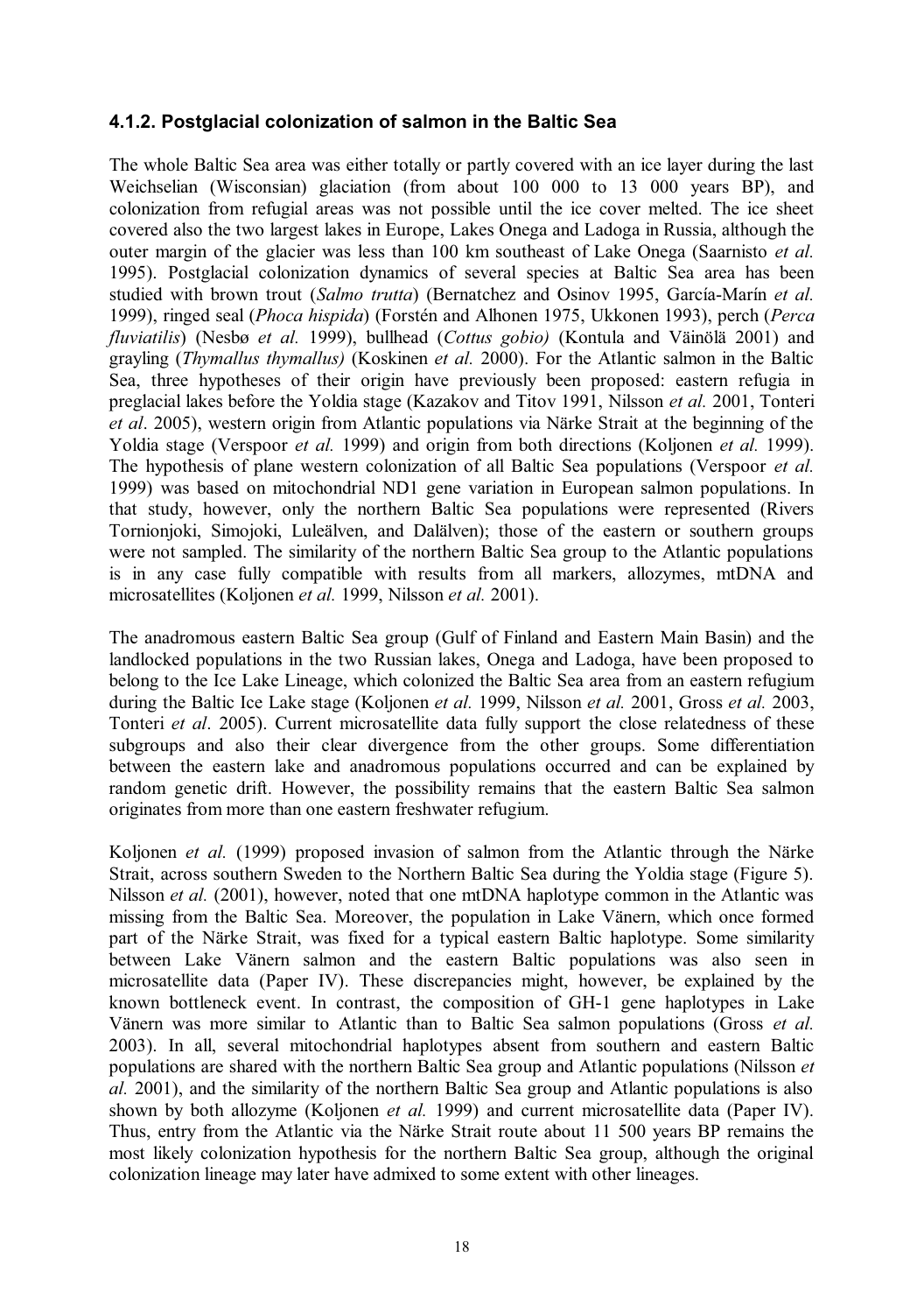The southern Baltic Sea populations of Mörrumsån and Emån formed a distinct cluster located between the Atlantic and other Baltic population clusters in the dendrogram (Figure 3), with the shortest genetic distance within the Baltic Sea being to the northern Baltic Sea group. In all, its genetic distances are shortest to the White Sea and Barents Sea populations. There is no evidence of mutational contribution to the differentiation, but because differentiation is very clear and the mtDNA haplotype composition of this southern Baltic Sea group is, in contrast to allozyme and microsatellite data, identical to that of the eastern Baltic and, further, differs considerably from both the Swedish west coast populations and the northern Baltic Sea group (Nilsson *et al.* 2001), these southern populations are here regarded as distinct lineage.

The southern Baltic Sea salmon populations were geographically closest to Atlantic waters after the Närke Strait route was closed for migration 11 000 years ago (Björck *et al.* 2002) and the Danish Straits opened. However, the Atlantic colonization direction is unlikely because the mtDNA is similar to that of the eastern populations. Moreover, neither Baltic nor Swedish west coast wild salmon pass the Danish Straits in significant numbers (Christensen and Larsson 1979). It is more likely that this area was colonized from a southern refugium during the Baltic Ice Lake stage, as it was deglaciated very early in Baltic Sea history and preglacial ice-dammed lakes are also known to have existed in the Neman, Vistula, Odra and Elbe drainage basins (Marks 2002), possibly serving as glacial refugia for salmon (Figure 5). The Atlantic salmon populations of these drainages have become extinct, and thus, no comparison with a living potential source population is possible. An older, Atlantic-type origin is further supported by marked similarity with northern Atlantic populations of the Barents Sea and White Sea areas.

The similarity in mtDNA data between certain groups (e.g., White Sea, eastern Baltic Sea group) might be attributed to their connections before the last glaciation, when they were part of the ancient Scandinavian Atlantic salmon population. Similar preglacial connections might explain the similarity of the southern and eastern groups within the Baltic Sea, even though they spent the last glaciation in different refugia. The information from mtDNA is more probably related to preglacial history.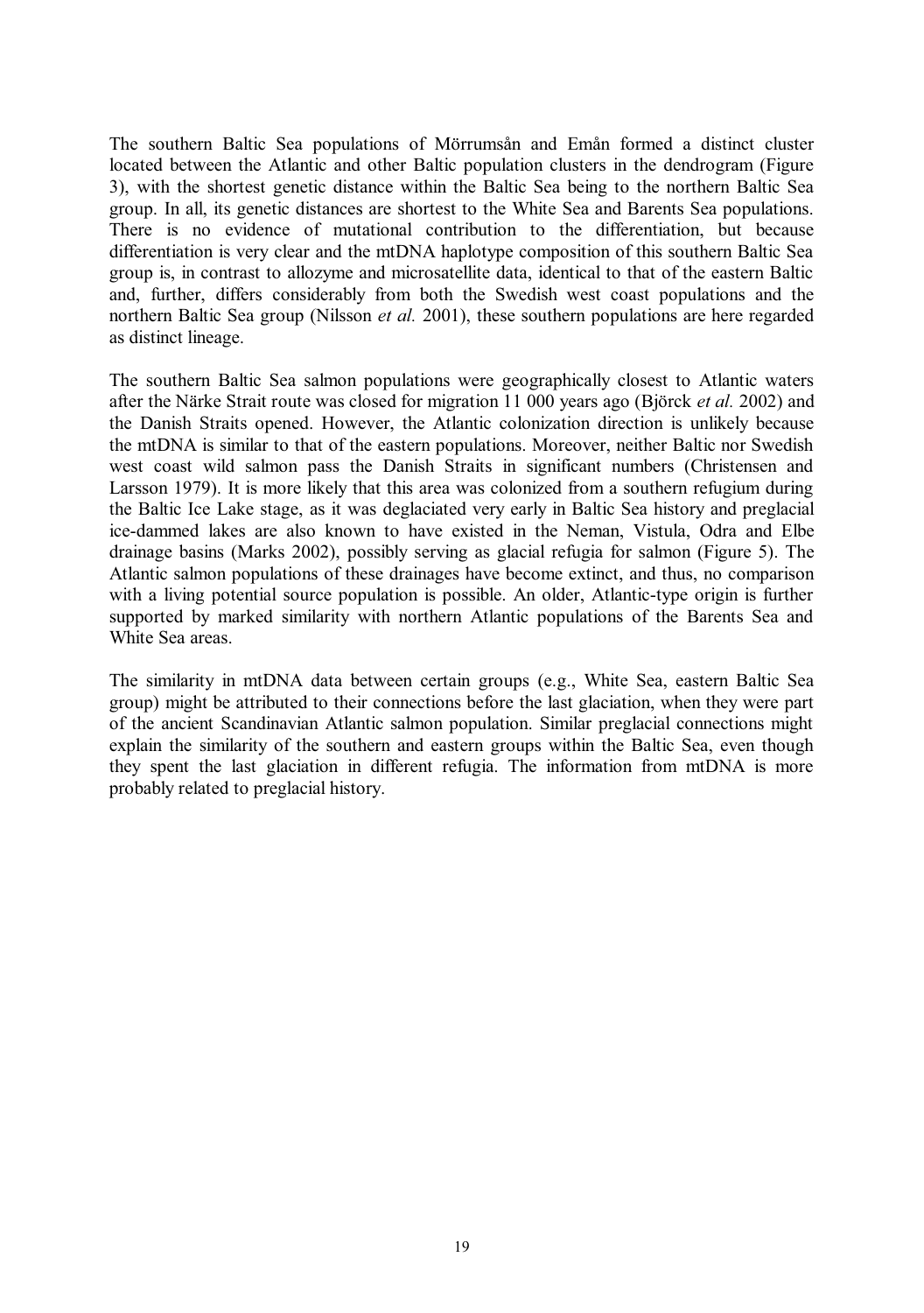

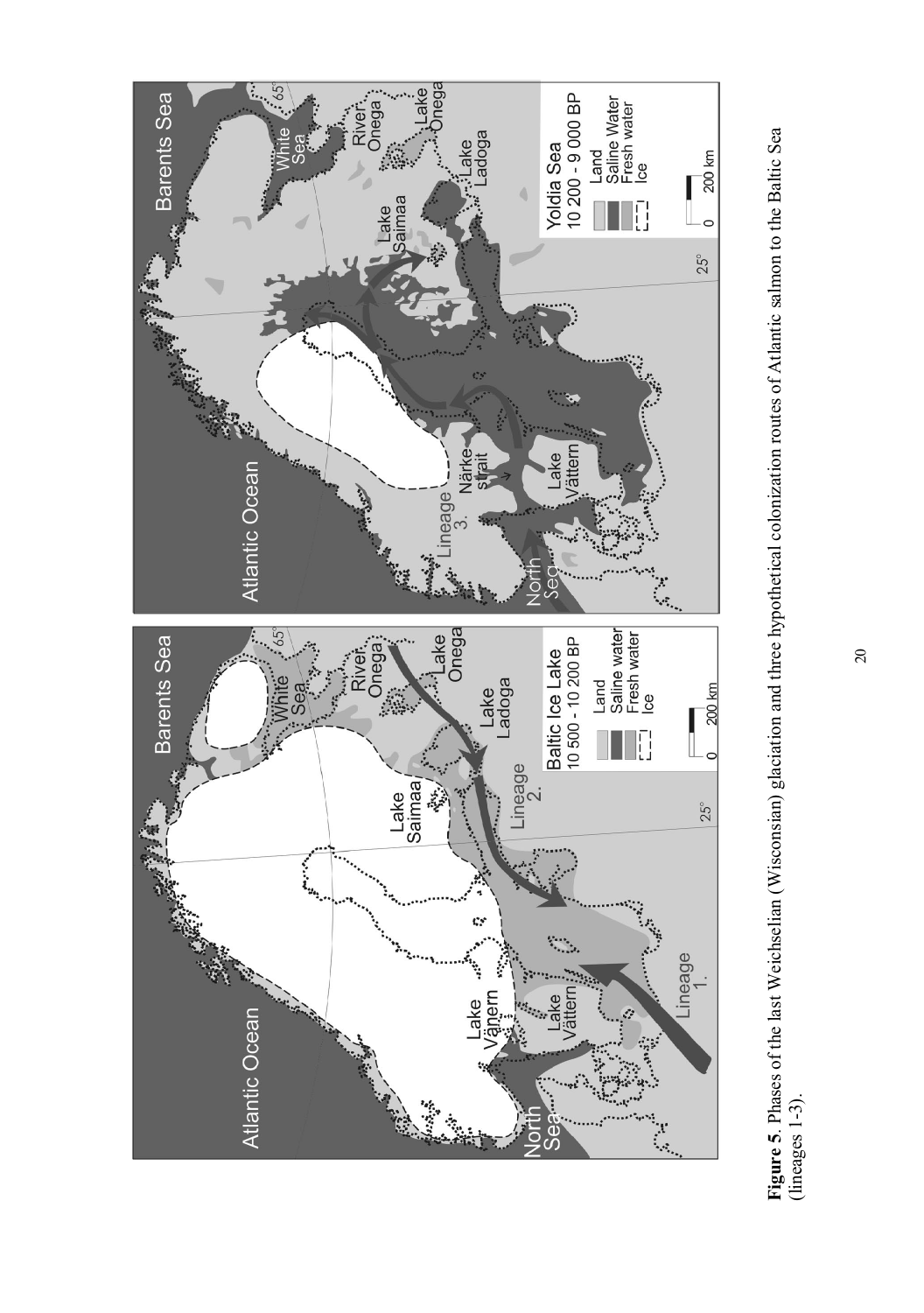#### **4.1.3. Effects of captive breeding programmes**

Substantial temporal changes in allele frequencies occurred in both long-term broodstock populations of Atlantic salmon, in contrast to the wild Atlantic salmon population of Teno River, which was temporally quite stable (Paper III, Table 5). The allelic variation observed in hatchery broodstocks is, however, not necessarily entirely anthropogenic, as some population size-dependent variation is likely in smaller wild stocks as well. Allele frequencies can be expected to vary by several percentage units from year to year as a result of drift alone (Waples 1989b, Waples and Teel 1990). The original population sizes of wild Iijoki and Oulujoki salmon were probably not quite as large as that of Teno salmon, but were still at least tens of thousands, as estimated from the respective original production levels of 300 000 and 450 000 smolts. Thus, the level of genetic drift in the historical populations was probably closer to that of the contemporary wild Teno salmon than to that of present-day broodstocks. Heterozygosity has decreased significantly in the Oulujoki broodstock in 40 years, but no changes were observed in the Iijoki broodstock in 33 years. In the wild Teno salmon, both allelic richness and mean heterozygosity have remained the same for over 55 years.

A decrease of 1%-unit per generation in mean heterozygosity due to inbreeding is generally considered acceptable in livestock breeding (Franklin 1980, Frankel and Soulé 1981). The background for this criterion is that natural selection is expected to offset inbreeding depression if it is less than about 1% per generation. The observed average rate of loss of heterozygosity in short-term broodstock breeding of Atlantic salmon was 1.4%-units per generation (Paper I) and in long-term broodstock breeding below 1%-unit per generation (Paper III). Thus, according to estimates of heterozygosity in this study, no dramatic inbreeding depression effects were expected in corresponding broodstocks of Finnish anadromous Atlantic salmon. Since the studied samples were taken from routine breeding, they should represent ordinary breeding practices.

Allelic diversity is much more sensitive to population bottlenecks than is heterozygosity, as predicted by the genetic theory, especially for microsatellite loci when the allele number is high (Nei *et al.* 1975, Frankel and Soulé 1981, Leberg 1992, Luikart *et al.* 1998). Significant changes in total allele numbers were also more easily observable in this data set than were changes in mean heterozygosity. Comparison of the diversity measures of long-term broodstock breeding programmes with those of short-term programmes showed an allelic richness difference of 9.2 alleles in Atlantic salmon, but mean heterozygosities were at the same level (Paper III, Table 6).

Despite the increased resolving power of microsatellite data, the average level of heterozygosity was not significantly lower for the hatchery stocks than for the wild stocks (Papers I and III). The power of the test to observe changes at this level is, however, still relatively weak, as the number of studied loci is low in relation to the variance between loci, and only bottlenecks with very few individuals are expected to be observed (McCommas and Bryant 1990). Unlike in allozyme studies, the number of loci investigated can be increased in a microsatellite study. The probability of observing changes in mean heterozygosity is low if only a few loci are examined. With a sample size of 30, as many as 15 loci are needed to give 80% probability, i.e., power of observing a change in mean heterozygosity, caused by a bottleneck of only four pairs, in allozyme analyses (McCommas and Bryant 1990, Leberg 1992). In comparison, with the same sample size of 30, 10 microsatellite loci should provide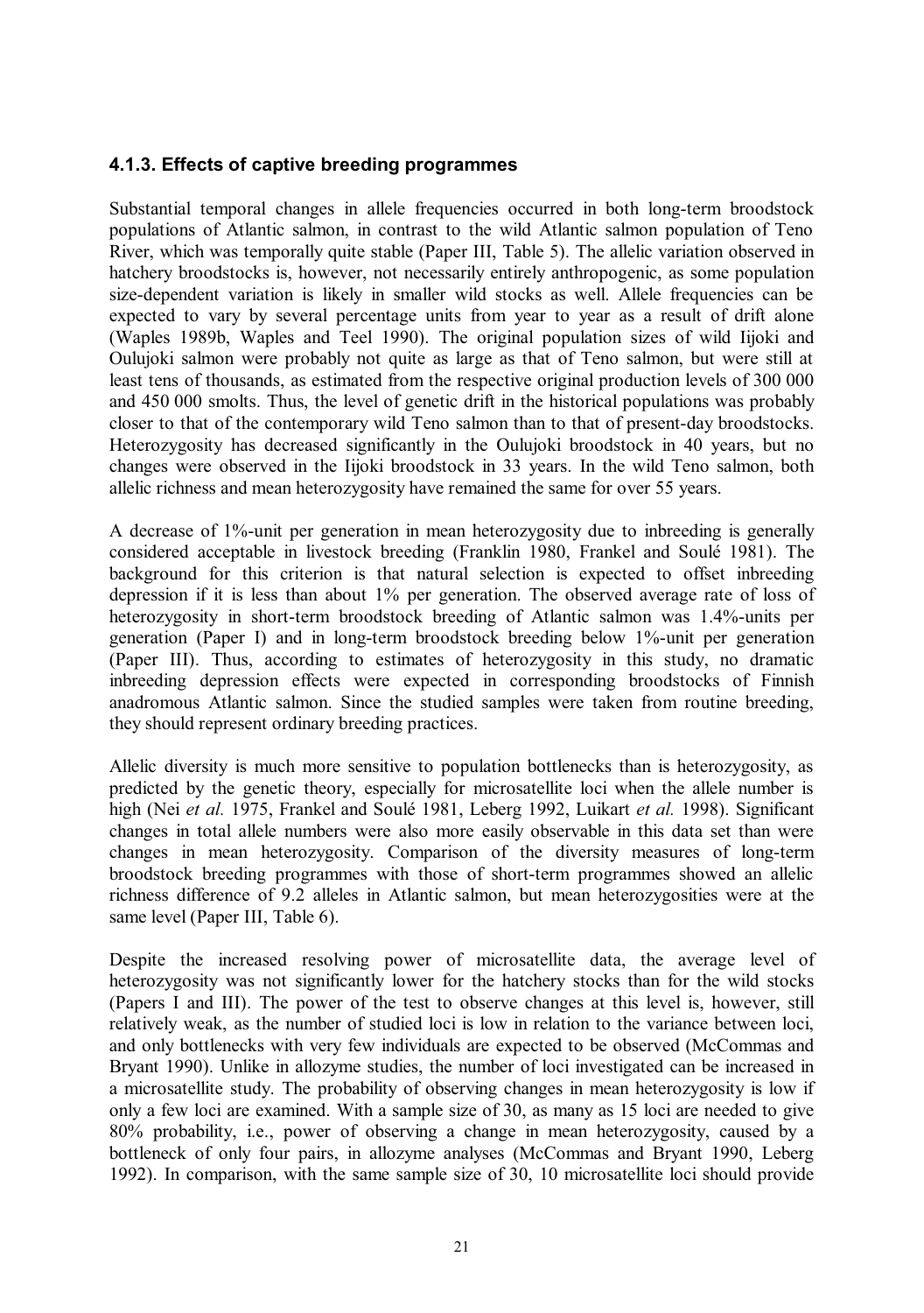80% power to detect changes in allelic richness with the Wilcoxon signed-rank test, caused by a bottleneck of 10 individuals (Luikart *et al.* 1998). To increase the power to detect differences in diversity indicators, more loci should be used.

Changes in neutral genetic markers have been observed previously, too, in captive breeding (e.g., Verspoor 1988, Wilson *et al.* 1995, Norris *et al.* 1999), with some exceptions (Youngson *et al.* 1991). Neutral genetic markers provide valuable information, but they do not give information about changes in fitness traits. The correlation between molecular markers and quantitative traits has often been noticed to be weak (Karhu *et al.* 1996, Reed and Frankham 2001, McKay and Latta 2002). Hatchery breeding may also cause genetic changes in quantitative adaptive traits ( Einum and Fleming 1997, Fleming and Einum 1997, Kallio-Nyberg and Koljonen 1997), such as growth rate, age at maturity, migration behaviour and domestication. Diversity measures in neutral genetic markers are useful indices, but their final evolutionary or biological significance will only become clear once their relation to fitness traits is established (Waples 1998, Hedrick 1999).

If no selection is conducted in broodstock sampling, random sampling should in principle ensure sufficient distribution in adaptive loci as well. This will not prevent the selective effects of rearing practices and the hatchery environment. The important question is, when is the observed difference in diversity level meaningful (Waples 1998, Hedrick 1999).

#### **4.1.4. Hatchery rearing and effective population size**

The success of captive breeding programmes is related to the effective population sizes ( $N_{\rm e}s$ ) that can be maintained in hatcheries.  $N_e$  helps to predict the loss and distribution of neutral genetic variation (Robertson 1961), and the fitness and survival of a small population (Lynch *et al.* 1995). It is therefore valuable in the management of populations of endangered species (Frankham 1995, Wang 2004). The main factors known to affect  $N_e$  are unequal sex ratio, variance in family size and fluctuations in population size over generations (e.g., Wright 1969, Falconer and Mackay 1996). Several genetic parameters, e.g., loss of heterozygosity over generations, changes in allele frequencies due to genetic drift, lethal allelism and linkage disequilibrium, can be used to estimate  $N_e$  (e.g., Nei and Tajima 1981, Pollak 1983, Waples 1989, 1990, 1991, Frankham 1995a, Falconer and Mackay 1996, Miller and Kapuscinski 1997, Wang 2005). The so-called temporal method, based on the relation of the magnitude of genetic drift to Ne, has proven promising and has been applied to salmonids (Waples 1989, Jorde and Ryman 1995, 1996). It estimates the harmonic mean  $N_e$  during the period when samples are taken. Estimation of  $N_e$  by the temporal method can be performed if the population size has been small enough to influence allelic frequencies. This method is more reliable for small populations, for which it is also more necessary (Waples 1989).

In principle, the fish studied should have constituted a representative sample of the entire generation. This could not, however, be known in sampling conducted afterwards on hatchery fish lacking pedigree information. Possibly, the  $N_e$  of each of the different hatchery populations was smaller than that of the whole generation. Pooling of populations and yearclasses in later generations could potentially have increased the  $N<sub>e</sub>$ s compared with those of sampled populations.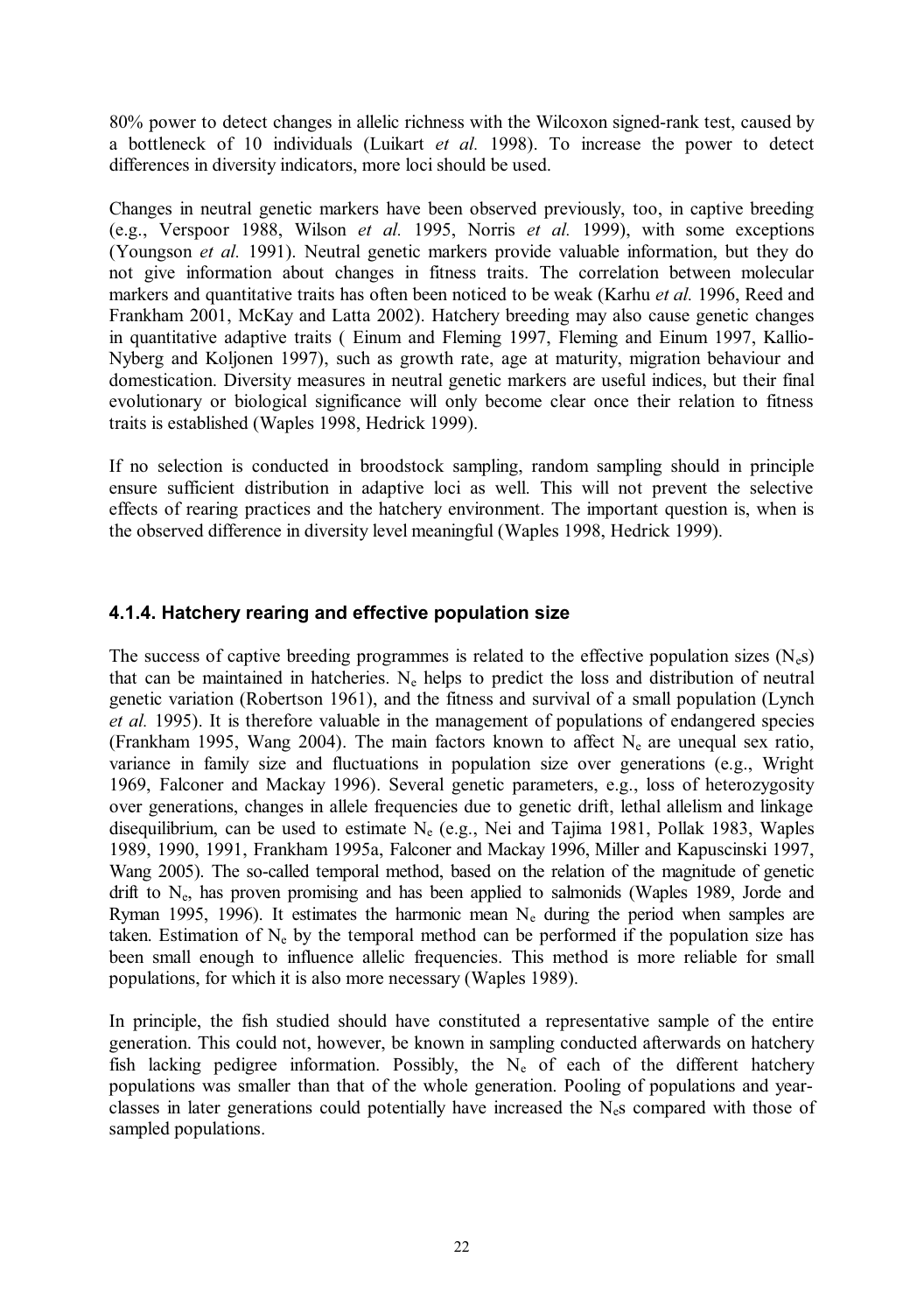Although the observed  $N_e$ s of the Iijoki broodstock in Paper III are rough estimates, they indicate that in some broodstock populations, the  $N_e$  has been less than 100 fish for 4.5 generations, which is below the recommended level of 500 individuals for long-term conservation (Franklin 1980, Frankel and Soulé 1981).

### **4.2. Whitefish**

#### **4.2.1. Population structure of whitefish**

The genetic distance between *C. peled* and *C. lavaretus* populations was 0.86 (Paper II), which supports the species-level difference between these two whitefishes.  $F_{ST}$  estimates of the ecotypes in Paper II were small, varying from 0.01 to 0.06. The genetic distances among different ecotypes were generally less than those between populations within ecotypes (Paper II, Table 4), the only exceptions being ecotype *C. l. widegreni* (sea-spawning lesser sparsely rakered whitefish) and *C. l. lavaretus* (migratory, anadromous whitefish). The most distinctive ecotype was bottom-dwelling whitefish (or northern large sparsely rakered whitefish, *C. l. fera*), with the largest genetic distance to all other groups. This ecotype also had the largest within-group distance ( $D_A = 0.50$ ). The data support the idea that the bottom-dwelling whitefish populations generally differ more from the other four *C. lavaretus* ecotypes (*C. l. widegreni*, *C. l. lavaretus*, *C. l. nilssoni* and *C. l. pallasi*) than the other four do from each other. No separate phylogenetic background could be assumed for the four similar types on the basis of our data from neutral DNA markers (Paper II). For *C. l. fera,* the case remains open and needs more research and comprehensive sampling to be solved.

The genetic differentiation among ecotypes remained far beyond the species-level differentiation observed between *C. peled* and *C. lavaretus*, and thus, the results clearly support the existence of only one native European whitefish species in Fennoscandia. In some cases, the ecotypes may, however, reflect phylogeographic lineages within the species, especially in the case of the bottom-dwelling whitefish, *C. l. fera*, although further research is needed to verify this. Genetic differences in quantitative traits, such as gill-raker number, spawning or run timing, migration behaviour and spawning habitat preference, do exist, arising from natural selection.

Phylogenetic analysis of the European whitefish shows that the allelic frequencies differ very little, and genetic distances between the anadromous whitefish populations along the Finnish and Swedish coasts, especially in the Bothnian Bay area (Rivers Råne, Kalixälven, Tornionjoki, Kemijoki, Simojoki and Iijoki), are small (Paper II, Figure 3). Natural reproduction in these rivers has nearly ceased, and the fish populations are maintained mainly by stocking and supportive releases. These populations are also the ones that have the highest probability of mixing by natural means. Overall, genetic distances among anadromous whitefish are small, while the genetic distances among freshwater forms and between residents and anadromous populations are larger. The reason for this could be intense stocking among anadromous forms or anadromous forms more easily dispersing and hybridizing than residents. The bootstrap values for the anadromous whitefish populations (*C. l. lavaretus*) were low, and no clear conclusions can be made on their genetic structure based on the phylogenetic analysis or on the basis of  $D_A$ distances or F<sub>ST</sub> values. Further studies with more loci are required to obtain more detailed estimates of this structure.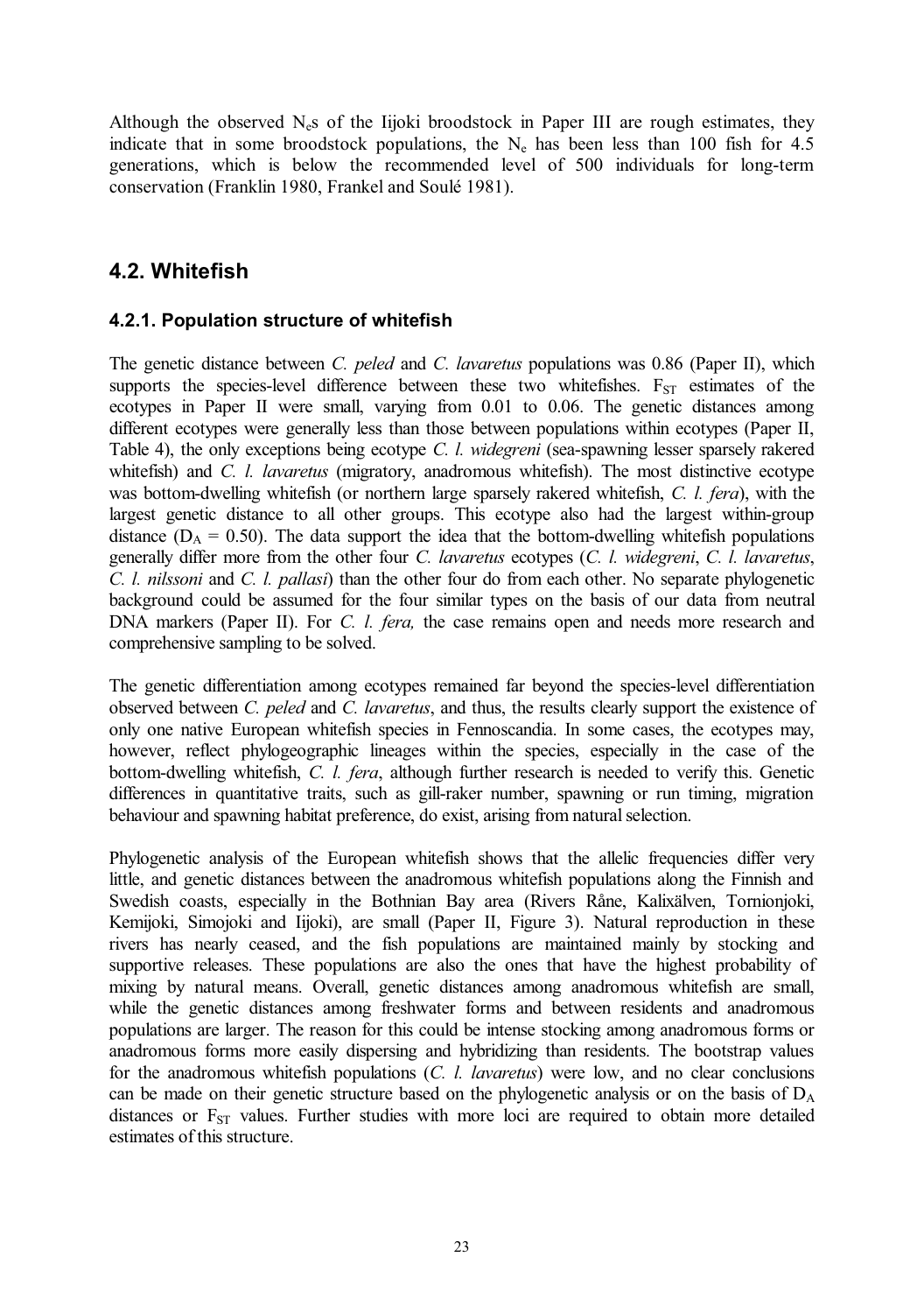Subpopulations based on seasonal spawning-time differences can be identified within each river population of anadromous whitefish; these are known as summer and autumn whitefish. Spawning time is generally known to be a genetically determined trait (Sakamoto *et al*. 1999). In Paper II, highly significant allele distribution differences were observed between summer and autumn samples in two of the three sample pairs studied. Part of the observed microsatellite variation was therefore correlated with spawning-time differentiation, thus confirming the genetic background of spawning-time substructuring.

#### **4.2.2. Effects of captive breeding**

Although the European whitefish populations of the Bothnian Bay area in Paper II had similar allelic frequency distributions, comparison of wild and hatchery-reared populations of the corresponding rivers revealed highly significant differences in allelic frequencies. Hatchery rearing had in some cases decreased the allelic richness of the populations; wild populations had on average one allele more per locus than hatchery-reared populations (mean allelic richness 9.81 and 8.80, respectively; *C. peled* populations excluded). However, the mean heterozygosities between wild and hatchery-reared populations did not differ as notably (He 0.84 and 0.81, respectively; *C. peled* populations excluded). A bottleneck of short duration, as often is the case when founding new stocks in hatcheries, may reduce the number of alleles by eliminating rare alleles without having much effect on the level of heterozygosity. The loss of genetic variation due to small  $N_e$  could be even larger if direct selection is adopted when picking out the founder individuals. Despite the high level of maintained heterozygosity, the  $N_e$  estimates of hatchery broodstocks were somewhat low  $(N_e = 33-122)$ ; Paper II, Table 5).

#### **4.3. Implications of conservation**

Besides the natural loss of genetic variation due to genetic drift and founder effects, human impacts have had major effects on salmon and whitefish populations in the Baltic Sea area within the last century. Genetic diversity of fish stocks is at risk in both wild and artificial environments. Preservation of genetic diversity is directly related to the intensity of fishing and its targeting of naturally reproductive stocks, and the quality and success of the massive and costly hatchery-rearing programmes. Captive breeding offers an optional tool when risks in the wild become high. Hatchery breeding is intrinsically neither good nor bad for the maintenance of genetic resources, and it can be implemented in a number of ways and with different effects on the genetic diversity of the fish stocks concerned. Essential for appraisal of its usefulness is risk analysis in both wild and hatchery environments, which is often difficult, as the risks may not be realized. In the Baltic Sea, environmental changes, such as eutrophication, and since 1992, the environmentally induced, yolk sac fry mortality syndrome of salmon, M74 (Vuorinen *et al.* 1997), pose a real risk for the future. In hatcheries, risks such as fish diseases may cause considerable damage. In conservation biology, appropriate management can be exercised only when detailed knowledge of the population is available (Wang 2005). Genetic information about differentiation and relationships among populations is a useful tool when deciding how management units should be formed (Koljonen 2001). The aims of conservation when resources are limited should be to conserve a maximum amount of genetic diversity, and to avoid gene flow and mixing between recognized hierarchical structures.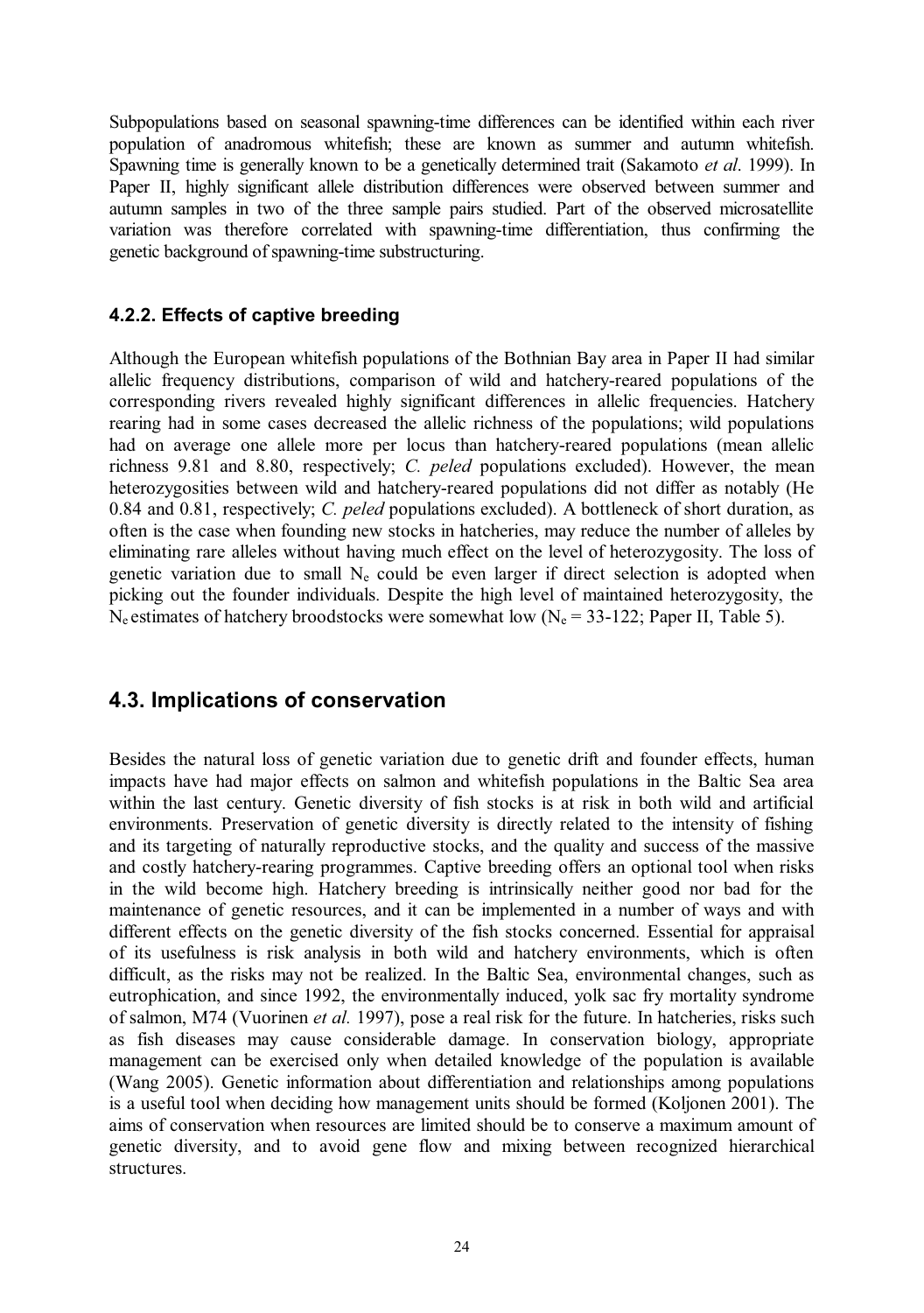Broodstock breeding offers a viable conservation option, especially when the effective size of a wild population is decreasing below levels easily kept in hatcheries. Hatchery breeding is an important aid in maintaining endangered populations. However, wild production and evolution in the wild cannot be replaced by hatchery breeding. Genetic changes, such as adaptation to the hatchery environment or loss of adaptation to the natural environment, can potentially occur in captive populations. This may be disadvantageous to successful reintroductions (Frankham 1996). The final goal of the conservation of genetic resources should always be naturally reproductive populations. Hatchery breeding can offer no more than a temporary means of handling genetic resources.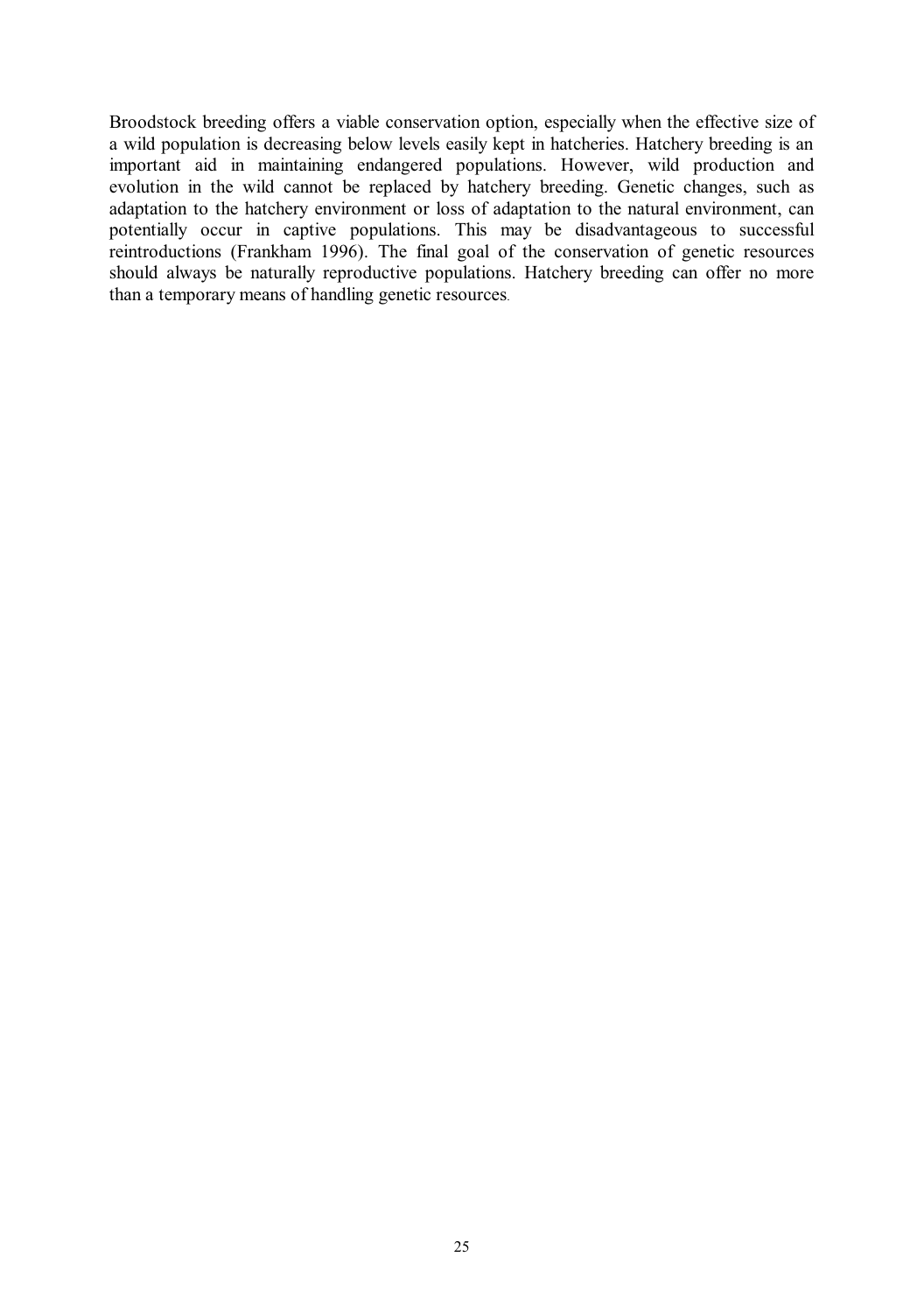## **5. Conclusions and future prospects**

On the basis of this study it can be concluded:

- Microsatellites have proved to be effective markers in genetic analyses of Atlantic salmon and whitefish (Papers I-IV). In the future, the number of microsatellite loci used in analyses should be increased to improve the discrimination power and the power to detect differences in diversity indicators. This is especially the case with the anadromous European whitefish populations in the Bothnian Bay area.
- The salmon populations in the Baltic Sea were, on average, significantly less variable than eastern Atlantic populations, and the diversity of landlocked populations (Lakes Vänern, Saimaa, Onega and Ladoga) was in turn significantly lower than that of anadromous salmon populations in the Baltic Sea populations (Paper IV).
- Genetic differentiation among European whitefish ecotypes was generally low, giving support to the hypothesis of one native European whitefish species in the Nordic countries (Paper II). Among the ecotypes, the northern, large, sparsely rakered, bottom-dwelling whitefish (*C. l. fera*) was the most unique. Thus, observed genetic differences in quantitative traits have either developed independently of potential phylogenetic lineages or the lineages have mixed and the quantitative traits have later changed according to the environment and selection pressures. Overall, genetic distances between the anadromous whitefish populations along the Finnish and Swedish coasts, especially in the Bothnian Bay area, were small.
- Clear grouping of populations was observed with the Atlantic salmon populations. Based on microsatellite data, three salmon population groups in the Baltic Sea were considered potentially different colonization lineages and were supported by relatively high bootstrap values (Paper IV).
- Old scales proved to be a useful source of information in estimating temporal genetic changes of populations. The results could be used to evaluate and steer captive breeding programmes (Paper III).
- Despite the observed losses of genetic diversity in broodstock breeding, a large proportion of the genetic resources of the extirpated Atlantic salmon and whitefish stocks was conserved in broodstocks (Papers I-III).
- Further research is needed to reveal the wider-scale genetic structure of European whitefish stocks.
- Information produced in this study could be used in conservation and management of fish stocks of both species.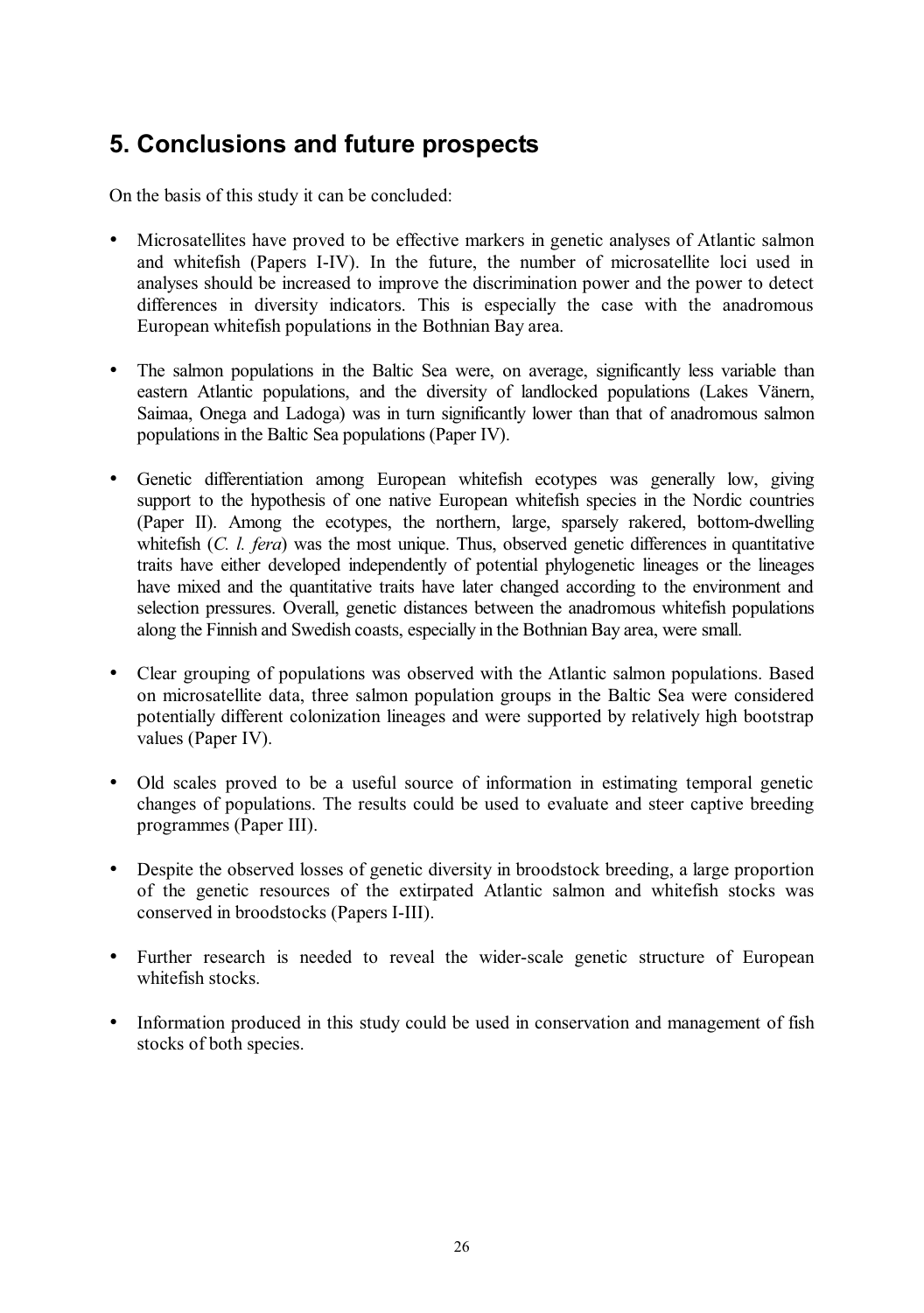## **Acknowledgements**

This thesis was prepared at the Department of Animal Sciences of the University of Helsinki, Finland. I am grateful to the department for providing working facilities and for generous support.

My sincere gratitude is due to my supervisors, Professor Matti Ojala (Department of Animal Sciences, University of Helsinki) and Docent Marja-Liisa Koljonen (Finnish Game and Fisheries Research Institute), for their kind help, support and patience. I am especially grateful to Jaana Tähtinen for introducing me to the world of microsatellites. Jarmo Koskiniemi is thanked for all laboratory pow-wows and help over the years.

My co-authors, Dr. Teija Aho, Professor Mats Björklund, Dr. Riho Gross, Dr. Jan Nilsson, Pentti Pasanen, Johanna Rönn and Dr. Anti Vasemägi are thanked for successful cooperation.

Dr. Einar Eg Nielssen is thanked for agreeing to be my opponent. Dr. Juha Kantanen and Dr. Jukka Vuorinen are warmly acknowledged for pre-examination of this thesis and for valuable comments that greatly improved the content. Professor Jarmo Juga is thanked for being my custos.

Former and present personnel of the Department of Animal Science and Faculty of Agriculture and Forestry: Nanna Anttila, Kari Elo, Anne Hannikainen, Roope Hurme, Marja-Leena Korhonen, Sari Morri, Antti Uusi-Rauva and Veijo Vilva, and all other friends at work are thanked for their help and support during this process. Room-mates and neighbours over the years: Minna Rintamäki, Pirjo Pursiainen, Mari Tyrisevä, Hannele Lauren and Riia Kuokkanen, deserve special thanks for listening and laughs. Tanks also to all other contributors who I forgot to mention here.

The Finnish Game and Fisheries Research Institute provided a considerable number of samples for this project, for which I am grateful.

Carol Ann Pelli (Language Centre, University of Helsinki) is thanked for the linguistic revision of this thesis.

Financial support provided by FIBRE (Finnish Biodiversity Research Programme), the Betty Väänänen Grant from Kuopio Naturalists' Society, the Jenny and Antti Wihuri Foundation and a Helsinki University grant is gratefully acknowledged.

Finally, my sincere thanks are owed to my family and all of my friends for their support and encouragement. Last, but not least, thanks to Peppi, my faithful friend, for walking me regularly and for being an absolutely great Great Dane.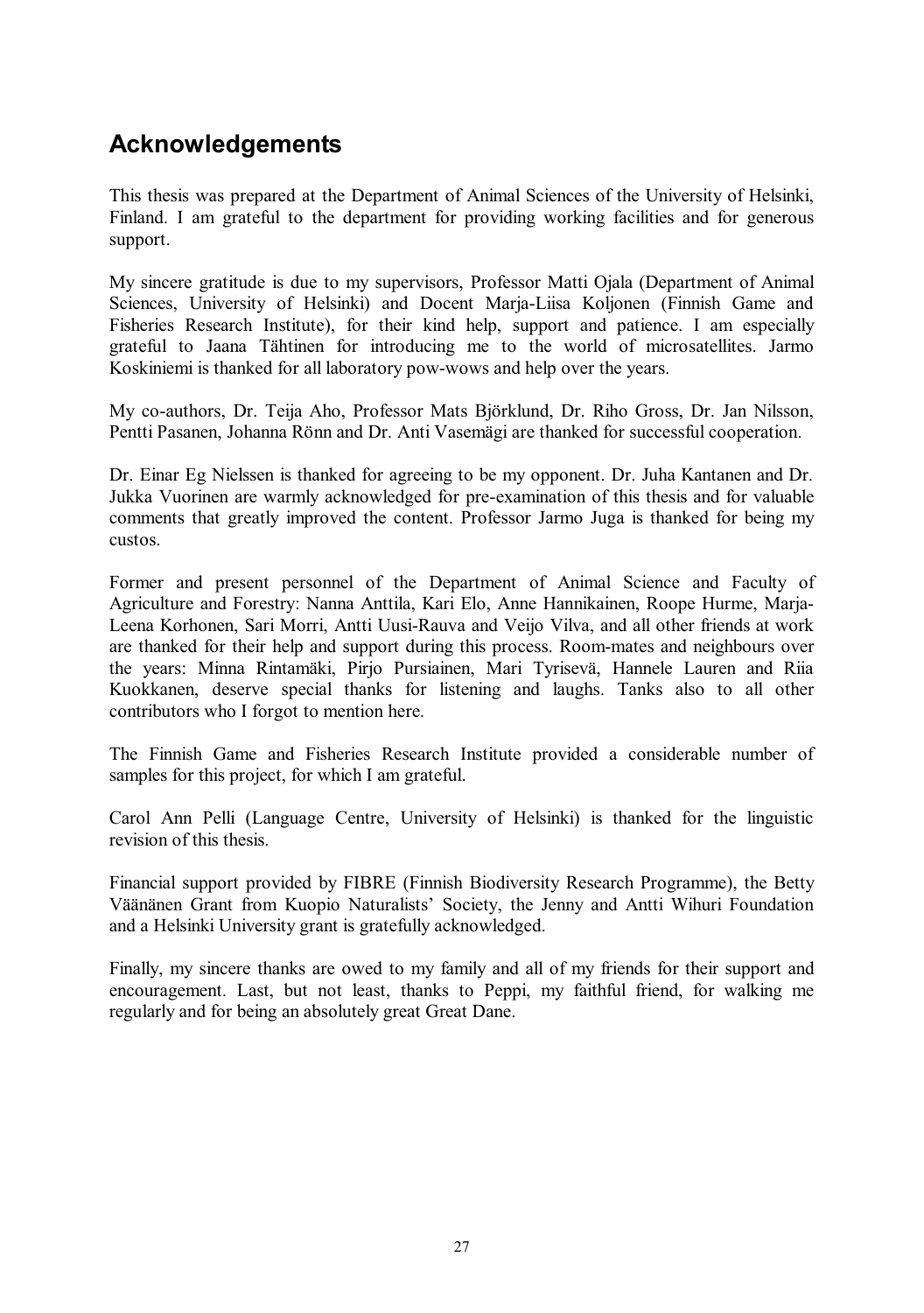## **References**

- Allendorf, F.W. and Ryman, N. 1987. Genetic management of hatchery stocks. In Population Genetics and Fishery Management (ed. Ryman, N. and Utter, F.), pp. 141-159. Washington Sea Grant Publications/Univ. Washington Press. Seattle and London.
- Allendorf, F.W. and Phelps, S.R. 1980. Loss of genetic variation in a hatchery stock of cutthroat trout. Transactions of the American Fisheries Society 109: 537-543.
- Angers, B. and Bernatchez, L. 1998. Combined use of SMM and non-SMM methods to infer fine structure and evolutionary history of closely related brook char *(Salvelinus fontinali*s, Salmonidae) populations from microsatellites. Molecular Biology and Evolution 15: 143–159.
- Anon. 2002. Report of the ICES Advisory Committee on Fishery Management, 2002. ICES Cooperative Research Report No. 255. International Council for Exploration of the Sea. Copenhagen.
- Bartley, D., Bagley, M., Gall, G. and Bently, B. 1992. Use of linkage disequilibrium data to estimate effective size of hatchery and natural populations. Conserv. Biol. 6: 365-375.
- Beacham, T.D., Le, K.D., Raap, M.R., Hyatt, K., Luedke, W. and Withler, R.E. 2000. Microsatellite DNA variation and estimation of stock composition of stockeye salmon, *Oncorhynchus nerka*, in Barkley Sound, British Columbia, Fish. Bull. 98: 14-24.
- Bermingham E., Forbes, S.H., Friedland, K. and Pla, C. 1991. Discrimination between Atlantic salmon (*Salmo salar*) of North American and European origin using restriction analyses of mitochondrial DNA. Can. J. Fish. Aquat. Sci. 48: 884-893.
- Bernatchez, L. and Osinov, A. 1995. Genetic diversity of trout (genus *Salmo*) from its most eastern native range based on mitochondrial DNA and nuclear gene variation. Mol. Ecol. 4: 285-297.
- Bernatchez, L., Chouinard, A. and Guoqing, L. 1999. Integrating molecular genetics and ecology in studies of adaptive radiation: whitefish, Coregonus sp., as a case study. Biol. J. Linn. Soc. 68: 173-194.
- Björck, J., Andrén, T., Wastegård, S., Possnert, G. and Schoning, K. 2002. An event stratigraphy for the Last Glacial-Holocene transition in eastern middle Sweden: results from investigations of varved clay and terrestrial sequences. Quat. Sci. Rev. 21: 1489- 1501.
- Bourke, E.A., Coughlan, J., Jansson, H., Galvin, P. and Cross, T.F. 1997. Allozyme variation in populations of Atlantic salmon located throughout Europe: diversity that could be compromised by introduction of reared fish. ICES J. Mar. Sci. 54: 974-985.
- Bowcock, A.M., Ruiz-Linares, A., Tomfohrde, J., Minch, E., Kidd, J.R. and Cavalli-Sforza, L.L. 1994. High resolution of human evolutionary trees with polymorphic microsatellites. Nature 368: 455-457.
- Christensen, O. and Larsson, P.-O. (*Editors*). 1979. Review of Baltic salmon research, ICES Coop. Res. Rep. No. 89.
- Consuegra, S., Garcia de Leániz, C., Serdino, A., González Morales, M., Straus, L.G., Knox, D. and Verspoor, E. 2002. Mitochondrial DNA variation in Pleistocene and modern Atlantic salmon from the Iberian glacial refugium. Mol. Ecol. 11: 2037-2048.
- Cross, T.F. and King, R.D. 1983. Genetic effects of hatchery rearing in Atlantic salmon. Aquaculture 33: 33-40.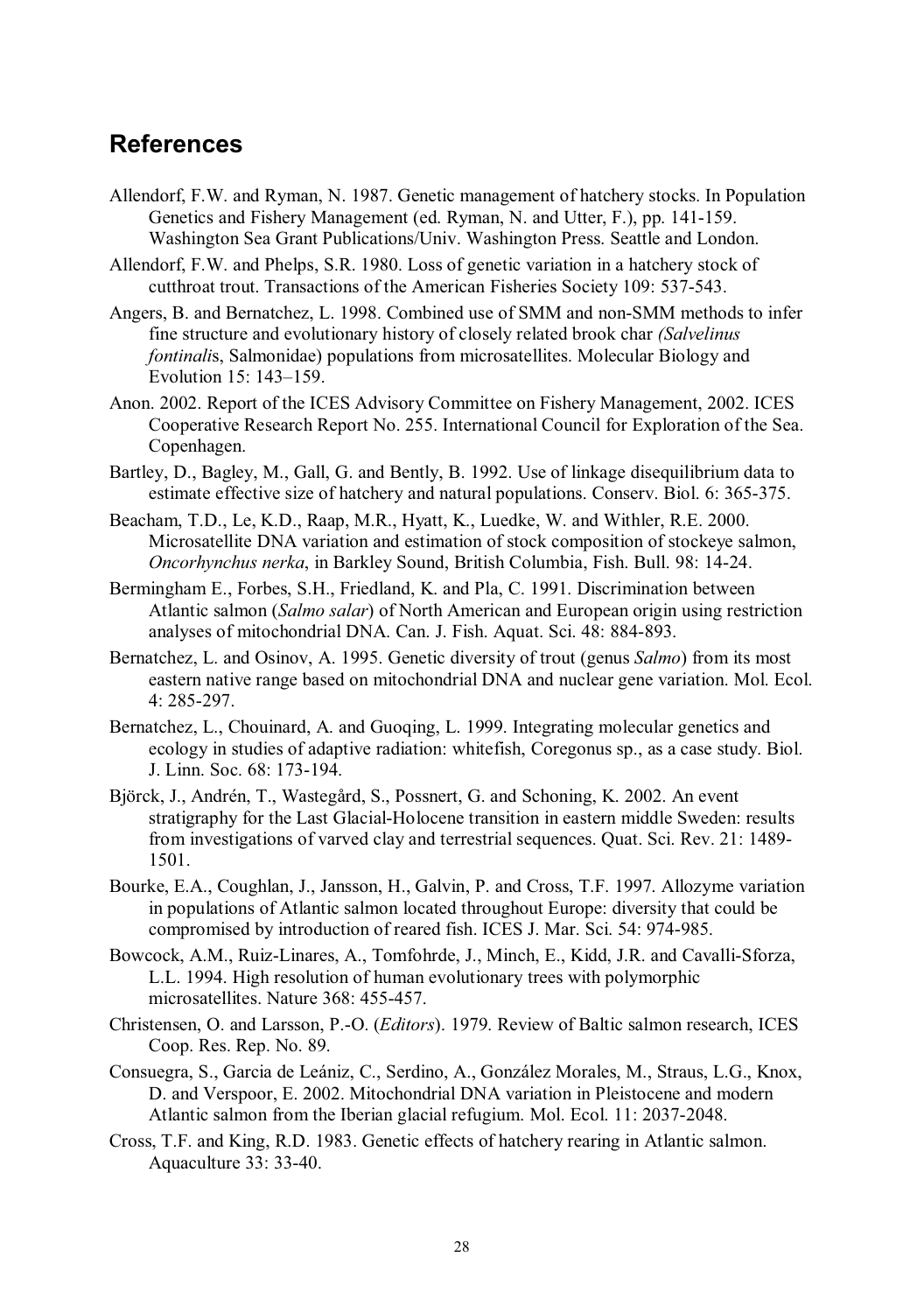- Cross, T.F., Galvin, P. and McGinnity, P. 1998. Genetic considerations in stocking of Atlantic salmon, *Salmo salar.* In: Stocking and introduction of fish (ed. Cowx IG), pp. 355-370. Fishing News Books, Hull International Fisheries Institute, University of Hull.
- Cornuet, J.-M. and Luikart, G. 1996. Description and power analysis of two test for detecting recent population bottlenecks from allele frequency data. Genetics 144: 2001-2014.
- Ellegren, H. 1991. DNA typing of museum birds. Nature 354: 113.
- El Mousadik, A. and Petit, R.J. 1996. High level of genetic differentiation from allelic richness among populations of the argan tree (*Argania spinosa* (L.) Skeels) endemic to **Morocco**
- Einum, S. and Fleming. I.A. 1997. Genetic divergence and interactions in the wild among native, farmed and hybrid Atlantic salmon. J. Fish Biol. 50: 634-651.
- Falconer, D.S. and Mackay, T.C. 1996. Introduction to Quantitative Genetics, 4th edn. Longman Group Limited. England.
- Fleming, I.A. and Einum, S. 1997. Experimental test of genetic divergence of farmed from wild Atlantic salmon due to domestication. ICES J. Mar. Sci. 54: 1051-1063.
- Forstén, A. and Alhonen, P. 1975. The subfossil seals of Finland and their relations to the history of the Baltic Sea. Boreas 4: 143-155.
- Frankel, O.H. and Soulé, M. 1981. Conservation and Evolution. Cambridge University Press, Cambridge, England. 327 pp.
- Frankham, R. 1995a. Conservation genetics. Ann. Rev. Gen. 29: 687-697.
- Frankham, R. 1995b. Effective population size/ adult population size ratios in wildlife: a review. Genet. Res. 66: 95-107.
- Frankham, R. 1996. Relationship of genetic variation to population size in wildlife. Conservation Biology 10: 1500-1508.
- Franklin, I.A. 1980. Evolutionary change in small populations. In Conservation Biology: An evolutionary - Ecological perspective. Ed. M. E. Soulé and B. A. Wilcox, pp. 135-150. Sinauer Associates, Sunderland, Mass.
- García-Marín, J.-L., Utter, F.M. and Pla, C. 1999. Postglacial colonization of brown trout in Europe based on distribution of allozyme variants. Heredity 82: 46-56.
- Gilbey, J., Verspoor, E., McLay, A. and Houlihan, D. 2004. A microsatellite linkage map for Atlantic salmon (*Salmo salar*). Animal Genetics 35: 98-105.
- Goudet, J. 1995. FSTAT (vers. 1.2): a computer program to calculate F-statistics. J. Hered. 86: 485-486.
- Goudet, J. 2001. FSTAT, a program to estimate and test gene diversities and fixation indices (version 2.9.3). Available from http:/.unil.ch/izea/softwares/fstat.html.
- Gross, R., Nilsson, J., Kohlmann, K., Lumme, J., Titov, S. and Veselov, A. 2003. Distribution of growth hormone 1 gene haplotypes among Atlantic salmon, *Salmo salar* L. populations in Europe. In: Atlantic salmon; biology, conservation and restoration. Edited by A.J. Veselov, E.P. Ieshko, N.N. Nemova, O.P. Sterligova and Y.A. Shustov. Pakoni, Petrozavodsk. pp. 32-37.
- Guo, S.W. and Thompson, E.A. 1992. Performing the exact test of Hardy-Weinberg proportions for multiple alleles. Biometrics, 48: 361-372.
- Hansen, M.M., Fraser, D.J., Als, T.D. and Mensberg, K.-L.D. 2008. Reproductive isolation, evolutionary distinctiveness and setting conservation priorities: The case of European lake whitefish and the endangered North Sea houting (*Coregonus* spp.). BMC Evolutionary Biology 8: 137.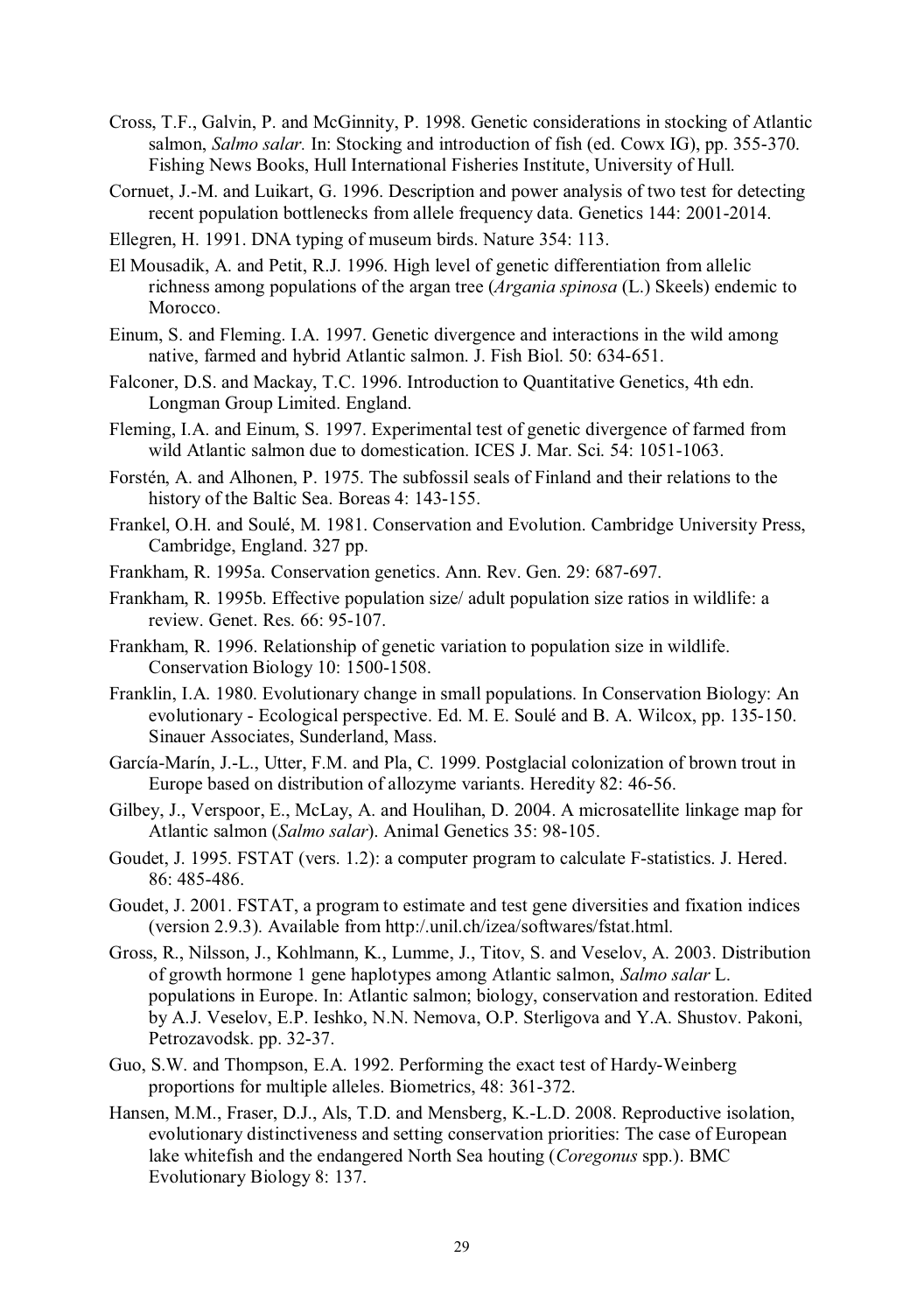- Hardy, C., Callou, C., Vigne, J.-D., Casane, D., Dennebouy, N., Mounolou, J.-C. and Monnerot, M. 1995. Rabbit mitochondrial DNA diversity from prehistoric to modern times. J. Mol. Evol. 40: 227-237.
- Heath, D.D., Busch, C., Kelly, J. and Atagi, D.Y. 2002. Temporal changes in genetic structure and effective population size in steelhead trout (*Oncorhynchus mykiss*). Mol. Ecol. 11: 197-214.
- Hedric, P.W. 1999. Perspective: Highly variable loci and their interpretation in evolution and conservation. Evolution 53: 313-318.
- Hedric, P.W., Hedgecoc, D. and Hammelberg, S. 1995. Effective population size in winterrun Chinook salmon. Conserv. Biol. 9: 615-624.
- Hermida, M., Fernández, C. and Amaro, R. 2002. Heritability and 'evolvability' of metristic characters in a natural population of Gasterosteus aculeatus. Canadian Journal of Xoology 80: 532-541.
- Hewitt, G.M. 1999. Post-glacial re-colonization of European biota. Biological Journal of the Linnean Society 68: 87-112. (doi:10.1006/bijl.1999.0332).
- Hillborn, R. 1992. Hatcheries and the future of salmon in the Northwest. Fisheries 17: 5-8.
- Himberg, M. and Lehtonen, H. 1995. Systematics and nomenclature of coregonid fishes, particularly in northwest Europe. Arch. Hydrobiol. Spec. Iss. Adv. Limnol. 46: 39-47.
- Hindar, K., Ryman, N. and Utter, F. 1991. Genetic effects of cultured fish on natural fish populations. Can. J. Fish. Aquat. Sci. 48: 945-956.
- ICES. 2004. Report of the Working Group on North Atlantic Salmon. ICES Document CM 2004/ACFM:20. 286 pp.
- Jordan, W.C. and Youngson, A.F. 1991. Genetic protein variation and natural selection in Atlantic salmon *(Salmo sala*r, L.) parr. J. Fish Biol. 39 (Suppl. A): 185–192.
- Jorde, P.E. and Ryman, N. 1995. Temporal allele frequency change and estimation of effective size in populations with overlapping generations. Genetics 139: 1077-1090.
- Jorde, P.E. and Ryman, N. 1996. Demographic genetics of brown tout (Salmo trutta) and estimation of effective population size from temporal change of allele frequencies. Genetics 143: 1369-1381.
- Kalinowski, S.T. and Waples, R.S. 2002. Relationship of effective to census size in fluctuating populations. Conserv. Biol. 16: 129-136.
- Kallio, I. 1986. Vaelluskalakantojen nykyinen tila ja hoito. Finnish Game and Fisheries Research Institute. Monistettuja julkaisuja 44: 1-51. Helsinki.
- Kallio-Nyberg, I. and Koljonen, M.-L., 1988. A stock registry for Finnish whitefish. Finn. Fish. Res. 9: 49-60.
- Kallio-Nyberg, I. and Koljonen, M.-L., 1997. The genetic consequence of hatchery rearing on life-history traits of the Atlantic salmon (*Salmo salar* L.): a comparative analysis of searanched salmon with wild and reared parents. Aquaculture 153: 207-224.
- Karhu, A., Hurme, P., Karjalainen, M., Karvonen, P., Kärkkäinen, K., Neale, D. and Savolainen, O. 1995. Do molecular markers reflect patterns of differentiation in adaptive traits of conifers? Theor. Appl. Genet. 93: 215-221.
- Kaukoranta, M., Koljonen, M.-L., Koskiniemi, J. and Pennanen, J.T. 2000. Atlas of Finnish fishes. Lamprey, brook lamprey, Atlantic salmon, brown trout, Arctic charr, whitefish, vendace, grayling, asp, vimba, spined loach and bullhead – the distribution and status of stocks. Finnish Game and Fisheries Res. Inst. (English summary).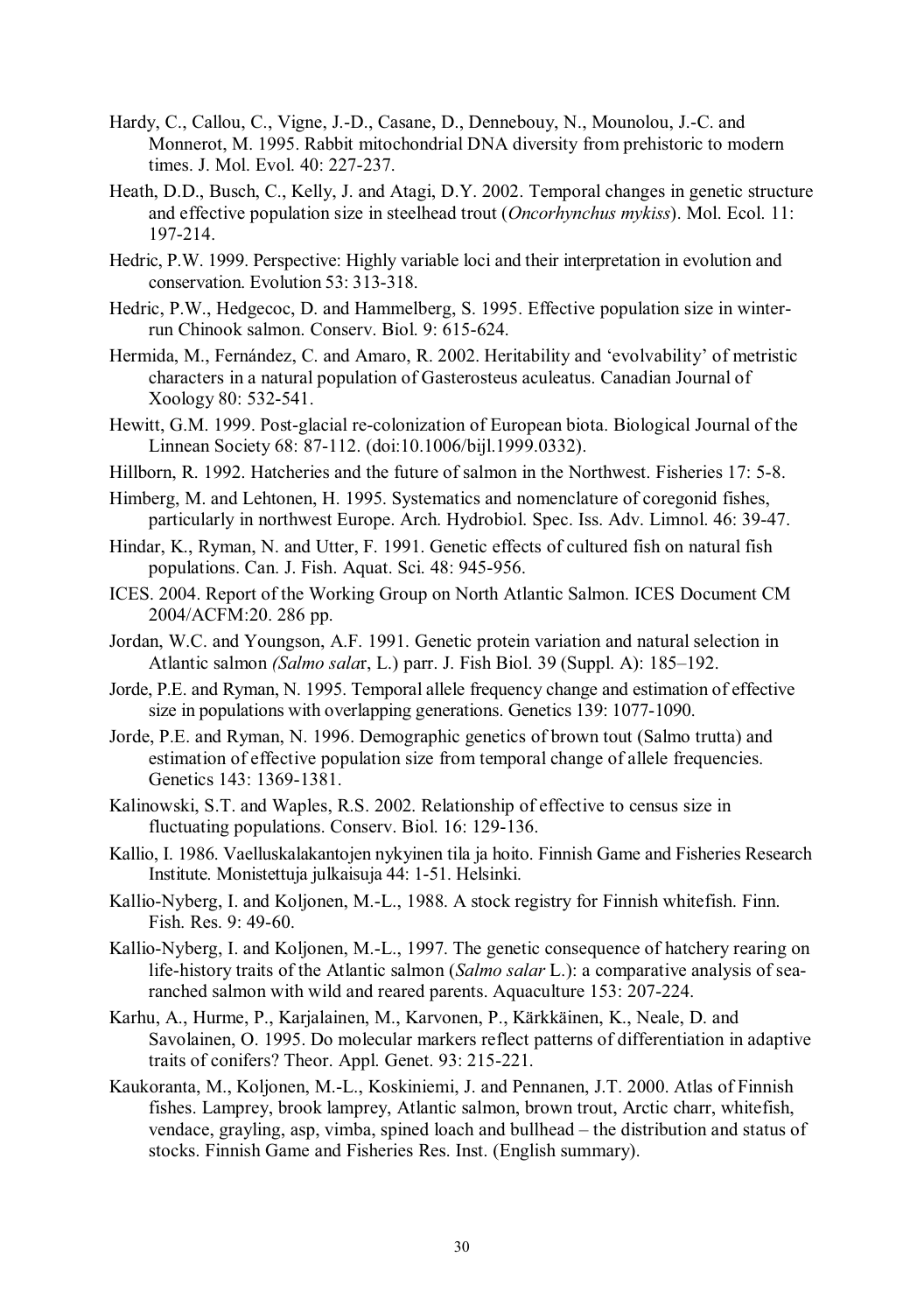- Kazakov, R.V. and Titov, S.F. 1991. Geographical patterns in the population genetics of Atlantic salmon, *Salmo salar* L., on U.S.S.R. territory, as evidence for colonisation routes. J. Fish Biol. 39: 1-6.
- King T.L., Kalinowski, S.T., Schill, W.B., Spidle A.P. and Lubinski B.A. 2001. Population structure of Atlantic salmon (*Salmo salar L*.): a range-wide perspective from microsatellite DNA variation. Mol. Ecol. 10: 807–821.
- Koljonen, M.-L. 2001. Conservation goals and fisheries management units for Atlantic salmon in the Baltic Sea area. J. Fish Biol. 59: 269-288.
- Koljonen, M.-L. and Pella, J.J. 1997. The advantage of using smolt age with allozymes for assessing wild stock contributions to Atlantic salmon catches in the Baltic Sea. ICES J. Mar. Sci. 54: 1015-1030.
- Koljonen, M.-L., Jansson, H., Paaver, T., Vasin, O. and Koskiniemi, J. 1999. Phylogeographic lineages and differentiation pattern of Atlantic salmon in the Baltic Sea with management implications. Can. J. Fish. Aquat. Sci. 56: 1766-1780.
- Koljonen, M-L. 2006. Annual changes in the proportions of wild and hatchery Atlantic salmon (*Salmo salar*) caught in the Baltic Sea. *ICES Journal of Marine Science* 63: 1274-1285*.*
- Kontula, T. and Väinölä, R. 2001. Postglacial colonization of northern Europe by distinct phylogeographic lineages of the bullhead, *Cottus gobio*. Mol. Ecol. 10: 1983-2002.
- Koskinen, M.T., Ranta, E., Piironen, J., Veselov, A., Titov, S., Haugen, T.O., Nilsson, J., Carlstein, M. and Primmer, C.R. 2000. Genetic lineages and postglacial colonization of grayling (*Thymallus thymallus*, Salmonidae) in Europe, as revealed by mitochondrial DNA analyses. Mol. Ecol. 9: 1609-1624.
- Leberg, P.L. 1992. Effects of population bottlenecks on genetic diversity as measured by allozyme electrophoresis. Evolution 46: 477-494.
- Levene, H. 1949. On matching problem arising in genetics. Annals of Mathematical Statistics 20: 91-94.
- Lu, G. and Bernatchez, L. 1999. Correlated trophic specialization and genetic divergence in sympatric whitefish ecotypes (Coregonus sp.): support for the ecological speciation hypothesis. Evolution 53: 157-171.
- Lu, G., Basley, D.J. and Bernatchez, L. 2001. Contrasting patterns of mitochondrial DNA and microsatellite introgressive hybridization between lineages of lake whitefish (*Coregonus clupeaformis*); relevance for speciation. Molecular Ecology 10: 965-985.
- Luikart, G., Sherwin, W.B., Steele, B.M. and Allendorf, F.W. 1998. Usefulness of molecular markers for detecting population bottlenecks via monitoring genetic change. Mol. Ecol. 7: 963-974.
- Lynch, M., Conery, J. and Burger, R. 1995. Mutation accumulation and the extinction of small populations. Am. Nat. 146: 489-518.
- Mace, G.M. and Lande, R. 1991. Assessing extinction threats: towards a re-evaluation of IUCN threatened species categories. Conserv. Biol. 5: 148-157.
- McKay J.K. and Latta R.G. 2002. Adaptive population divergence: markers, QTL and traits. Trends in Ecology and Evolution 17: 285-291.
- Marks, L. 2002. Last glacial maximum in Poland. Quat. Sci. Rev. 21: 103-110.
- McCommas, S.A. and Bryant, E.H. 1990. Loss of electrophoretic variation in serially bottlenecked populations. Heredity 64: 315-321.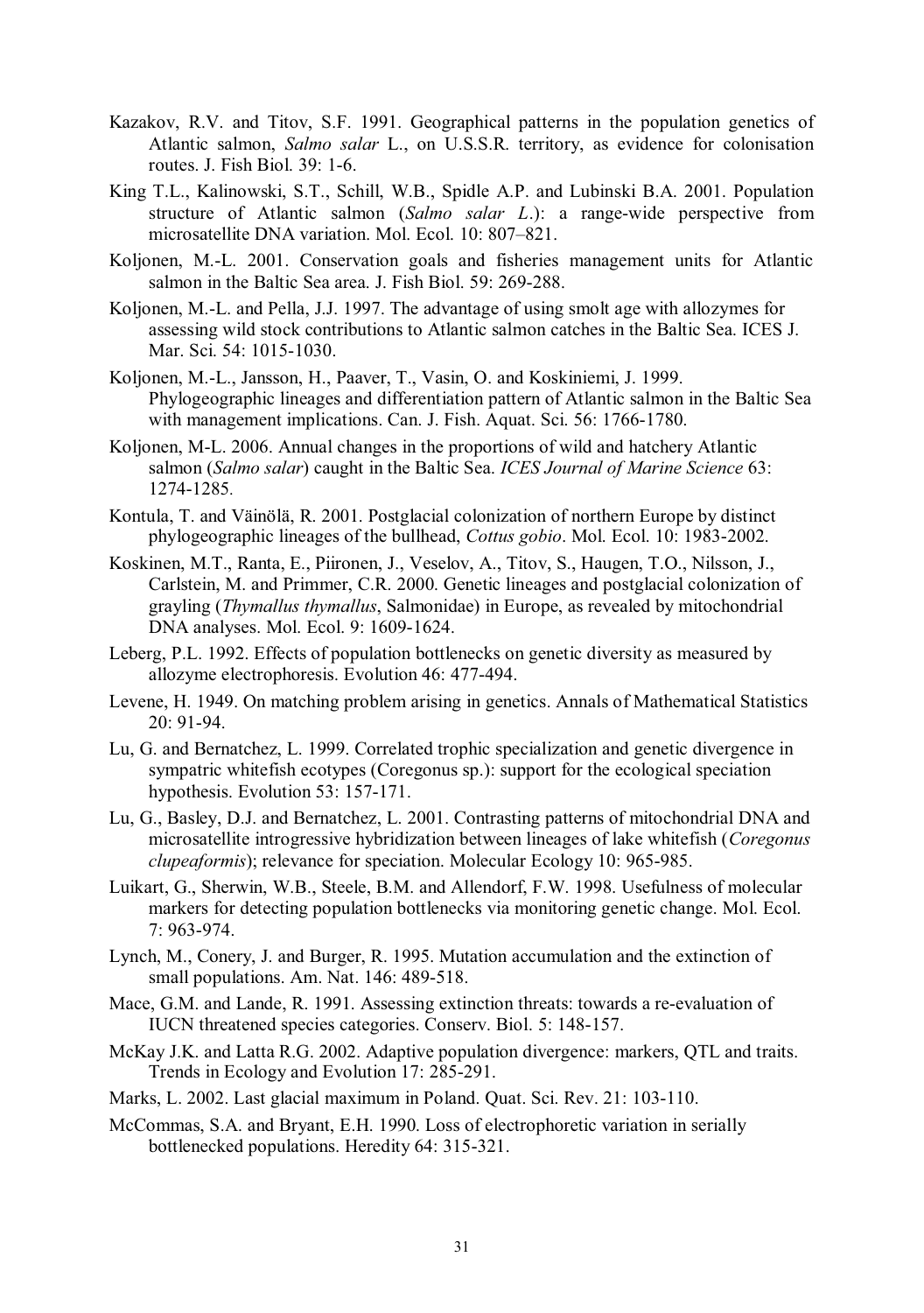- McConnell, S.K., O'Reilly, P., Hamilton, L., Wright, J.M. and Bentzen, B. 1995. Polymorphic microsatellite loci from Atlantic salmon (*Salmo salar*): genetic differentiation of North American and European populations, Can. J. Fish. Aquat. Sci. 52: 1863-1872.
- McConnell, S.K.J., Ruzzante, D.E., O'Reilly, T.O. and Hamilton, L. 1997. Microsatellite loci reveal highly significant genetic differentiation among Atlantic salmon (*Salmo salar* L.) stocks from east coast of Canada. Mol. Ecol. 6: 1075-1089.
- Miller, L. and Kapuscinski, A. 1997. Historical analysis of genetic variation reveals low effective population size in a northern pike (*Esox lucius*) population. Genetics 147: 1249-1258.
- Nei, M. 1973. Analysis of gene diversity in subdivided populations. Proc. Natl. Acad. Sci. U.S.A. 70: 3321-3323.
- Nei, M. 1977. *F*-statistics and analysis of gene diversty in subduvuded populations. Ann. Hum. Genet. 41: 225-233.
- Nei, M. 1978. Estimation of average heterozygosity and genetic distance from a small number of individuals. Genetics 89: 583-590.
- Nei, M. 1987. Molecular evolutionary genetics. Columbia University Press. New York.
- Nei, M., Maruyama, T. and Chakraborty, R. 1975. The bottleneck effect and genetic variability in populations. Evolution 29: 1-10.
- Nei, M. and Tajima, F. 1981. DNA polymorphism detectable by restriction endonucleases. Genetics 97: 145-163.
- Nei, M., Tajima, F. and Tateno, Y. 1983. Accuracy of estimated phylogenetic trees from molecular data. J. Mol. Evol. 19: 153-170.
- Næesje, T.J., Vuorinen, J.A. and Sandlund, O.T. 2004. Genetic and morphometric differentiation among sympatric spawning stocks of whitefish (*Coregonus lavaretus* L.) in Lake Femund, Norway. Journal of Limnology 63(2): 233 - 243.
- Nesbø, C.L., Fossheim, T., Vøllestad, L.A. and Jakobsen, K.S. 1999. Genetic divergence and phylogeographic relationships among European perch (*Perca fluviatilis*) populations reflect glacial refugia and postglacial colonization. Mol. Ecol. 8: 1387-1404.
- Nielsen, E.E., Hansen, M.M. and Loeschke, V. 1997. Analysis of microsatellite DNA from old scale samples of Atlantic salmon *Salmo salar*: a comparison of genetic composition over 60 years. Mol. Ecol. 6: 487-492.
- Niemelä, E., Julkunen, M. and Erkinaro, J. 1999. Densities of the juvenile Atlantic salmon (*Salmo salar* L.) in the subarctic Teno River watercourse, northern Finland. Boreal Env. Res. 4: 125-136.
- Nilsson, J. 1997. MtDNA and microsatellite variation in Baltic Atlantic salmon. ICES J. Mar. Sci. 54: 1173-1176 (doi:10.1006/jmsc.1997.0287).
- Nilsson, J., Gross, R., Asplund, T., Dove, O., Jansson, H., Kelloniemi, J., Kohlmann, K., Löytynoja, A., Nielsen, E.E., Paaver, T., Primmer, C.R., Titov, S., Vasemägi, A., Veselov, A., Öst, T. and Lumme, J. 2001. Matrilinear phylogeography of Atlantic salmon (*Salmo salar L*.) in Europe and postglacial colonization of the Baltic Sea area. Mol. Ecol. 10: 89-102.
- Norris, A.T., Bradley, D.G. and Cunningham, E.P. 1999. Microsatellite variation between and within farmed and wild Atlantic salmon (*Salmo salar*) populations. Aquaculture 180: 247-264.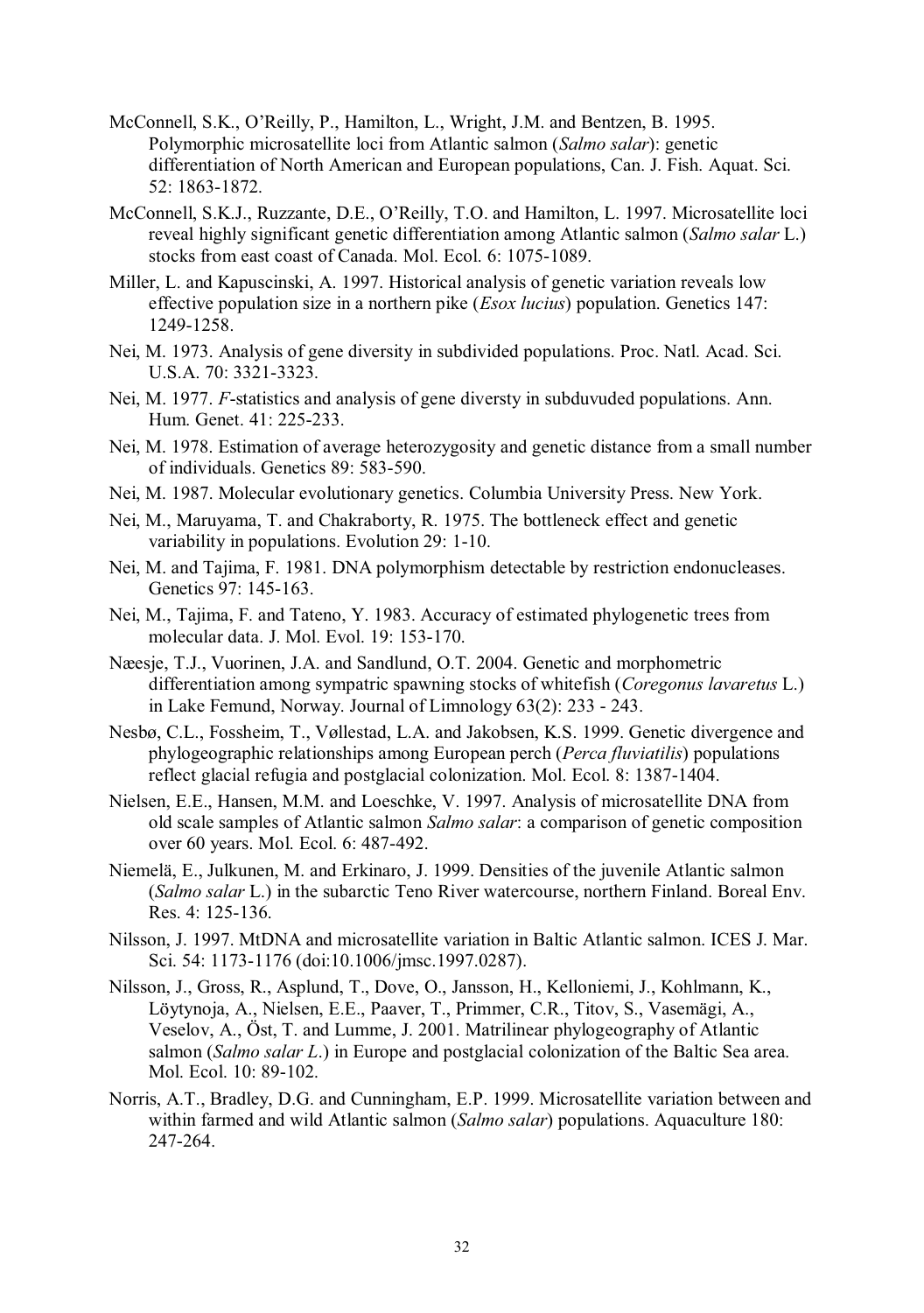- O'Reilly, P.T., Hamilton, L.C., McConnell, S.K. and Wright, J.M. 1996. Rapid analysis of genetic variation in Atlantic salmon (*Salmo salar*) by PCR multiplexing of dinucleotide and tetranucleotide microsatellites. Can. J. Fish. Aquat. Sci*.* 53: 2292-2298.
- Ota, T. 1993. DISPAN: genetic distance and phylogenetic analysis. Institute of Molecular Evolutionary Genetics, Pennsylvania State University, 328 Mueller Laboratory, University Park, PA 16802, U.S.A.
- Østbye, K., Bernatchez, L., Næsje, T.F., Himberg, K.-J.M. and Hindar, K. 2005. Evolutionary history of the European whitefish *Coregonus lavaretus* (L.) species complex as inferred from mtDNA phylogeography and gill-raker numbers. Mol. Ecol. 14: 4371–4387.
- Østbye, K., Amundsen, A., Bernatchez, A., Klemetsen, R., Knudsen, R., Kristoffersen, R., Næsje, F. and Hindar, K. 2006. Parallel evolution of ecomorphological traits in the European whitefish *Coregonus lavaretus* (L.) species complex during postglacial times. Mol. Ecol. 15: 3983-4001.
- Paetkau, D., Calvert, W., Stirling, I. and Strobeck, C. 1995. Microsatellite analysis of population structure in Canadian polar bears. Mol. Ecol. 4: 347-354.
- Petit, R.J., El Mousadik, A. and Pons, O. 1998. Identifying populations for conservation on the basis of genetic markers. Conserv. Biol. 12: 844-855.
- Piry, S., Luikart, G. and Cornuet, J.-M. 1999. BOTTLENECK: a computer program for detecting recent reductions in the effective population size using allele frequency data. J. Hered. 90: 502-503.
- Pollak, E. 1983. A new method for estimating the effective populations size from allele frequency changes. Genetics 104: 531-548.
- Primmer, C.R., Veselov, A.J., Zubchenko, A., Poututkin, A., Bakhmet, I., and Koskinen, M.T. 2006. Isolation by distance within a river system: genetic population structuring of Atlantic salmon, *Salmo salar*, in tributaries of the Varzuga River in northwest Russia. Mol. Ecol. 15: 653-666.
- Queller, D.C., Strassmann, J.E. and Hughes, C.R. 1993. Microsatellites and kinship. Trends Ecol. Evol. 8: 66-75.
- Rannala, B. and Mountain, J.L. 1997. Detecting immigration by using multilocus genotypes. Proc. Natl. Acad. Sci. U.S.A. 94: 9197-9201.
- Raymond, M. and Rousset, F. 1995. GENEPOP (Version 1.2): Population genetics software for exact test and ecumenicism. J. Hered*.* 86: 248-249.
- Reed D.H. and Frankham R. 2001. How closely correlated are molecular and quantitative measures of genetic variation? A meta-analysis. Evolution 55: 1095-1103.
- Reddin, D.G. 1986. Discrimination between Atlantic salmon (*Salmo salar* L.) of North American and European origin. J. Cons. CIEM 43: 50-58.
- Rice, W.R. 1989. Analyzing tables of statistical tests. Evolution 43: 223-225.
- Robertson, A. 1961. Inbreeding in artificial selection programmes. Genet. Res. 2: 189-194.
- Roy, M.S., Geffen, E., Smith, D. and Wayne, R.K. 1996. Molecular genetics of pre-1940 wolves. Conserv. Biol. 10: 1413-1424.
- Ryman, N., Utter, F. and Laikre, L. 1995a. Protection of intraspecific biodiversity of exploited fishes. Rev. Fish. Biol. Fisher. 5: 417- 446.
- Ryman, N., Utter, F. and Hindar, K. 1995b. Introgression, supportive breeding, and genetic conservation. In: *Population management for survival and recovery* (eds. Ballou, J.D., Foose, T. and Gilpin, M,) pp. 341-365.New York, NY: Columbia Univ. Press.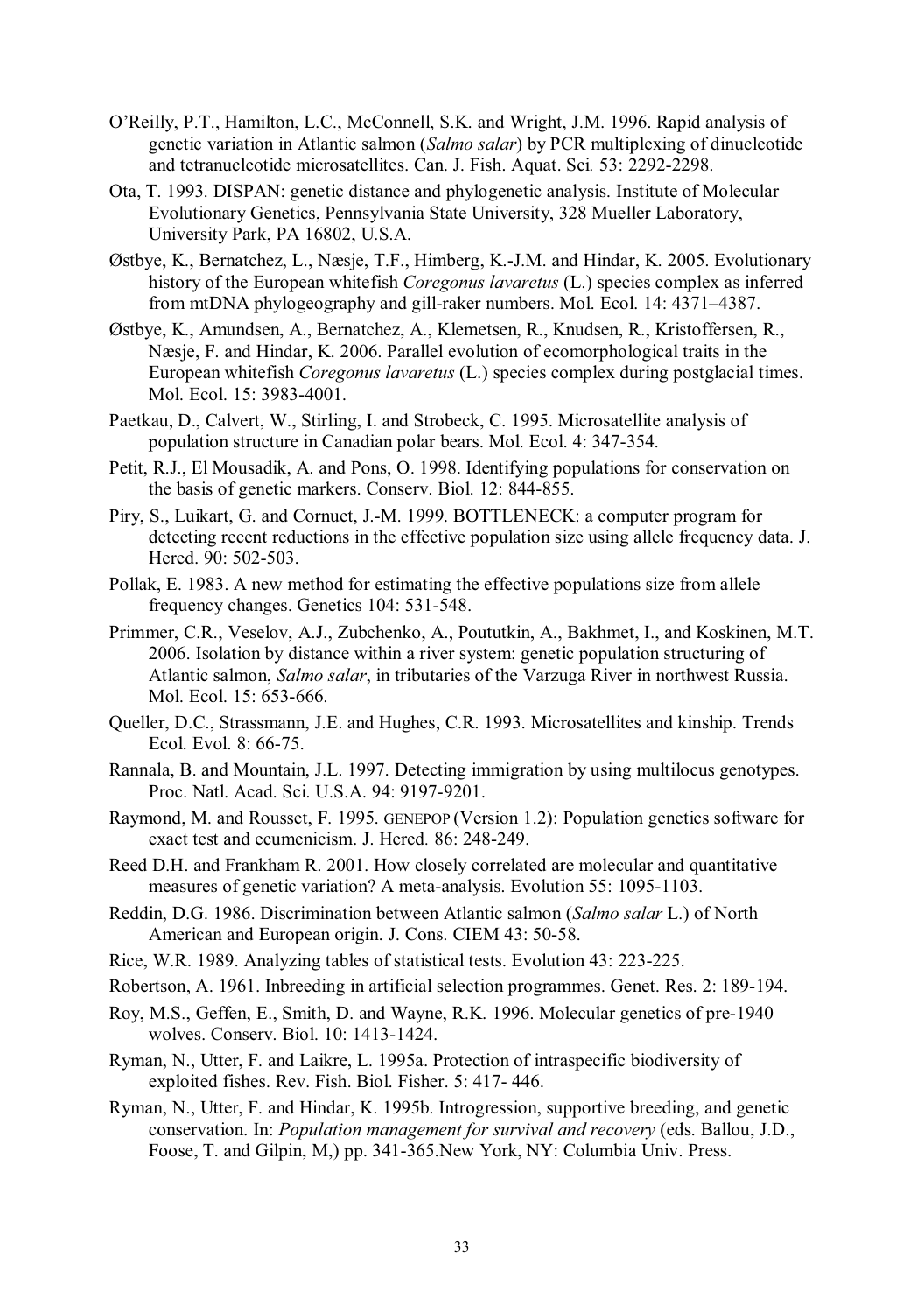- Ryman, N. and Laikre, L. 1991. Effect of supportive breeding on the genetically effective population size. Conserv. Biol. 3: 325-329.
- Saarnisto, M., Grönlund, T. and Ekman, I. 1995. Late glacial of Lake Onega contribution to the history of eastern Baltic basin. Quat. Int. 27: 111-120.
- Saura, M., Caballero, P., Caballero, A. and Morán, P. 2006. Genetic variation in restored Atlantic salmon (*Salmo salar* L.) populations in the Ulla and Le´rez rivers, Galicia, Spain. ICES Journal of Marine Science 63: 1290-1296.
- Saiki, R.K., Scharf, S., Faloona, F., Mullis, K.B., Horn, G.T., Erlich, H.A. and Arnheim, N. 1985. Enzymatic amplification of beta-globin genomic sequences and restriction site analysis for diagnosis of sickle cell anemia. Science, Vol 230: 1350-1354
- Saitou, N. and Nei, M. 1987. The neighborjoining method: a new method for reconstructing phylogenetic trees. Mol. Biol. Evol. 4: 406 - 425.
- Sakamoto, T., Danzmann, R.G., Okamoto, N., Ferguson, M.M. and Ihsen, P.E. 1999. Linkage analysis of quantitative trait loci associated with spawning time inrainbow trout *Oncorhynchus mykiss*. Aquaculture 173: 33-43.
- Sanchez, J.A., Clabby, C., Ramos, D., Blanco, G., Flavin, F., Vazquez, E. and Powell, R. 1996. Protein and microsatellite single locus variability in *Salmo salar L.* (Atlantic salmon). Heredity 77: 423-432.
- Sjöblom, V., Tuunainen, P., Toivonen, J., Westman, K., Sumari, O., Simola, O. and Salojärvi, K. 1974. Itämeren ja Belttien kalastusta ja elollisten luonnonvarojen säilyttämistä koskeva koskevan yleissopimuksen perusteella Suomen osalle tuleva lohen istutusvelvollisuus. RKTL Kalantutkimusosasto. Tiedonantoja 2: 22–50.
- Slatkin, M. 1995. A measure of population subdivision based on microsatellite allele frequencies. Genetics 139: 457-462.
- Ståhl, G. 1987. Genetic population structure of Atlantic salmon. *In* Population genetics and fishery management. *Edited by* N. Ryman and F. Utter. University of Washington Press, Seattle. pp. 121-141.
- Svärdson, G. 1970. Significance of introgression in coregonid evolution. In coregonid evolution. In: Biology of Coregonid Fishes (eds Lindsey, C.C., Woods, C.S.), pp. 33-59. University of Manitoba Press, Winnipeg, Canada.
- Taggart, J.B., Verspoor, E., Galvin, P.T., Moran, P. and Ferguson, A. 1995. A minisatellite DNA marker for discriminating between European and North American Atlantic salmon (*Salmo salar*). Can. J. Fish. Aquat. Sci. 52: 2305-2311.
- Takezaki, N. and Nei, M. 1996. Genetic distances and reconstruction of phylogenetic trees from microsatellite DNA. Genetics 144: 389-399.
- Tave, D. 1986. Genetics for Fish Hatchery Managers. AVI Publishing, Connecticut.
- Tessier, N. and Bernatchez, L. 1999. Stability of population structure and genetic diversity across generations assessed by microsatellites among sympatric populations of landlocked Atlantic salmon (*Salmo salar* L.). Mol. Ecol*.* 8: 169-179.
- Tessier, N., Bernatchez, L. and Wright, M. 1997. Population structure and impact of supportive breeding inferred from mitochondrial and microsatellite DNA analyses in land-locked Atlantic salmon Salmo salar L. Mol. Ecol. 6: 735-750.
- Tonteri, A., Titov, S., Veselov, A., Zubchenko, A. Koskinen, M.T., Lesbarrères, D., Kaluzhin, S., Bakhmet, I., Lumme, J. and Primmer, C.R. 2005. Phylogeography of anadromous and non-anadromous Atlantic salmon (*Salmo salar*) from Northern Europe. Ann. Zool. Fenn. 42: 1-22.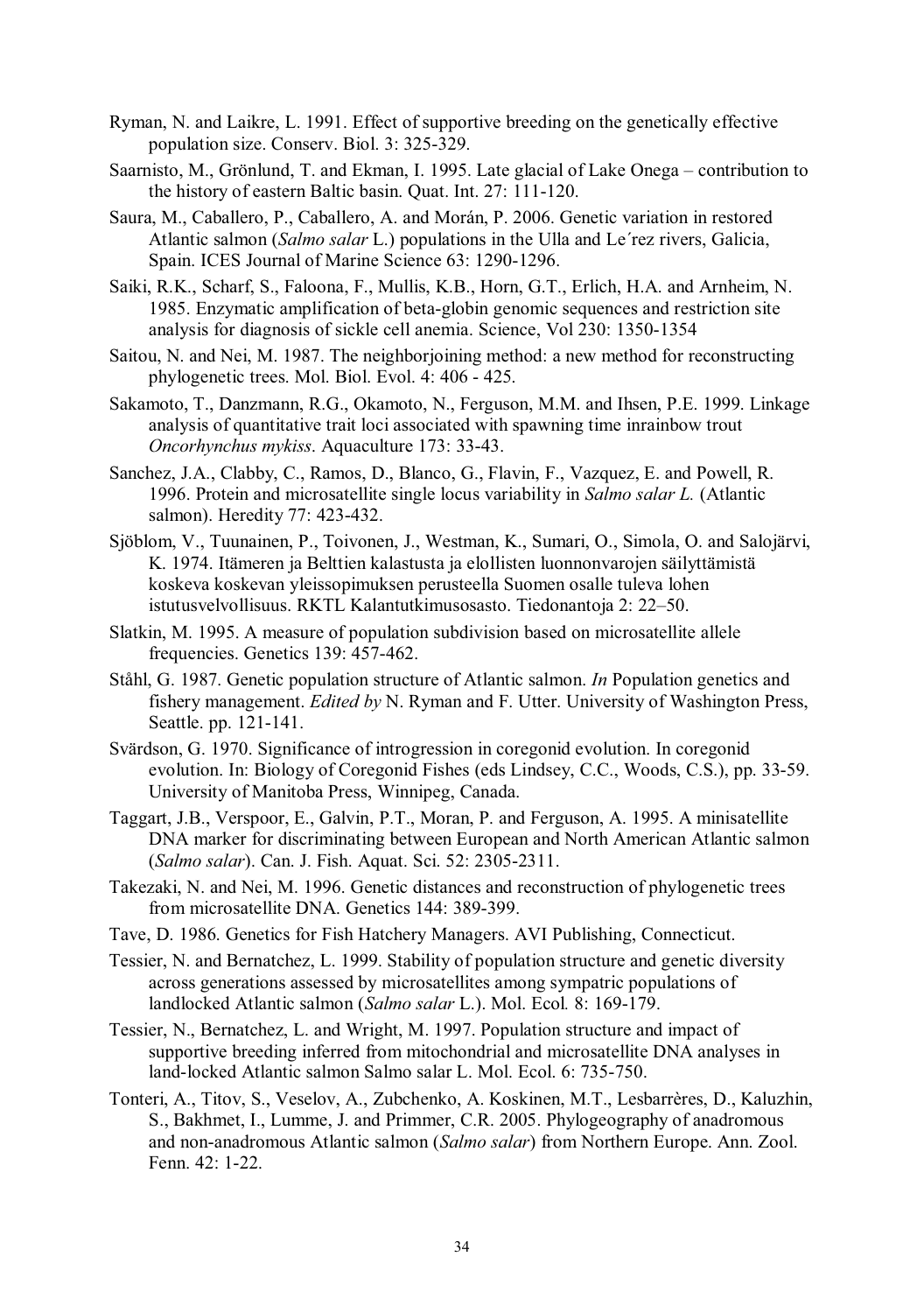- Turgeon, J. and Bernatchez, L. 2001. Clinal variation at microsatellite loci reveals historical secondary intergradation between glacial races of *Coregonus artedi* (Teleostei: Coregonidae). Evolution 55 (11): 2247-2286.
- Turgeon, J., Estoup, A. and Bernatchez, L. 1999. Species flock in the North American Great Lakes: molecular ecology of Lake Nipigon Ciscoes (Teleostei: Coregonidae: Coregonus). Evolution 53: 1857-1871.
- Ukkonen, P. 1993. The post-glacial history of the Finnish mammalian fauna. Ann. Zool. Fenn. 30: 249-264.
- Utter, F.M. 1991. Biochemical genetics and fishery management: an historical perspective. J. Fish Biol. 39 (suppl. A): 1-20.
- Vuorinen, P.J., Paasivirta, J., Keinänen, M., Koistinen, J., Rantio, T., Hyötyläinen, T. and Welling, L. 1997. The M74 syndrome of Baltic salmon (*Salmo salar*) and organochlorine concentrations in the muscle of female salmon. Chemosphere 34: 1151- 1166.
- Verspoor, E., McCarthy, E.M., Knox, D., Bourke, E.A. and Cross, T.F. 1999. The phylogeography of European Atlantic salmon (Salmo salar L.) based on RFLP analysis of the ND1/16sRNA region of the mtDNA. Biological Journal of the Linnean Society 68: 129-146. (doi:10.1006/bijl.1999.0334).
- Verspoor, E. 1988. Reduced genetic variability in first-generation hatchery populations of Atlantic salmon (*Salmo salar*). Can. J. Fish. Aquat. Sci. 45: 1686-1690.
- Verspoor, E. and Jordan, W.C. 1989. Genetic variation at the Me-2 locus in the Atlantic salmon within and between rivers: evidence for its selective maintenance. J. Fish Biol. 35 (Suppl. A): 205–213.
- Vähä, J.-P., Erkinaro, J., Niemelä, E. and Primmer, C.R. 2007. Life-history and habitat features influence the within-river genetic structure of Atlantic salmon. Mol. Ecol. 16: 2638-2654.
- Vähä, J.-P., Erkinaro, J., Niemelä, E. and Primmer, C.R. 2008. Temporally stable genetic structure and low migration in an Atlantic salmon population complex: implications for conservation and management. Evolutionary Applications 1: 137-154.
- Wang, J. 2001. A pseudo-likelihood method for estimating effective population size from temporally spaced samples. Genet. Res. Camb. 78: 243-257.
- Wang, J.L. 2004. Application of the one-migrant-per-generation rule to conservation and management. Conserv. Biol. 18: 332-343.
- Wang, J.L. 2005. Estimation of effective population sizes from data on genetic markers. Phil. Trans. R. Soc. B. 360: 1395-1409.
- Wang, J. and Whitlock, M.C. 2002. Estimating effective population size and migration rates from genetic samples over space and time. Genetics 163: 429-446.
- Waples, R.S. 1989. A generalised approach for estimating effective population size from temporal changes in allele frequency. Genetics 121: 379-391.
- Waples, R.S. 1990a. Conservation genetics of Pacific salmon. II. Effective population size and the rate of loss of genetic variability. J. Hered. 81: 267-276.
- Waples, R.S. 1990b. Conservation genetics of Pacific salmon. III. Estimating effective population size. J. Hered*.* 81: 277-289.
- Waples, R. S. 1991. Genetic methods for estimating the effective size of Cetacean populations. Rep. Int. Whal. Commn. (special issue 13): 279-297.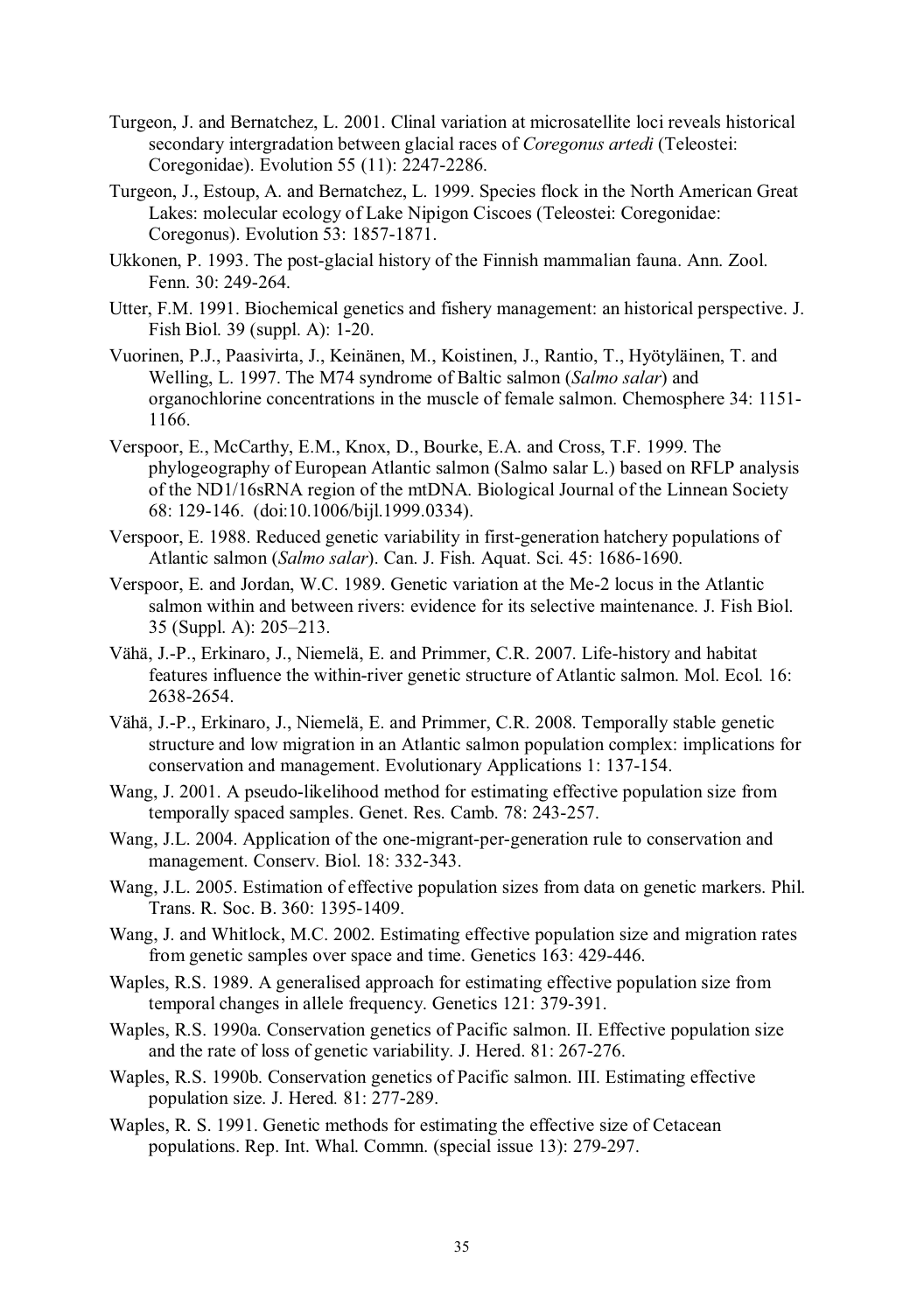- Waples, R.S. 1998. Separating the wheat from the chaff: Patterns of genetic differentiation in high gene flow species. J. Hered. 89: 438-450.
- Waples, R.S. 2002. Effective Size of Fluctuating Salmon Populations. Genetics 161: 783-791.
- Waples, R. and Teel, D.J. 1990. Conservation genetics of Pacific salmon. I. Temporal changes in allele frequency. Conserv. Biol. 4: 144-156.
- Waples, R. and Do, C. 1994. Genetic risk associated with supplementation of Pacific salmonids: Captive broodstock programs. Can. J. Fish. Aquat. Sci*.* 51 (Suppl.1): 310- 329.
- Weir, B.C. and Cockerham, C.C. 1984. Estimating F-statistics for the analysis of population structure. Evolution 38: 1350-1370.
- Wennevik, V., Skaala, Ø., Titov, S.F., Studyonovc, I. and Nævdald, G. 2004. Microsatellite variation in populations of Atlantic salmon from North Europe. Environmental Biology of Fishes 69: 143–152.
- Wilson, I.F., Bourke, E.A. and Cross, T.F. 1995. Genetic variation at traditional and novel allozyme loci, applied to interactions between wild and reared Salmo salar L. (*Atlantic salmon*). Heredity 75: 578-588.
- Wright, S. 1969. Evolution and the Genetic of Populations. Vol. 2, The Theory of Gene Frequencies. University of Chicago Press, Chicago.
- Youngson, A.F., Martin, S.A.M., Jordan, W.C. and Verspoor, E. 1991. Genetic protein variation in Atlantic salmon in Scotland: comparison of wild and farmed fish. Aquaculture 98: 224-231.